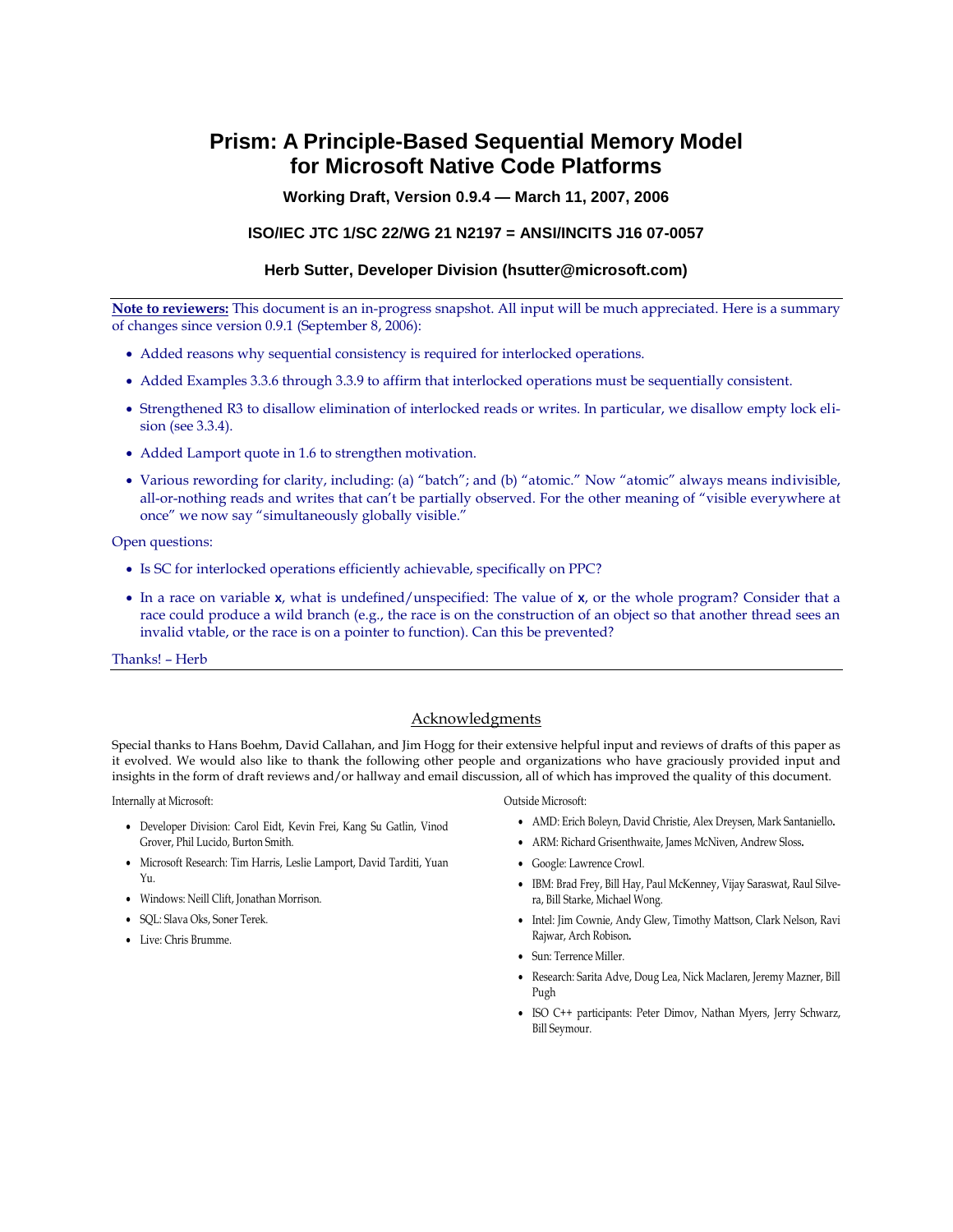# **Contents**

| $\mathbf{1}$   | Overview                                                                | 3  |
|----------------|-------------------------------------------------------------------------|----|
|                | 1.1 Motivation                                                          | 3  |
|                | 1.2 The Elevator Speech Paragraph                                       | 4  |
|                | 1.3 Model Scope and Components                                          | 4  |
|                | 1.4 Program vs. Hardware Focus                                          | 4  |
|                | Uniform Treatment of Software and Hardware Optimizations<br>1.5         | 5  |
|                | 1.6 Sequential Consistency For Correctly Synchronized Programs          | 5  |
|                | 1.7 Global vs. Message Visibility                                       | 6  |
| $\overline{2}$ | Model                                                                   | 7  |
|                | 2.1 Principles                                                          | 7  |
|                | 2.2 Rules                                                               | 8  |
| 3              | Examples                                                                | 13 |
|                | 3.1 Ordinary Reads and Writes                                           | 13 |
|                | 3.2 Loops Containing Only Ordinary Reads and Writes                     | 16 |
|                | 3.3 Interlocked Reads and Writes                                        | 21 |
|                | 3.4 Publishing Idioms                                                   | 24 |
|                | 3.5 Causality                                                           | 26 |
|                | 3.6 Transactional Memory                                                | 27 |
|                | 3.7 Arvind's Examples                                                   | 30 |
|                | [JSR-133 2004]'s Examples<br>3.8                                        | 32 |
|                | 3.9 Selected Language Semantics                                         | 33 |
| 4              | Discussion                                                              | 35 |
|                | 4.1 Compatibility                                                       | 35 |
|                | 4.2 Guarantees In the Presence of Races                                 | 35 |
|                | 4.3 Finer Granularity                                                   | 37 |
| 5              | <b>Related Work</b>                                                     | 38 |
|                | 5.1 Lamport Happens-Before [Lamport 1978]                               | 38 |
|                | 5.2 Java 5 Memory Model [JSR-133 2004]                                  | 39 |
|                | 5.3 Visual Studio 2005 Managed Memory Model [Hogg 2005, Morrison 2005a] | 40 |
| 6              | References                                                              | 42 |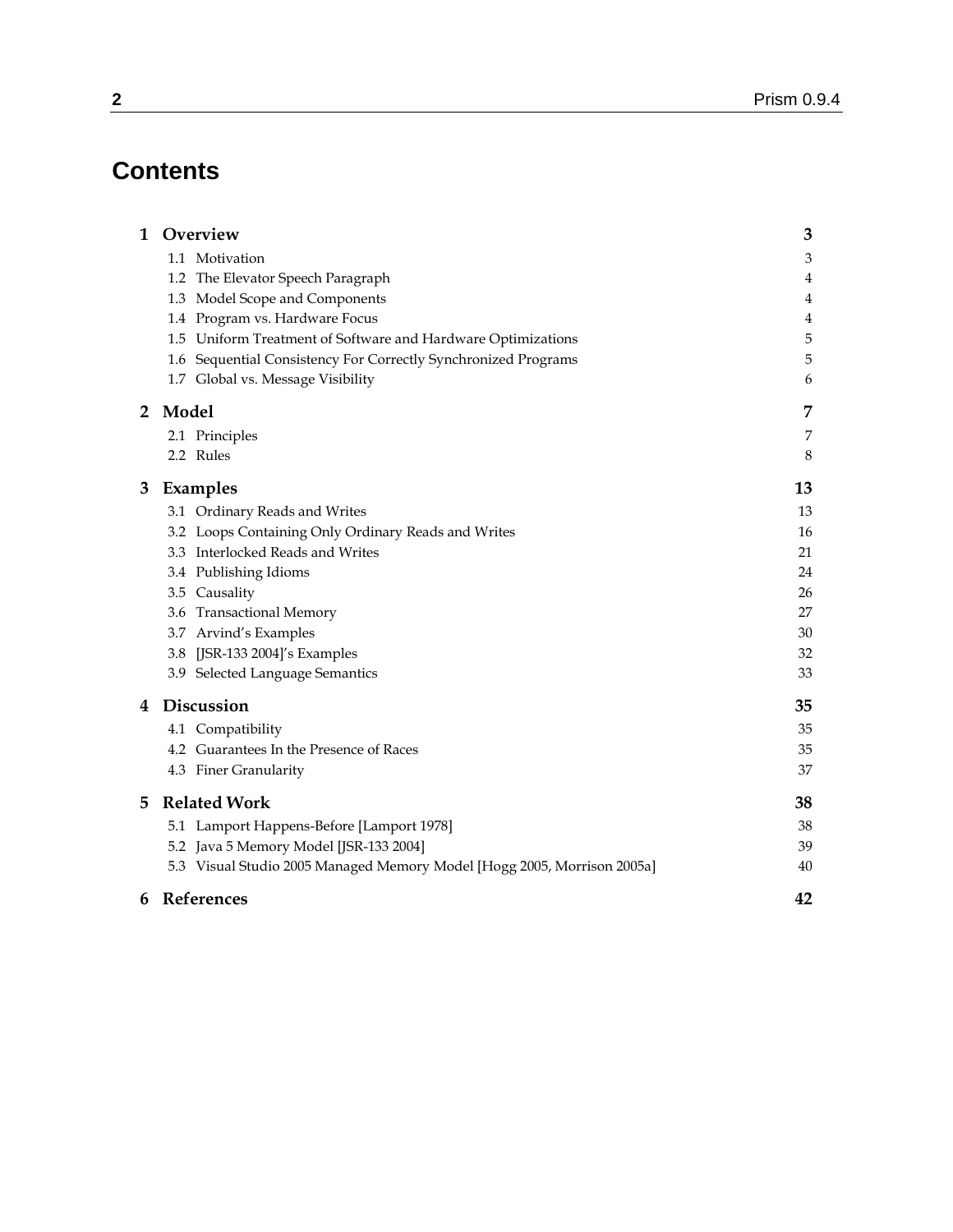# **1 Overview**

### **1.1 Motivation**

*A multiprocessing system on a single computer involves problems similar to those of a distributed system because of the unpredictable order in which certain events can occur. … We have found that problems often arise because people are not fully aware of this fact and its implications.* — [Lamport 1978]

*Chip [and compiler] designers are under so much pressure to deliver ever-faster CPUs [and optimizations] that they'll risk changing the meaning of your program, and possibly break it, in order to make it run faster.* — [Sutter 2005]

*I personally believe that for mainstream computing, weak memory models will never catch on with human developers. Human productivity and software reliability are more important than the increment of performance and scaling these models provide.* — [Brumme 2003]

The purpose of this paper is to specify a single memory model for all native code on Microsoft platforms, including the source code, compilers and tools, and supported hardware platforms for Windows XP/Vista (client and server), Windows Live, Windows Mobile (Smartphone and Pocket PC), and Xbox. Henceforth, native source code will rely only on the guarantees of this model, and compilers will emit instructions and barriers as necessary to ensure the model's guarantees hold on supported target hardware. It is intended that the .NET managed memory model be implementable in terms of this underlying native code model.

A *memory model* describes (a) how memory reads and writes *may be executed by a processor* relative to their program order, and (b) how writes by one processor *may become visible to other processors*. Both aspects affect the valid optimizations that can be performed by compilers, physical processors, and caches, and therefore a key role of the memory model is to define the tradeoff between programmability (stronger guarantees for programmers) and performance (greater flexibility for reordering program memory operations).

In the past, Microsoft has had no well-specified memory model for native code; the model has been whatever the particular combination of compiler(s) and run-time hardware happened to do, which is at best unreliable and nonportable. The result has been that teams write code that contains latent bugs (including potential security vulnerabilities) and/or explicit special-purpose cases for different hardware which increases testing and porting costs. Similar problems have been encountered and at least partly addressed for managed code in .NET [Hogg 2005, Morrison 2005, Morrison 2005a] and Java [Pugh 2000, JSR-133 2004]. Note that today programmers cannot consistently write correct lock-based code when compiler optimizations invent writes that do not appear in the source code and so cannot be correctly locked by the programmer (see Exampl[e 3.2.1\)](#page-15-0).

This paper proposes a memory model for all Microsoft native code, including source code, compilers and tools, and hardware platforms, that we believe corrects some fundamental problems, notably that today we do not have sufficient guarantees to write correct lock-based code, and achieves two key goals: (1) It is easy to understand for programmers, and equivalent to sequential consistency for race-free code. (2) It is easy to specify clearly for implementers, and allows greater optimization flexibility than current "strong" models. In particular, a primary goal is to allow wide (but not maximum) latitude for local optimizations without global knowledge of the complete program.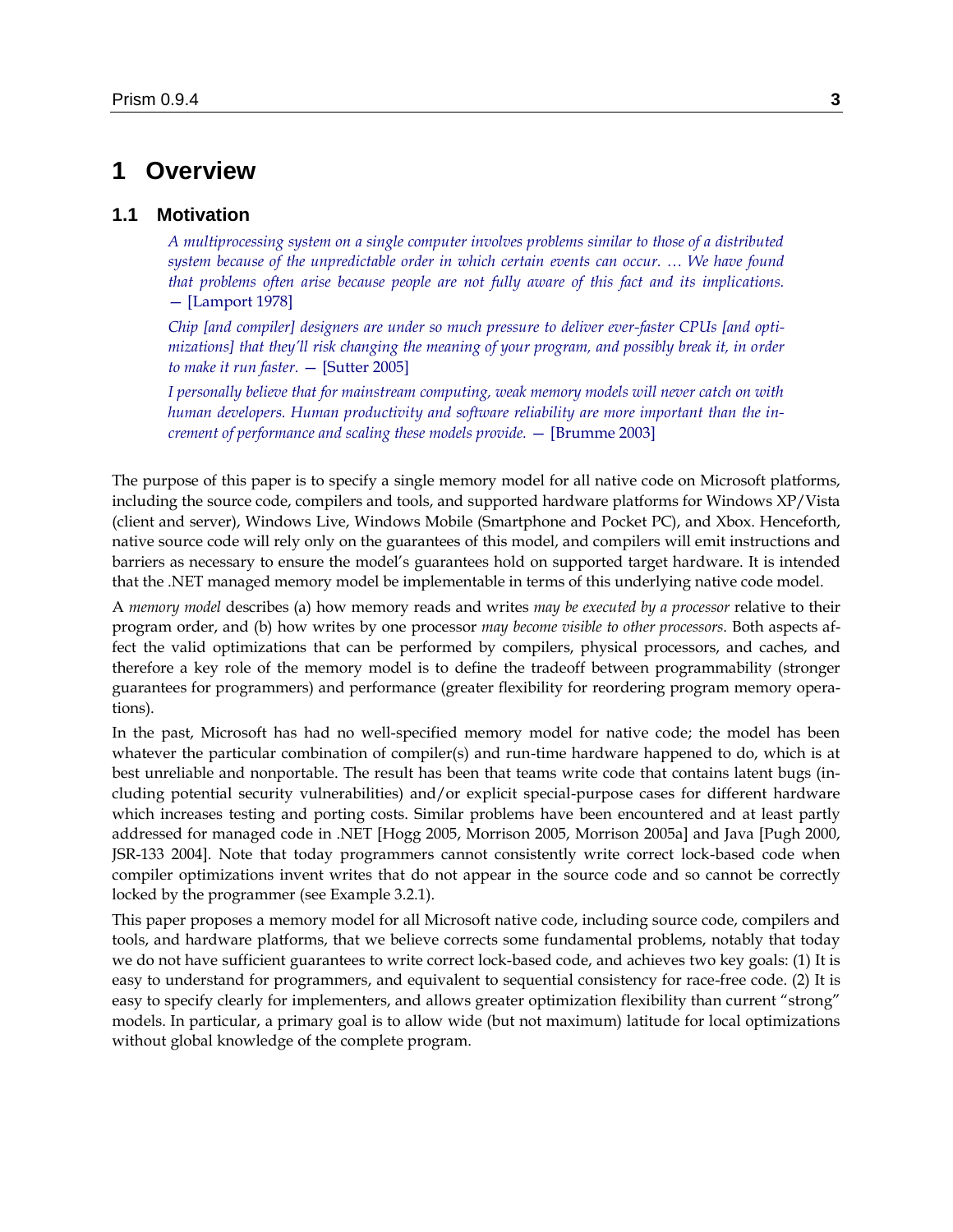There are many well-considered memory models available in the literature and in working implementations. This section describes the approach we chose for this paper and how it differs from other approaches. See also [§5](#page-37-0) for comparisons between this paper and specific related work.

# **1.2 The Elevator Speech Paragraph**

The primary goals of this paper are (1) to support a *simple and teachable programming model*, (2) that allows *wide (but not maximum) latitude for local optimizations* that can be performed without global knowledge of the complete program, and (3) that is the same across *all Microsoft native platform targets* (including tools and hardware). The approach is to guarantee sequential consistency for correctly synchronized programs, which means sequential consistency at checkpoints marked by special ("interlocked") operations, including locks and transaction boundaries in a transactional memory system.

# **1.3 Model Scope and Components**

We consider a program that is compiled and executed on one or more processors sharing a single uniform memory. The memory model focuses on the following:

- **Program order:** Reads and writes of program objects specified in program source code.
- **Observed execution order:** Reads and writes of actual memory locations in the shared memory, as observed by any entity that can access the shared memory.



<span id="page-3-0"></span>**Figure 1: Common sources of transformations**

 **Transformations from program order to observed execution order:** Transformations that the intermediate layers shown in [Figure 1](#page-3-0) are and are not allowed to perform, individually and in combination.

The memory model abstracts away the effects of intermediate implementation details of a given execution environment, such as NUMA architectures and cache structures. Compilers are required to maintain correct semantics for a given target processor by emitting the necessary instructions for that processor, including processor-specific memory ordering operations (e.g., load-with-acquire, fences).

# **1.4 Program vs. Hardware Focus**

We believe that reasoning should start with the program, not with the hardware. This paper takes the approach of first coming up with a clear programming model based on simple abstractions, and then trying to specify the memory model in a way that permits implementations wide optimization latitude.

In particular, we believe that programming models that require programmers to know why and how to write explicit fences or barriers have proven too difficult for even expert programmers to use reliably, in part because they require great care at every one of (unbounded) points of use of a lock-free variable, rather than only at the (single) point of declaration of the variable. See for example [Win32prg 2006], which arose independently while we were writing this paper, as one current example of how even experienced programmers routinely encounter difficulty reasoning about even full fences, which are the simplest variety of barrier.

The memory models in academic literature and commercial implementations are largely hardwarecentric, not programmer-centric. Most papers begin with a list of specific optimizations they want to allow in the processor, cache, and other hardware, and then describe various "escape hatches" by which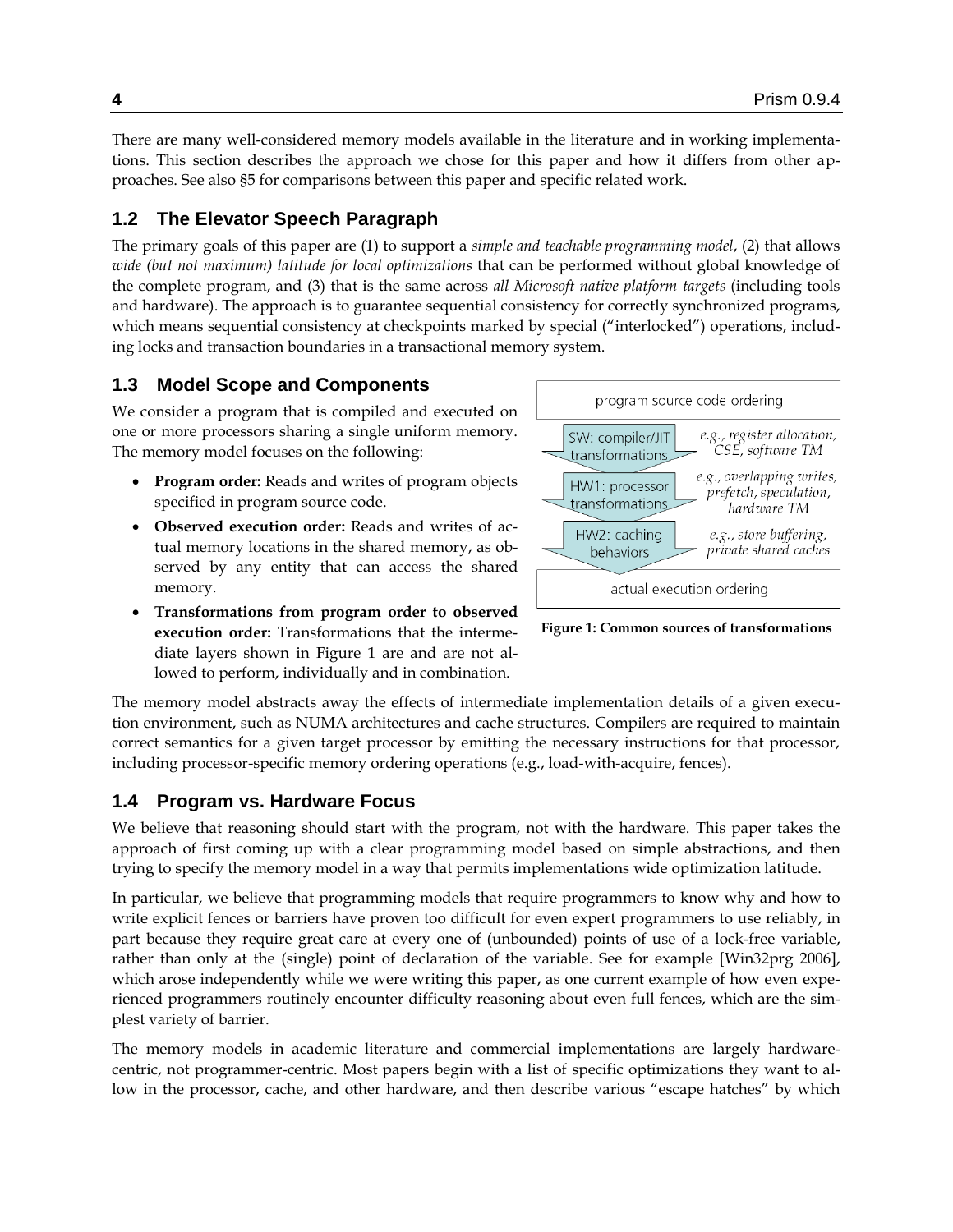programmers can constrain the hardware's latitude and opt out of specific effects in specific ways. For example, [Adve 1995] Figure 8 lists a variety of such escape hatches in commercial systems, ranging from many flavors of explicit fences and memory barriers to special serialization instructions that require compilers to insert otherwise-redundant reads and writes in baroque ways to preserve intended program semantics. Not only are these escape hatches inconsistent and incompatible across platforms, but more seriously they have proven to be too difficult for even expert programmers to use reliably in practice, and so we do not consider such low-level mechanisms to be viable operations to expose in a programming model. (We also believe that starting with an explicit list of known optimizations may actually constrain, not enable, hardware optimization opportunities, because hardwiring current techniques into the memory model is sometimes done at the expense of flexibility for future ideas.)

# **1.5 Uniform Treatment of Software and Hardware Optimizations**

We believe memory transformations at all of the levels shown in [Figure 1](#page-3-0) should be treated uniformly, because the levels are indistinguishable to the programmer. For example, successive reads from a variable **x** could be eliminated at level SW (e.g., by a compiler loading the value of **x** into a register) or at level HW2 (e.g., by loading the value of **x** into a processor-local cache), and because they have the same effect we conclude that for any given case if one is allowed then the other has to be allowed. Similarly, successive writes to different variables could be reordered at level SW by the compiler or at level HW1 by the processor, and again in any given case if one is allowed then the other has to be allowed.

Therefore, we will consider only program reads and writes and how they may be transformed to executed reads and writes of shared memory as observed by any entity that can access the shared memory. In practice, the only thing that matters to the programmer is that the system behaves as though: (a) the order in which memory operations are actually executed is equivalent to some sequential execution according to program source order; and (b) each write is visible to all processors at the same time. This paper therefore focuses only on how to maintain that illusion, and does not mention specific caching strategies, barriers, etc., and thereby we also attempt to avoid overspecifying and overconstraining the allowed optimizations at all of these levels. Compilers conforming to this memory model are required to perform appropriate code generation to emit any hardware-specific instructions or directives required for correct execution on a particular architecture.

### **1.6 Sequential Consistency For Correctly Synchronized Programs**

*My 30 years of experience reasoning about and specifying systems has shown that the only way to understand any non-trivial system is as a state machine. (If anyone doubts this, I'll be happy to relate war stories.) But current memory models are not specified as state machines. Instead, they are specified as axioms on executions. No one can read a set of axioms about executions and have any idea what they entail. So, current memory models are essentially impossible to understand. The best one can hope for from them is that someone will provide a standard set of instruction sequences to do a set of standard tasks—primarily, to implement locks—and a standard way of writing programs that will cause them to act like a simple state machine. For shared-variable programming, this means providing a way of writing programs that act as if memory is sequentially consistent.*

*If the hardware doesn't provide that, then we will have to devise a new class of programming languages—probably at the machine level as well.* — [Lamport 2006]

*If you have an acquire or release inside the body of a transaction [or, critical section], you should be very suspicious about the correctness of your code.* — [Smith 2007]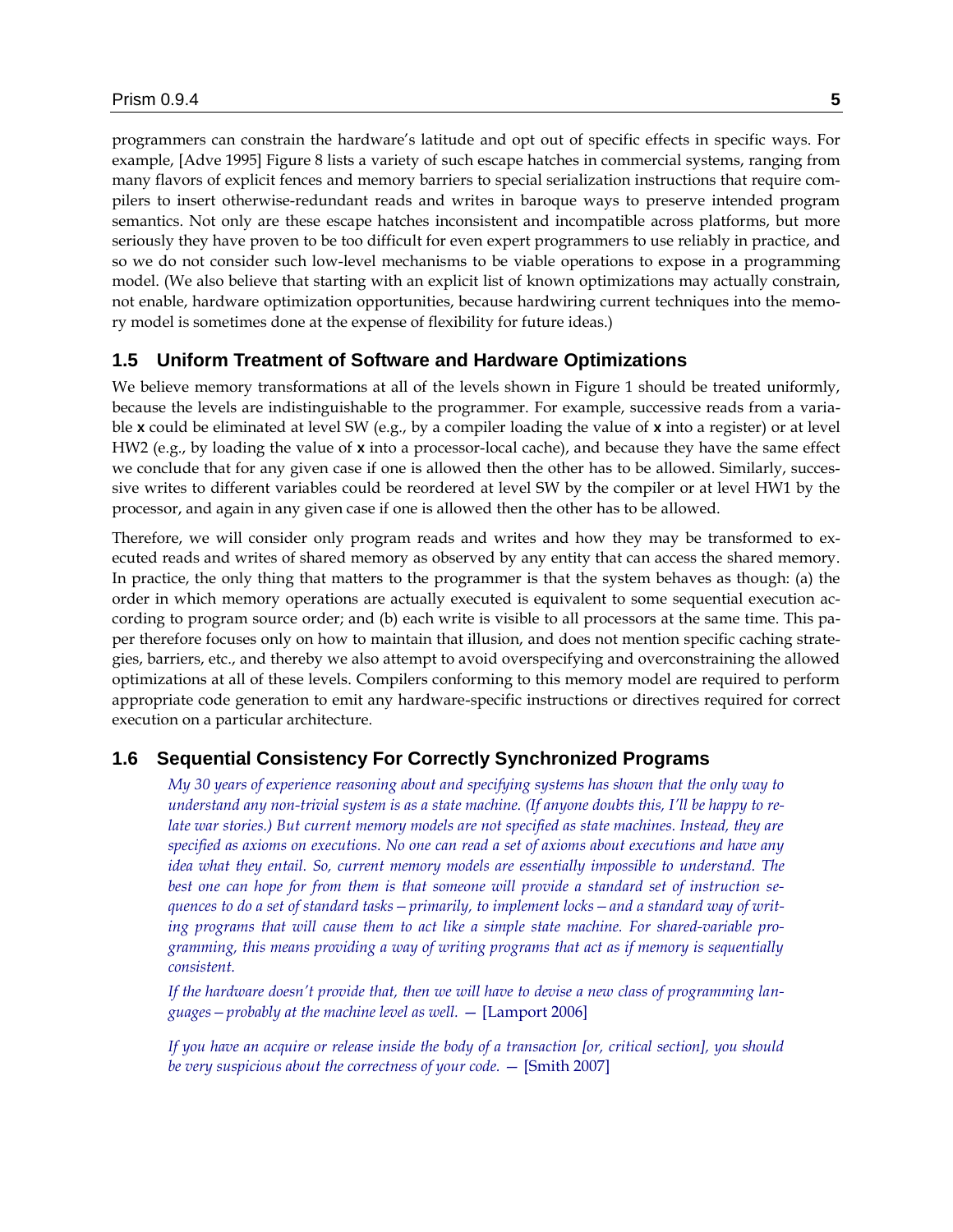Fundamentally, programmers assume *sequential consistency* (SC) [Lamport 1979], where each processor executes its memory operations in program order, and only one processor at a time executes an operation on the monolithic shared memory. Two consequences are that: (a) each memory operation becomes instantaneously visible to all processors, and (b) in any execution, memory operations executed by different processors are interleaved.

Interlocked variables are for communication, and you can create deadlocks by moving communication into a critical section. Following Smith's observation quoted above, an acquire or release inside the body of any critical section is suspicious. But at the memory model level a critical section is delimited by a pair of acquire/release operations, so it is in general unsafe (unless statically proved otherwise for a specific case) to move any acquire or release operation past another because that could move one or both of them into a critical section. If it's dangerous enough in general for the programmer to write an acquire or release inside a critical section, it's worse for an automatic transformation to move one there that the programmer can't see or reason about. Of course, saying that an acquire or release operation may not move past another acquire or release operation is just another way of saying they have to be sequentially consistent.

This memory model is designed to preserve the expected sequentially consistent behavior for correctly synchronized programs. (This approach is similar to models like DRF0. [Adve 1990]) In particular, "correctly synchronized" means that every mutable object that is visible to multiple threads is either: (a) correctly protected by a lock (or, in a transactional memory system, by an **atomic** block); or else (b) declared as interlocked (similar to **volatile** in Java, .NET, and Visual C++; we deliberately use a different term herein to avoid confusion with other naming issues). For a discussion of guarantees in the presence of races, see [§4.2.](#page-34-0)

## **1.7 Global vs. Message Visibility**

This memory model does not make the assumption that writes are globally visible to all processors simultaneously, because we want this memory model to be applicable to clusters and other message-based environments. Therefore this model permits writes to be treated as asynchronous messages as long as this is done without violating sequential consistency and Rule R6. (Other models, including the managed memory model, rely on simultaneous global visibility of writes in order to guarantee causality for Examples [3.5.1](#page-25-0) to [3.5.3,](#page-25-1) which in this model are instead preserved by R6 instead of requiring global visibility.)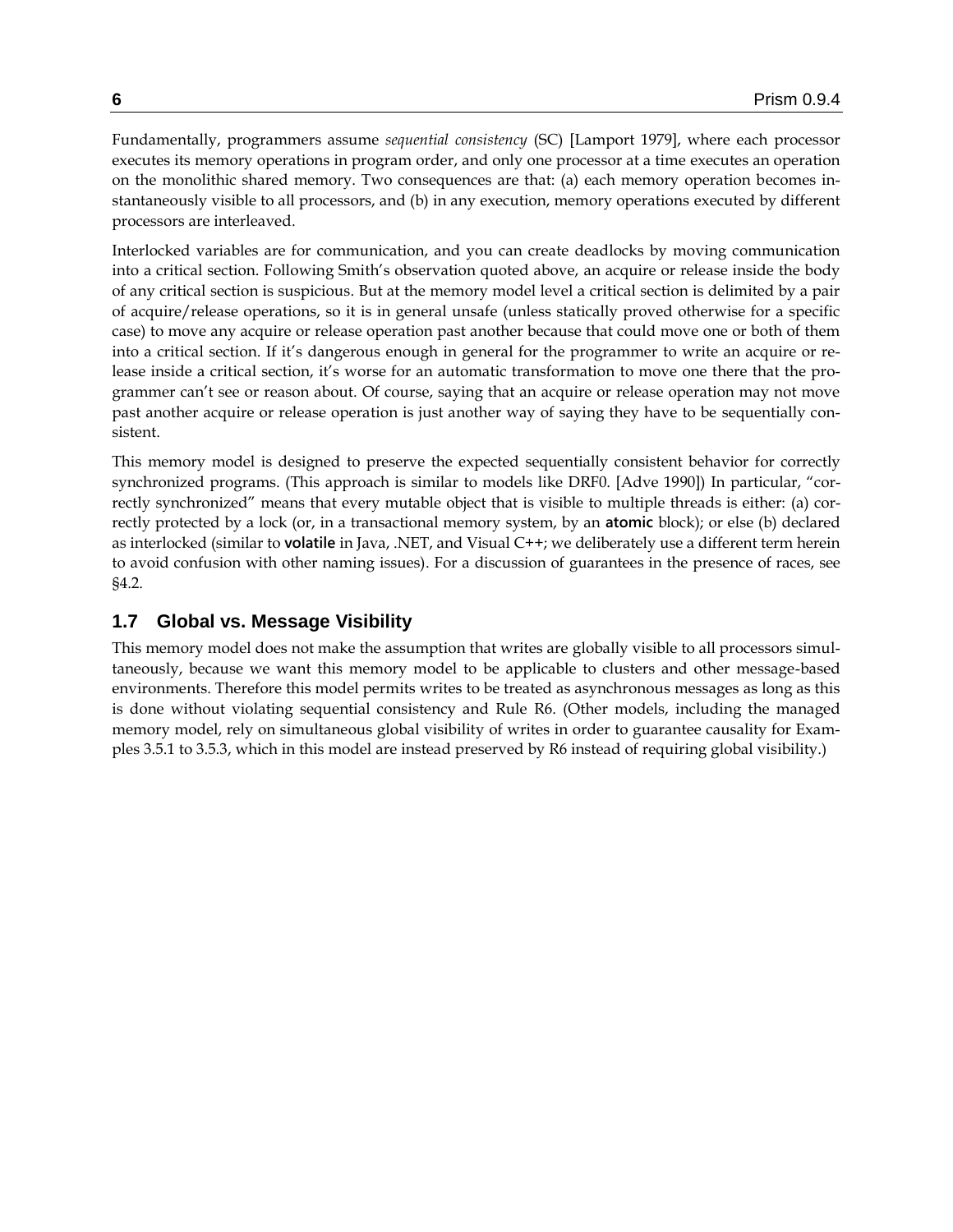# **2 Model**

### **2.1 Principles**

The intent of this memory model is to enable a simple statement of the programmer's responsibility that developers can understand and use to reason reliably about the meaning of their programs, supported by an underlying model that is easy to specify clearly and implement correctly at all levels and that allows for local optimizations without global knowledge of the whole program.

#### **2.1.1 Correctness**

*But I also knew, and forgot, Hoare's dictum that premature optimization is the root of all evil in programming.* — [Knuth 1989]

*It is far easier to make a correct program fast than it is to make a fast program correct.* — Various

The principal question is: "What do we teach programmers?" The answer has to be simple. We propose:

**Principle P1: Enable a teachable programming model.** The programmer shall ensure that every object that is simultaneously visible to multiple threads and mutable is either: (a) correctly protected by a lock (e.g., manipulated while holding a traditional lock, or within an **atomic** block in a transactional memory system); or else (b) declared as interlocked with atomic, read-acquire, write-release, and program-order semantics. If these conditions are met, any execution shall be sequentially consistent with no races.

A programmer who follows P1 does not need to know anything further about this memory model, and can stop reading here. We believe that programming models more complex than P1 (e.g., requiring explicit fences) have been proven in practice to be too difficult for even experienced systems programmers to use reliably. Even with this simple model, the vast majority of programmers should use only part (a).

**Principle P2: Enable a simple specification.** The memory model shall be built on the interlocked write as the key primitive that acts as a checkpoint to guarantee a set of ordinary writes shall become visible to another thread or processor that performs a corresponding interlocked read. An interlocked read or write can be used directly on an interlocked program object, or indirectly by acquiring or releasing a lock.

Informally, an interlocked read enters a critical region, and an interlocked write exits a critical region; reads and writes can move into, but not out of, the region. A write event of interest is either a single interlocked write or a group of ordinary writes made visible by the next interlocked write by the same observer in program order, and the memory model guarantees sequential consistency for all write events in a correctly synchronized program while allowing wide latitude for local optimization within a group.

#### **2.1.2 Causality**

*The concept of time is fundamental to our way of thinking. It is derived from the more basic concept of the order in which events occur.* — [Lamport 1978]

The physical universe is an orderly system of events and observers based on causality, and causality is necessary for a system that humans can reason about reliably. In particular, in the physical universe:

**Principle P3: Causality.** An event is an individual interlocked read or write, or a batch of ordinary reads and writes performed by the same observer between successive interlocked writes. An observer shall not observe an event before any other event that causally precedes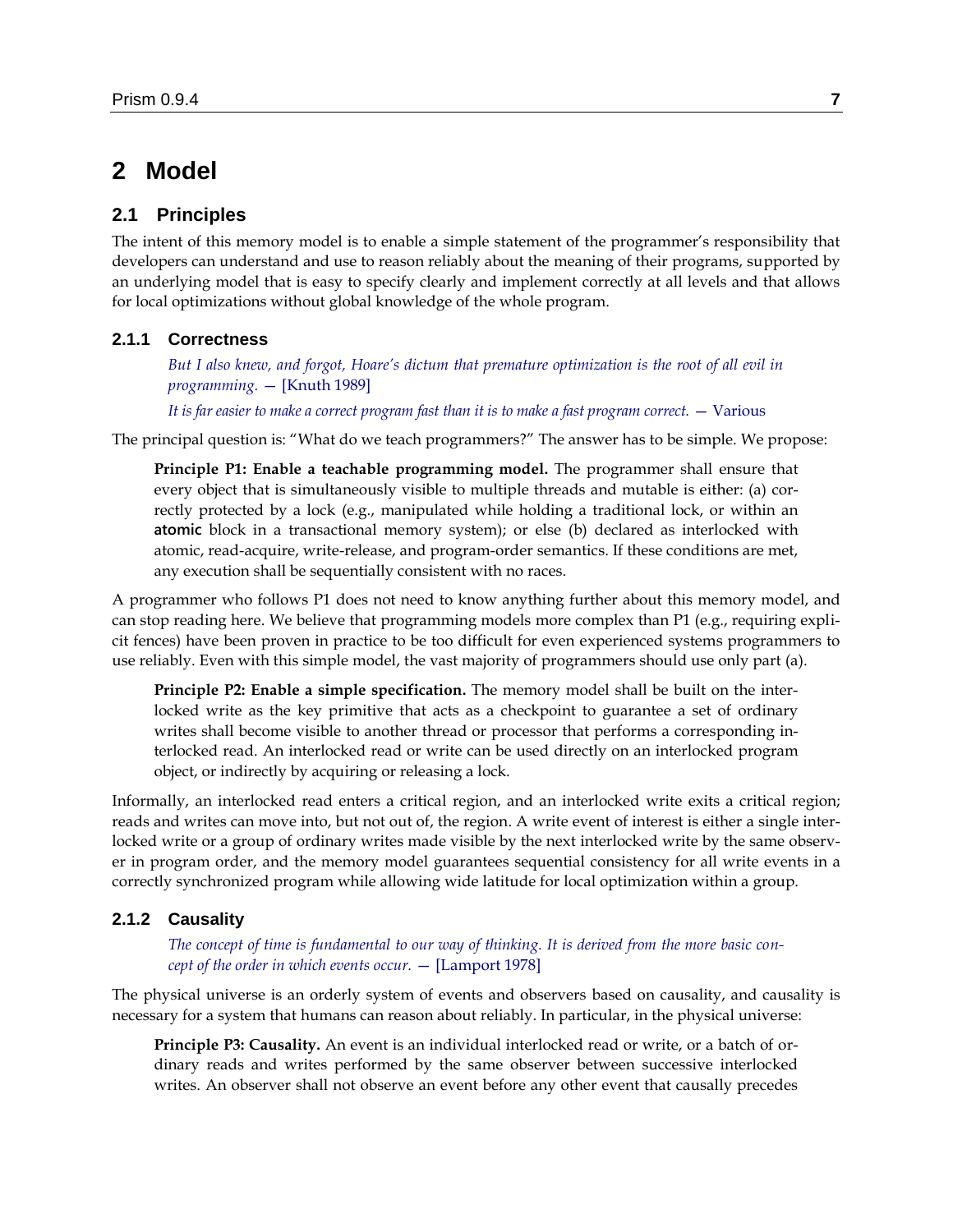it (its cause or potential cause). All observers shall observe causally related events in the same order. Only in a race, an observer may observe a distorted batch whose writes appear to be performed in a different order than in a sequentially consistent execution.

Even though relativistic and quantum effects introduce strange complications, they do not violate these simple guarantees. For example, time dilation can cause different observers to observe causally related events as happening at different times and speeds, but observers can never observe causally related events as happening in different orders. There is reordering latitude: Different observers can, and routinely do, observe causally unrelated events in different orders. Further, events have reordering restrictions only with respect to observers and frames of reference that can observe them, and "private" unobserved events may experience an uncertainty that does not affect causality. Finally, in some situations (e.g., lensing), an event can be observed with limited local distortion that is different for different observers.

These ideas apply directly to shared-memory computing, which likewise is a system of events and observers, where some memory events are private and some are causally related to other events. Only in races, incomplete events can be observed with limited local distortion (for detailed discussion of this design point, see [§4.2\)](#page-34-0).

This memory model derives from the basic principles P1-P3, and like the physical universe it allows causally related events (writes) to become visible to different observers at different times but not in different orders, and even in races events may be distorted but not have values that never existed.

## **2.2 Rules**

### **2.2.1 Correctness**

First, we define the "as if" rule for race-free programs:

**Rule R1: As if.** In a program that does not contain a race, any transformation that does not change the program's effects and cannot be detected by the program is valid.

Informally, if no valid program that relies only on the guarantees set out in this memory model can tell the difference, then there is no difference. For example, optimizers can eliminate unreachable code (code that is never executed) and dead code (ordinary writes that are never read by any observer, including that the write is not read by any program thread, not read by any other process via shared memory, not part of memory-mapped I/O, etc.).

Note that in this paper we do not consider reads and writes of unshared memory locations, which correspond to physical events that cannot be observed by other observers; these may be reordered subject to normal sequential optimization constraints (notably R1 applied to sequential code, including that sequential data and control dependencies are satisfied).

#### **2.2.2 Ordinary and Interlocked Operations**

A *program* always refers to the program source code. A *bitfield* is a variable that is explicitly specified in the program to be represented in memory using a specific number of bits. An *object* (or, equivalently, *variable*) is a single type instance declared in the program that is not a bitfield, or any sequence of bitfields declared contiguously in the program. Informally, an object is any single object or variable expressed in the source code, except that adjacent bitfields are considered to be a single object. An interlocked *object* is an object that is specially designated as such by the programmer. A *program read or write* is a write that appears in the program and is performed on a specific object.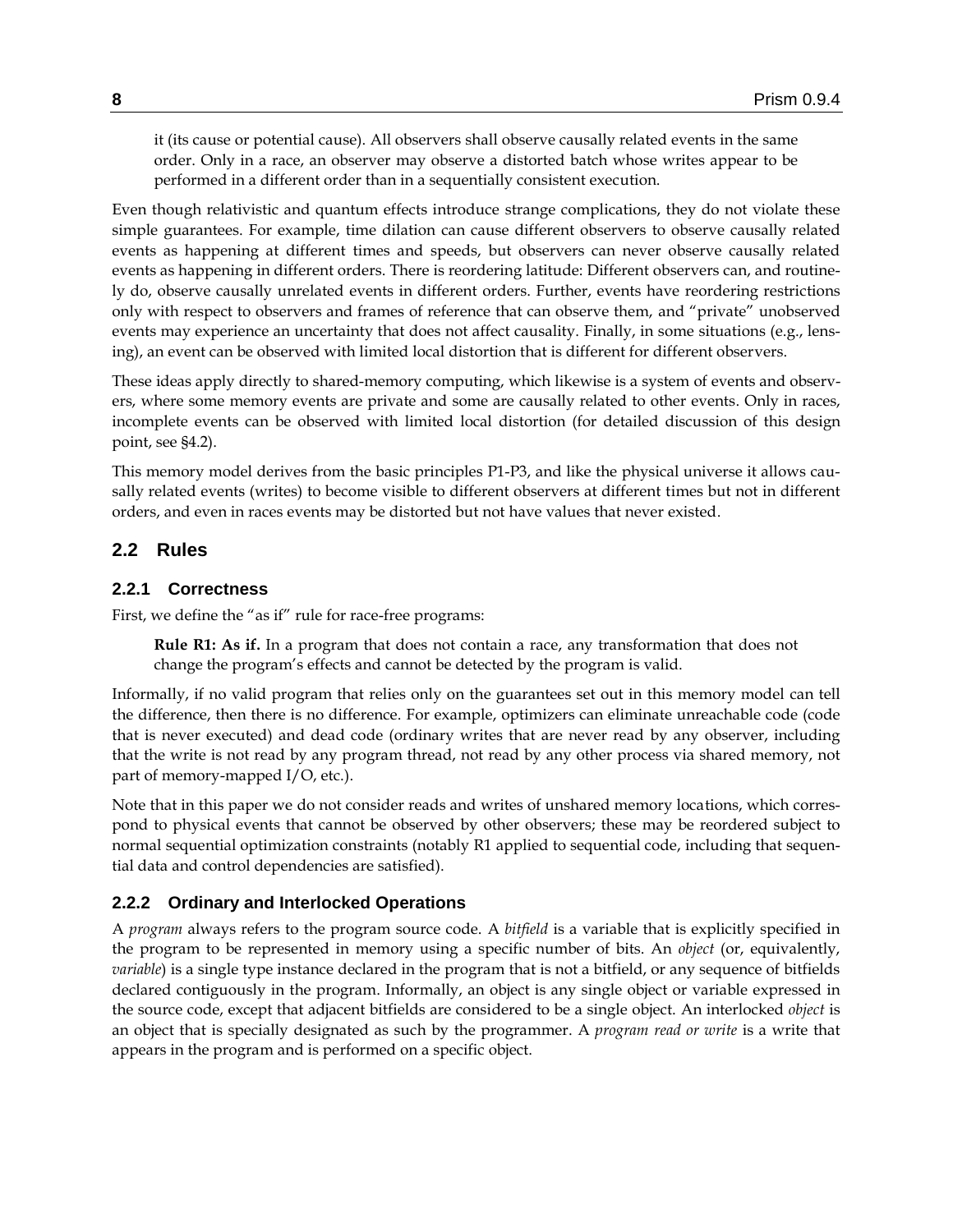$\overline{a}$ 

An *observer* is a sequential portion of a program (e.g., a thread) whose program reads and writes have a total ordering according to the program's source code. <sup>1</sup> Informally, an observer is a piece of sequential code with a single consistent frame of reference. <sup>2</sup> A *shared object* is an object that is declared interlocked or that can be the target of program reads or writes performed by more than one observer; conservatively, every object is considered shared unless it is not interlocked and can be proved to be accessible to only one observer (e.g., through language-specific programmer annotations, or through escape analysis or other deduction).

A *memory location* is an atomically updatable region of memory. A *shared memory location* is a memory location that is visible to more than one observer. Every object is stored in one or more memory locations, and no memory location stores any parts of two different objects.

An interlocked *memory location* is a memory location that is used to store an interlocked object. An interlocked *read or write* is a read or write of an interlocked memory location, and is generated from a single program read or write of an interlocked object. Per P1, we require:

**Rule R2 (=P1.b): Interlocked atomicity.** An interlocked object is stored in exactly one shared memory location. Corollaries: Every interlocked read and write is atomic. An interlocked object is suitable for use with atomic operations including compare-and-swap (**a\_cas**) and exchange (**a\_swap**).

An *ordinary read or write* is a read or write of a non-interlocked shared memory location, and is generated from a single program read or write of a shared object. A *batch* of ordinary reads and writes is a sequence of ordinary reads and/or writes executed by the same observer between two successive intervening interlocked writes in program order. Every batch shall be finite, followed by either the next interlocked operation or the end of that observer's execution; in particular, a loop consisting only of ordinary operations is assumed to be finite (see Example [3.2.1\)](#page-15-0).

We require that interlocked reads and writes behave as though each interlocked operation directly accesses main memory, and supports the requirements of P1:

**Rule R3 (=P1): Interlocked reads and writes.** Interlocked reads and writes by the same observer shall be executed in program order and shall not be eliminated. An interlocked read shall be executed before all ordinary reads and writes by the same observer that follow it in program order ("acquire semantics"). An interlocked write shall be executed after all reads and writes by the same observer that precede it in program order ("release semantics").

A *lock* is used to ensure mutual exclusion to a set of shared objects. In this paper, a lock refers to either a traditional lock acquired and released explicitly by the programmer, or to a system-generated lock surrounding critical regions that are acquired and released automatically in a transactional memory system (e.g., to implement begin, commit, retry, and rollback operations; see also Examples [3.6.1](#page-26-0) and [3.6.2\)](#page-27-0). A lock can be held by a single observer at a time; an observer *holds* a lock after acquiring it until releasing it. A lock *acquire* operation blocks indefinitely until the observer successfully acquires the lock, and a lock *try-acquire* operation returns without blocking indefinitely and reports whether or not the lock was successfully acquired. A lock can be *released* by the observer that acquired it, after which another observer

<sup>1</sup> Examples: A thread is an observer. Any subset of the code in the same thread is an observer. The set of all fibers on a thread is an observer because the fibers are scheduled cooperatively (during any interval wherein the set of fibers sharing the thread does not change due to migration of a fiber from or to another thread). An individual fiber is an observer.

<sup>&</sup>lt;sup>2</sup> The term "observer" does not imply that it does not perform writes — by definition, it can. We adopt this term from the domain of physics as a neutral term for generality, in order to avoid implying that it is necessarily a thread, a fiber, a process, or any other particular system-specific entity.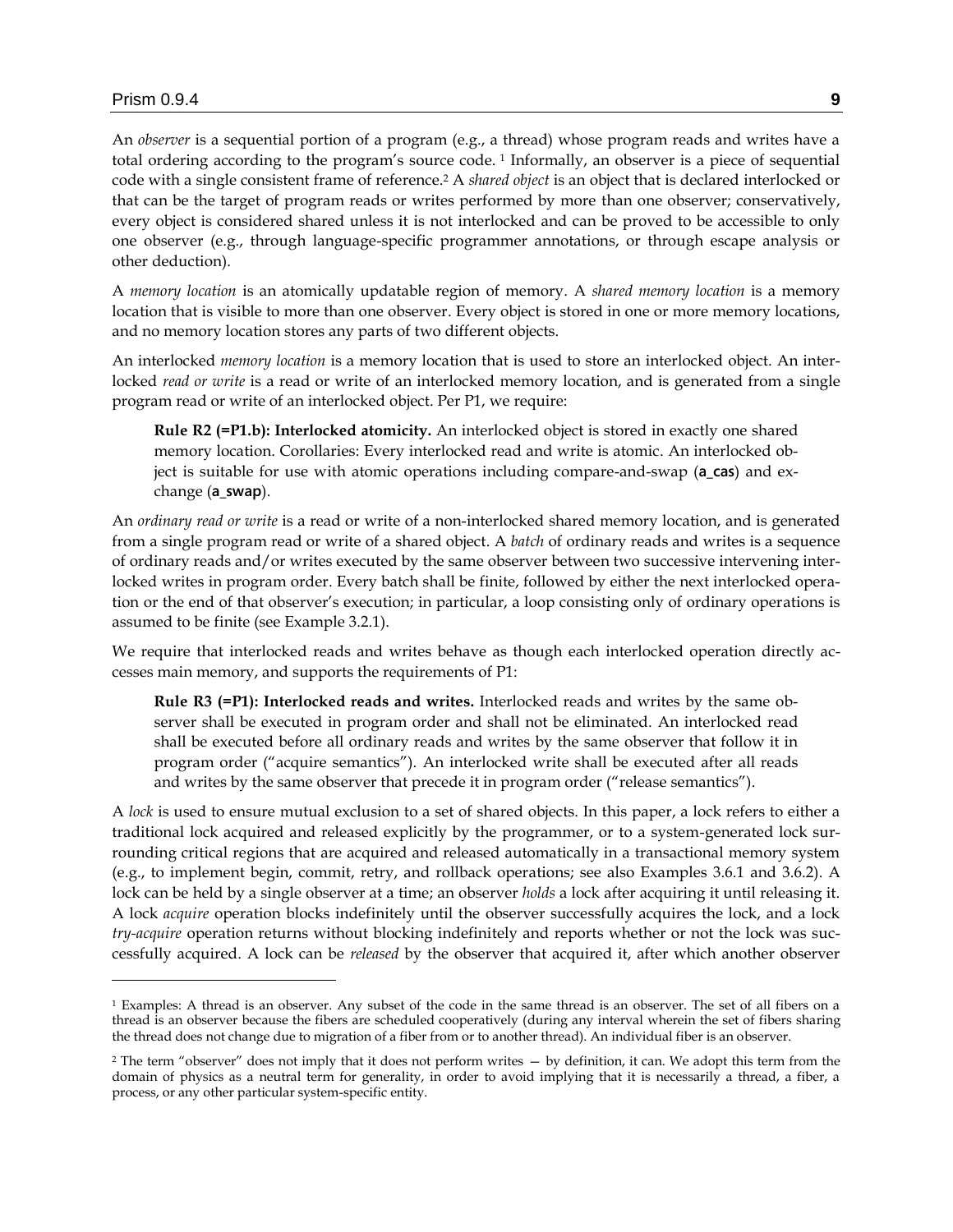can acquire the lock. Lock implementations are permitted to select among different semantics compatible with the foregoing; in particular, a given type of lock may or may not permit nested acquisition of the same lock by an observer who already holds it, and if so then a release may release only the last acquisition or all existing acquisitions. Per P2, we require:

**Rule R4 (=P2): Interlocked locks.** Each lock is implemented using a distinct interlocked control variable. A lock acquire or try-acquire operation performs an interlocked read on the lock's control variable. A lock release operation performs an interlocked write on the lock's control variable.

Note that acquiring a lock is required to perform only an interlocked read, although implementations will typically also perform a write (not necessarily interlocked).

The programmer cannot apply P1 and write the correct synchronization if he does not control all writes to shared variables. Therefore P1 implies that the system cannot invent writes to shared variables. Further, programming languages must also be able to create additional data, such as vptrs, that are associated with program-declared objects, but the programmer cannot perform correct locking if he is not able to see where all writes to the conceptual object (including additional hidden data) can occur. Therefore we require:

**Rule R5 (=P1): Translating program writes.** Every ordinary or interlocked write shall correspond to a valid program write, such that the set of all such program writes is possible in some execution wherein all writes by the same observer are executed in program order. A program write to a shared object **s** shall not result in executing ordinary or interlocked writes to any memory location holding a program object other than **s**. If the system creates a hidden shared object **h** associated with a specific a shared program object **s**, then **h** is part of **s**, a read (or write) of a memory location holding a part of **h** can be generated adjacent to a read (or write) of a memory location holding a part of **s**, and reads and writes of **h** must obey all rules pertaining to reads and writes of **s** (including interlockedness).

The second sentence of R5 implies that: (a) a program write to an object **a** may not create an ordinary or interlocked write to the bits of any other object **b** (see Example [3.1.2\)](#page-12-0); and (b) an ordinary or interlocked read or write cannot be invented to a memory location where there exists no valid program read or write to that location (see Example [3.2.1,](#page-15-0) and see also Examples [3.2.4](#page-16-0) through [3.2.8\)](#page-19-0).

The third sentence implies that: (c) **h** is interlocked if and only if **s** is interlocked; and (d) the system may not create a read or write of **h** where no program read or write of **s** appears. Once created, these reads and writes of **h** can be reordered subject to R3 and R4.

#### **2.2.3 Causality**

For the purpose of P3, an *event* of interest is an individual interlocked read, or a (possibly empty) batch of ordinary reads and writes and its immediately following interlocked write. An event **a** is *observed* by the observer that performs **a** immediately upon completion of **a**, and by a different observer when the value(s) written by **a** are available to be read by that observer. Note that in a correctly synchronized program all writes performed in the same event become visible atomically with respect to another observer.

We define a *causally-precedes* relation  $\rightarrow$  to define a partial ordering of events according to which events could causally affect other events. The relation  $\frac{c}{r}$  on the events of a program execution is the smallest relation satisfying the following conditions: (1) For events **a** and **b** performed by the same observer, if **a** precedes **b** in program order then  $a \rightarrow b$ . (2) For events **a** and **b**, if **b** observes **a** then  $a \rightarrow b$ . (3) For events  $E = \{ e_1 \dots e_n \}$  that write different values to the same memory location **m**, and an observer **o** that observes all events in **E** and then in program order reads **m**, if **o** reads the value written by  $e_i$  then {  $E - e_i$  }  $\stackrel{c}{\rightarrow} e_i$ . (4)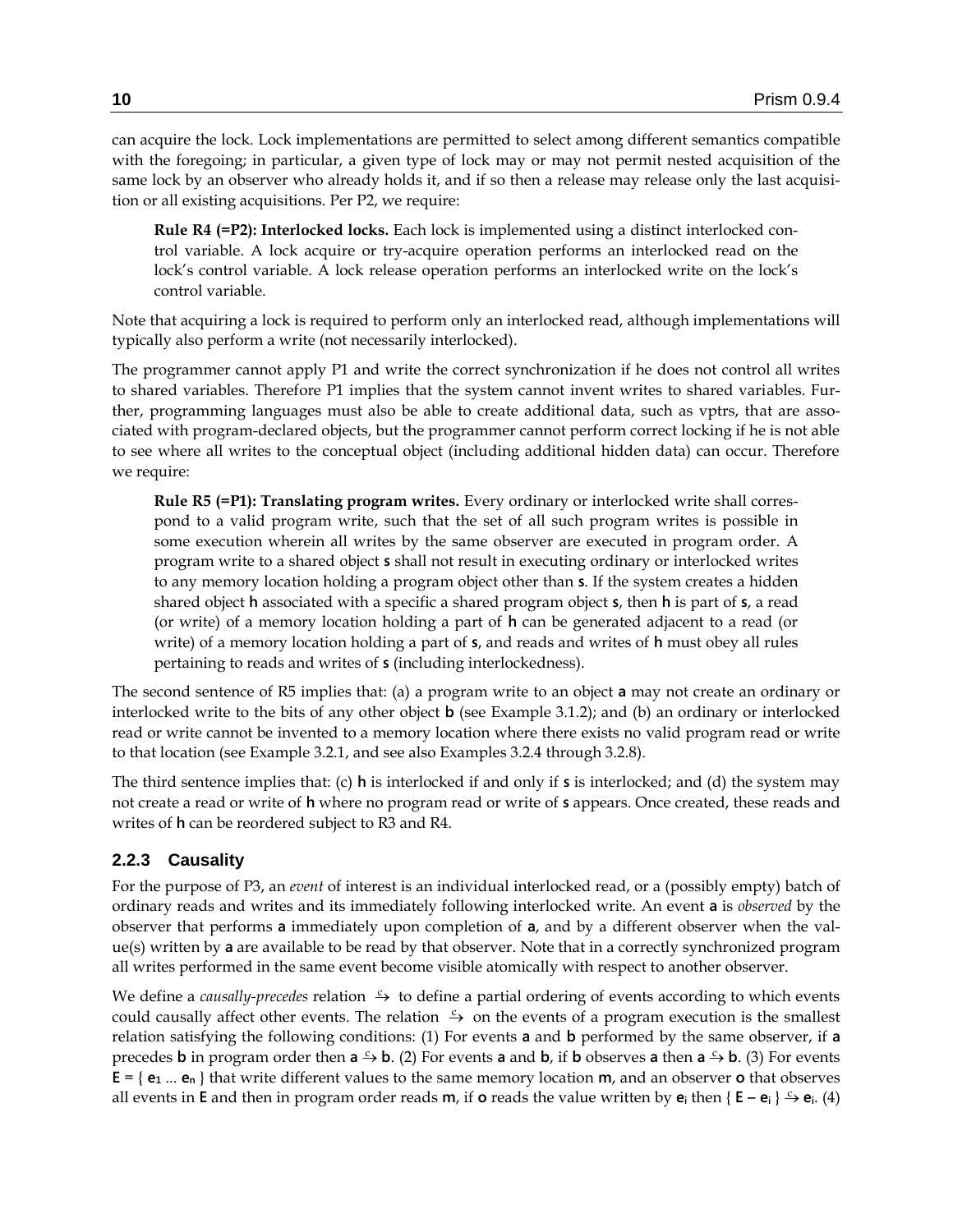For events **a** and **b**, if some observer performs **a** and then observes **b**, then **a**  $\stackrel{c}{\rightarrow}$  **b**. (5) If **a**  $\stackrel{c}{\rightarrow}$  **b** and **b**  $\stackrel{c}{\rightarrow}$  **c** then  $a \xrightarrow{c} c$ .

Two events **a** and **b** are *causally related* if and only if **a**  $\stackrel{c}{\rightarrow}$  **b** or **b**  $\stackrel{c}{\rightarrow}$  **a**; otherwise, they are *causally unrelated* (alternatively, *independent* or *concurrent*). Note that **a**  $\not\rightarrow$  **a** for any event **a**. Therefore  $\rightarrow$  is an irreflexive partial ordering on the set of events in the program.

Note: Other work defines relations that are closely related to *causally-precedes* as defined above. For example, [Lamport 1978], [Adve 1990], [Manson 2005], and [Arvind 2006] define similar happens-before relations for Lamport clocks, the DRF0 memory model, the happens-before relation for the Java memory model, and the is-before relation for serializability and store atomicity, respectively. See [§5](#page-37-0) of this paper for a discussion of differences with other formulations.

We can now adopt P3 directly as an additional rule that further constrains the reordering and visibility of events:

**Rule R6 (=P3): Causality.** An *event* is an individual interlocked read, or a (possibly empty) batch of ordinary reads and writes and the immediately following interlocked write all performed by the same observer. An observer shall not observe an event before any other event that causally precedes it (its cause or potential cause). All observers shall observe causally related events in the order defined by  $\rightarrow$ . When an observer executes a read of a memory location, the result is the value written by the event most recently observed that included a write to that location. Only in a race, an observer may observe a distorted batch whose writes appear to be performed in a different order than in a sequentially consistent execution.

A *race* exists on a shared object **s** when there are two causally unrelated events **a** and **b** where **a** performs an ordinary write to **s** and **b** performs a read or write of **s**. Only in a race, an observer may observe "batch tearing."

Finally, per P1.a, the only rule that places a requirement on the programmer is that the programmer eliminate races using locks (or, alternatively, by designating a shared object to be interlocked):

**Rule R7 (=P1.a): Correct locking and race-freedom.** For every noninterlocked shared object **s** and any two events **a** and **b**, if **a** performs an ordinary write to any part of **s** and **b** performs an ordinary read or ordinary write of any part of **s**, then the programmer shall ensure that **a**'s and **b**'s reads and writes of **s** are performed while holding a lock (a traditional lock or an **atomic{}** block) so that either  $a \xrightarrow{c} b$  or  $b \xrightarrow{c} a$ .

Note that, because no other rule prevents it, by Rule 1 an implementation is permitted to freely apply local optimizations that reorder, create, and remove ordinary reads and writes performed by the same observer, subject only to the constraints that they not move ahead of an interlocked read, move after an interlocked write, or violate normal sequential data and control dependencies. Global knowledge of the whole program and other threads is not required to perform such optimizations.

#### **2.2.4 Language Semantics**

Programming languages do not always precisely define the exact ordering of memory operations on program variables. For example, this often arises when a single expression in the language automatically generates multiple calls to other functions. Where languages do permit latitude, the compiler must translate the program as conservatively as possible to avoid performing an interlocked read later, or an interlocked write earlier, than necessary. (See also Example [3.9.1.](#page-32-0))

**Rule R8: Conservative interpretation of language semantics.** Given a set M of memory operations performed by the same observer that corresponds to a particular program expression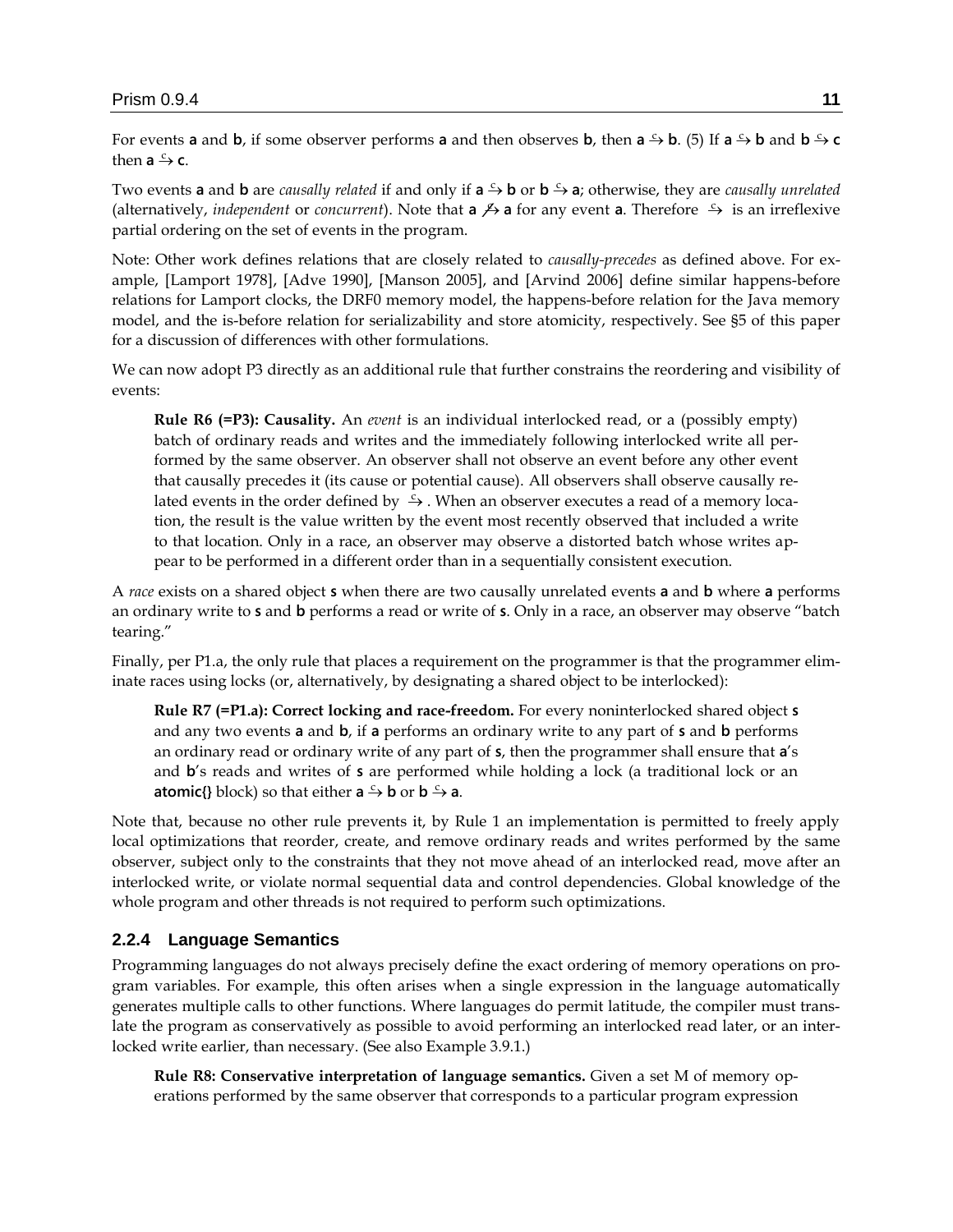or statement, where the programming language permits latitude in compiler translation of the ordering of operations in M: The compiler shall translate the program so that every interlocked read in M precedes all possible ordinary reads and writes in M, and every interlocked write in M follows all possible ordinary reads and writes in M, to the extent permitted by language semantics.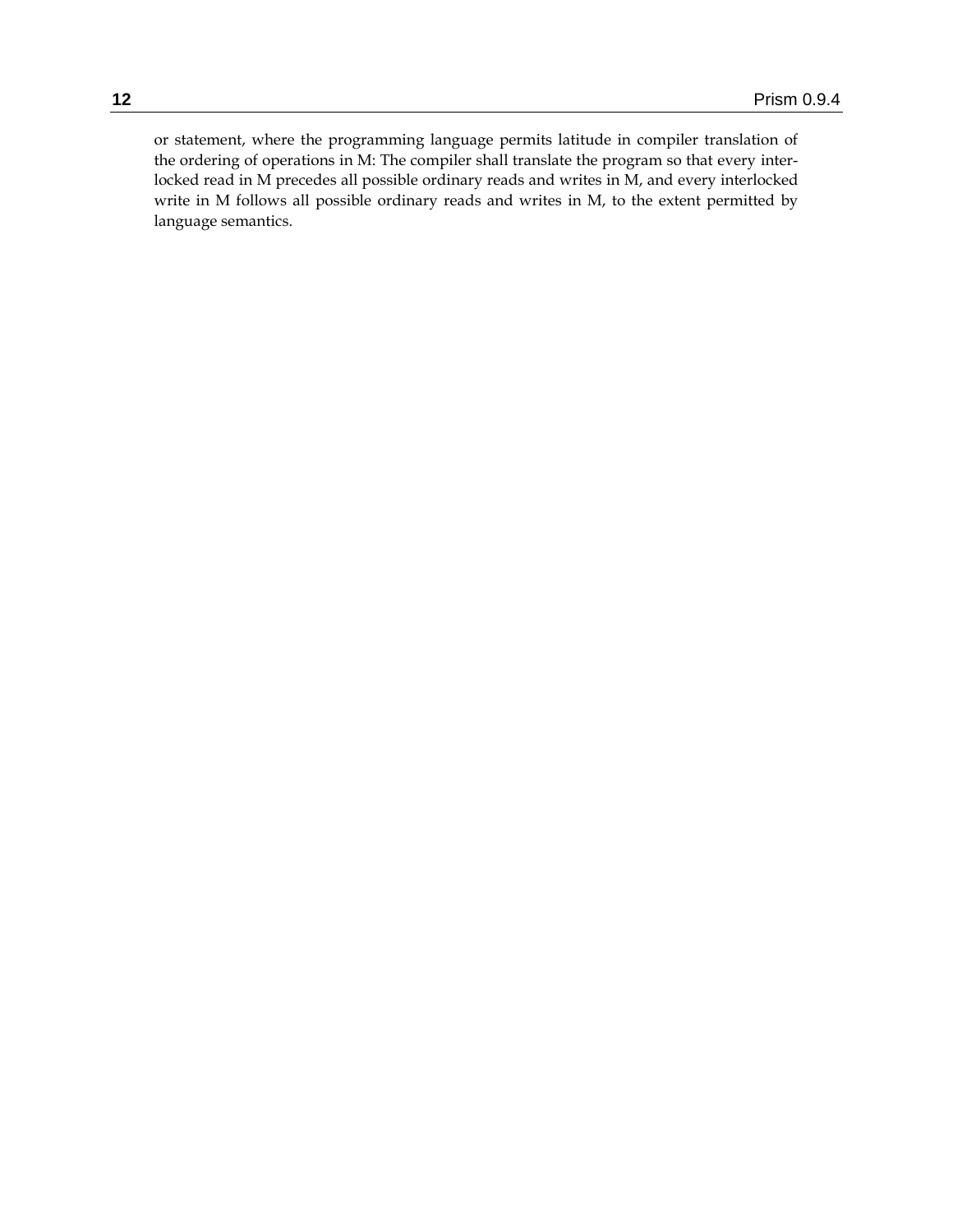# **3 Examples**

In these examples, unless otherwise noted, all initial values are **0**, all variables whose names start with **r** are unshared (representing unshared memory locations, e.g., in local variables, registers, and caches), and all other variables are ordinary shared variables (not interlocked). Where possible, we mention the source where we first encountered the example.

# **3.1 Ordinary Reads and Writes**

# **3.1.1 Basic Reordering**

This example was supplied by Kang Su Gatlin.

Consider the following code, where initially **x = y = 0** and threads **T1** and **T2** are the only observers manipulating **x** and **y**:

| // thread T1 |     | // thread T2   |  |
|--------------|-----|----------------|--|
| $x = 1$ ;    | 7 a | if( $y == 1$ ) |  |
| $v = 1$      | ' b | --X:           |  |

This code contains a race because both **x** and **y** can be concurrently read and written and there is no synchronization. How the race can manifest for **y** is obvious; it can manifest for **x** because lines **a** and **b** can be reordered.

Incidentally, note that even if **x** and **y** have type **int**, the programmer cannot rely on program writes to actually be atomic (e.g., **int**s are not guaranteed to be aligned), and in general under this memory model atomicity is not an inherent property of any type, not even **char**, unless the variable is declared interlocked.

P1 tells the programmer how to remove the race. There are two ways, either of which is sufficient:

- **Use a lock:** If both code fragments are protected using the same traditional lock or protected in an **atomic { … }** block, there is no race because of mutual exclusion.
- **Make y interlocked:** If **y** is interlocked, then there is no race on **y** because it is atomically updatable, and there is no race on **x** because  $a \xrightarrow{c} b \xrightarrow{c} d$ .

### <span id="page-12-0"></span>**3.1.2 Masking and Object Layout**

This example was supplied by Intel (see [Boehm 2006a]). Consider the following code, assuming 8-bit **char**s and that **S**'s members are laid out contiguously so that **sizeof(S) == 4**:

```
// program source
struct S {
  char a;
  int b : 9; // note: bitfields
  int c : 7;
 char d;
};
S s;
s.b = 1;
```
Consider the transformation that reads **s** in a single operation, writes only to the bits corresponding to **b**, and writes **s** back: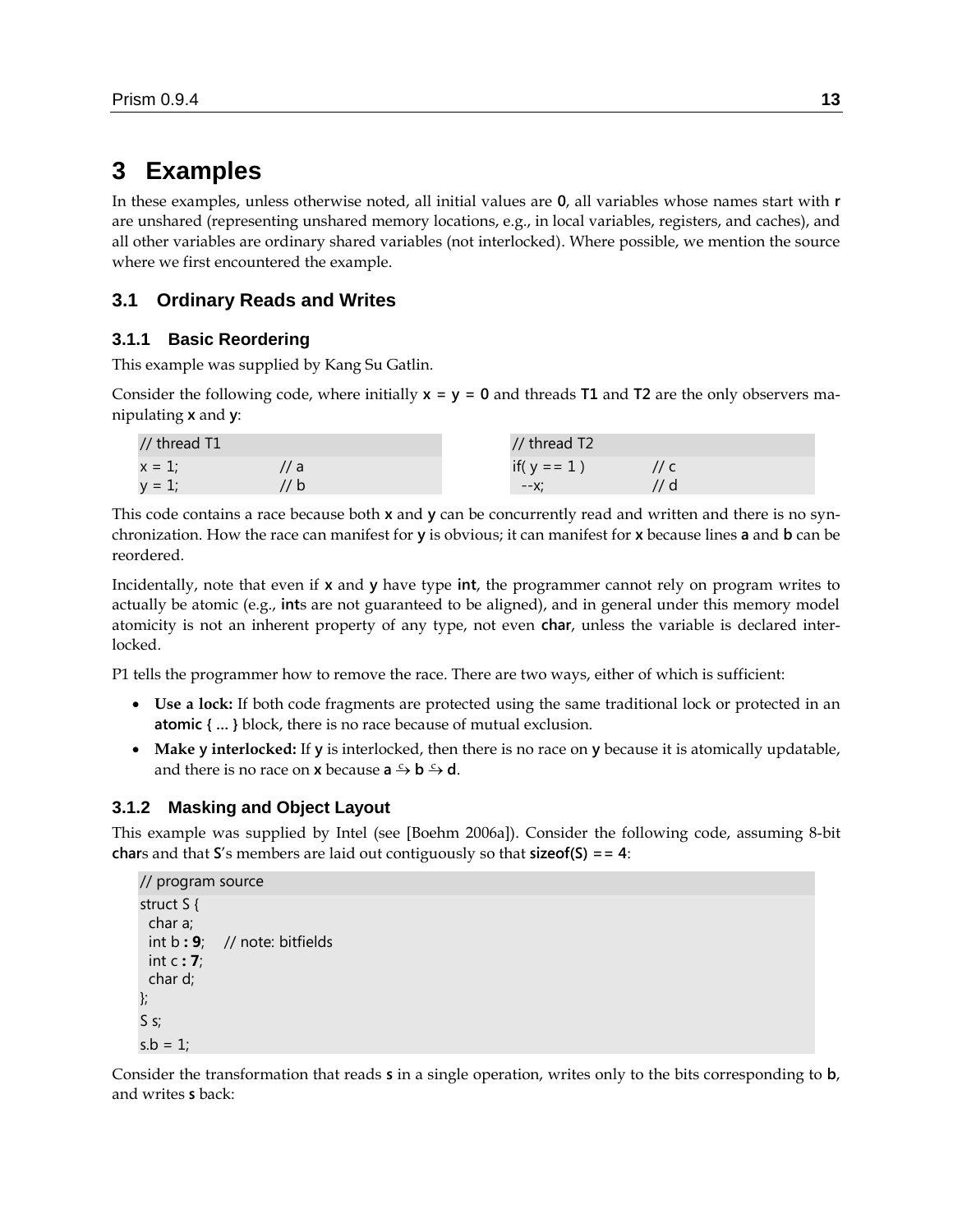```
// transformation
struct S {
  char a;
  int b : 9;
  int c : 7;
 char d;
};
S s;
char tmp[4];
memcpy( &tmp[0], &s, 4 );
… in tmp, write to only the bits corresponding to b …
memcpy( &s, &tmp[0], 4 );
```
If **s** is not a shared object, then this transformation is legal. If **s** is a shared object, this transformation is illegal by R5 because it creates ordinary writes to **a** and **d** that are not present in the program source. (The creation of an ordinary write to the bits of **c** is valid because **b** and **c** are contiguous bitfields and are therefore the same object.)

# **3.1.3 Condition-Write**

Consider the following code, where **x** is an ordinary shared variable and **cond** contains only normal (not interlocked) memory operations:

// program source if( cond )  $x = 42$ ;

Assuming this code contains no interlocked operations, may this be transformed as follows (e.g., if the compiler or profile-guided optimizer determines that **cond** is expected to be true):

```
// transformation
x = 42;
if( !cond )
x = 0;
```
The answer is no. The transformation is disallowed by R5 because if **cond** is false we have invented a write to **x** that could not occur in any sequentially consistent execution of the program code.

See also Exampl[e 3.1.4.](#page-13-0)

# <span id="page-13-0"></span>**3.1.4 Write-Condition-Write**

Consider the following code, where **x** is an ordinary shared variable and **cond** contains only normal (not interlocked) memory operations:

```
// program source
x = 0;
if( cond )
x = 42;
```
Assuming this code contains no interlocked operations, may this be transformed as follows (e.g., if the compiler or profile-guided optimizer determines that **cond** is expected to be true):

```
// transformation
x = 42;
```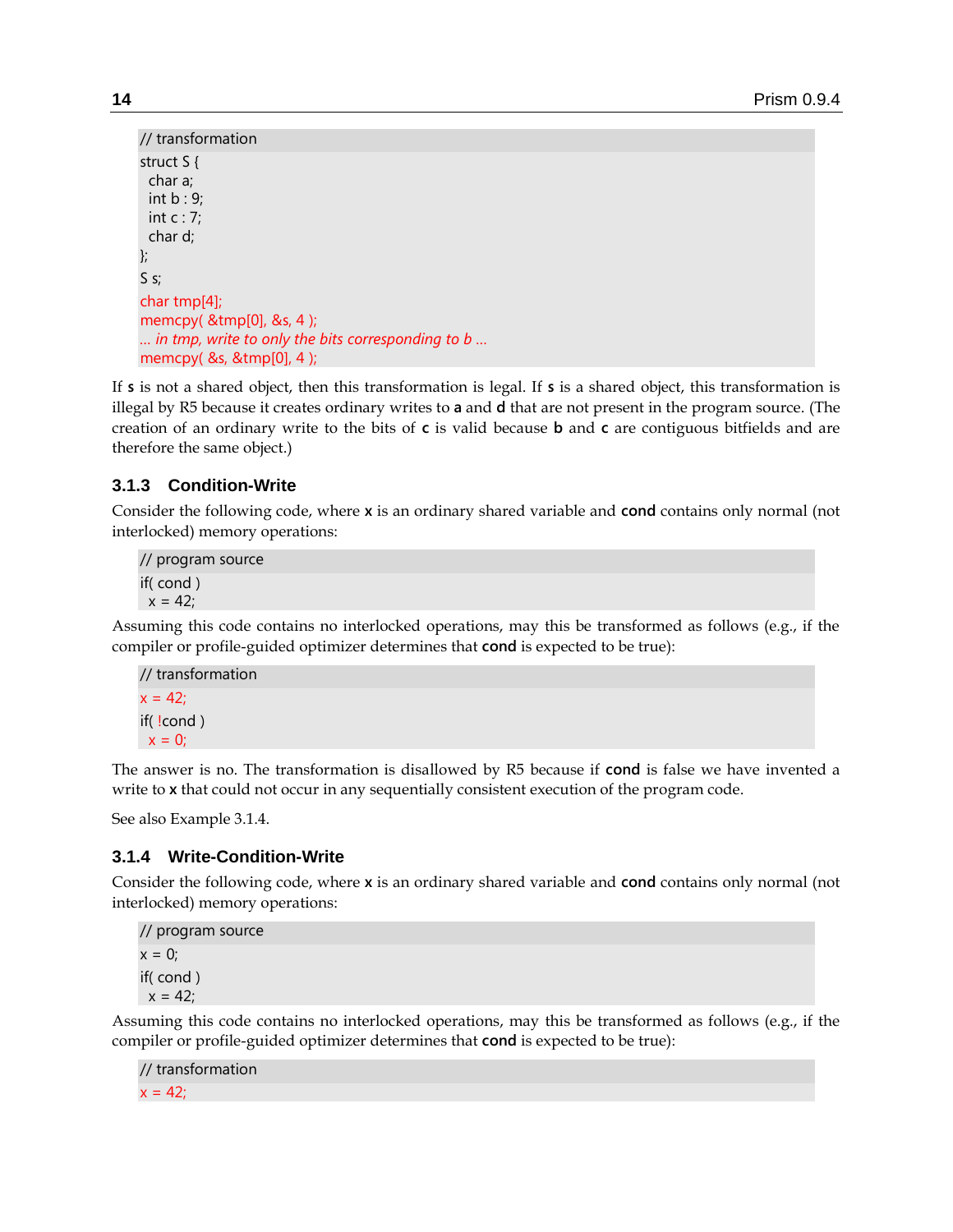if( !cond )  $x = 0$ ;

The answer is yes, because every sequentially consistent execution contains a write to **x**, and the final value written to **x** in the batch in which this code appears is the same as it would be in an SC execution.

### **3.1.5 Read Elision**

Consider this example, where **x** is not interlocked:

| // program source |                 |
|-------------------|-----------------|
| $x = 2$ :         | $\frac{1}{a}$   |
| $r1 = x$ ;        | // $\mathsf{b}$ |

Is it legal to transform this as follows to eliminate the redundant read of **x**?

| // transformation |               |
|-------------------|---------------|
| $x = 2$ :         | $\frac{1}{a}$ |
| $r1 = 2$ ;        | 11 b'         |

This is legal, because it obeys R1. (Note that R5 only forbids the invention of reads and writes not visible in the source code, not their elision when doing so does not introduce new behaviors.) Even in a race, this local transformation only reduces the set of possible behaviors, by making **b'** be unable to see a racing update on another thread, which it cannot rely on seeing anyway. Once this transformation is performed, line **b'** could further be reordered ahead of line **a**.

Note that if **x** were interlocked, this transformation would be disallowed by R3, which does not permit this elision of an interlocked read.

## **3.1.6 Write Elision**

This example was supplied by Vinod Grover. Consider this code, where **x** is not interlocked:

| // program source |      |
|-------------------|------|
| $x = 1$ :         | // a |
| if( $cond$ ) {    |      |
| $x = 2$ ;         | 1/b  |
|                   |      |

Is it legal to transform this as follows to eliminate the redundant write of **x** in the case where **cond** is true?

// transformation if( cond ) {  $x = 2$ ; // b } else {  $x = 1$ ; // a' }

### **3.1.7 This is legal, because every executed write is to a location that would have been written to in an SC execution. Dead Write Elision**

Consider this example, where **x** is not interlocked:

// program source  $x = 1$ ; // a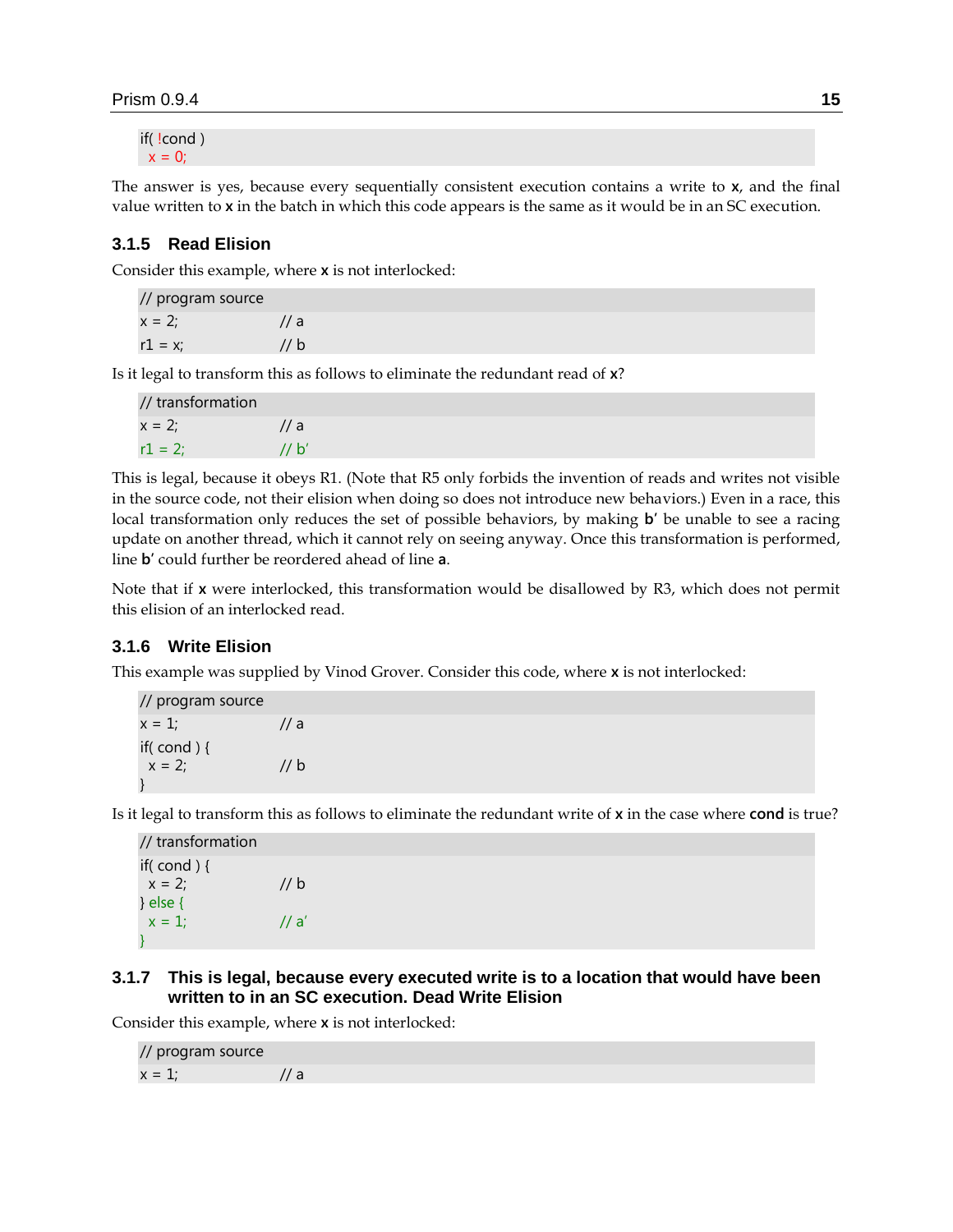Is it legal to eliminate line **a**? By R1, the answer is yes if and only if the program cannot tell that the write was eliminated. In particular, to eliminate this write the system must prove that **x** will not be read by any other observer, including that **x** will not be read by any other thread in the process, that if **x** is in shared memory it will not be read by another process which can see **x**, and that **x** is not participating in memorymapped I/O.

Note that if **x** were interlocked, this transformation would be disallowed by R3, which does not permit this elision of an interlocked write.

## **3.1.8 Read Invention**

Consider the following code, where initially **x = 0** and threads **T1** and **T2** are the only observers manipulating **x** and **y**:

| // thread T1 |      | // thread T2 |      |
|--------------|------|--------------|------|
| $x = 1$ ;    | // a | $r1 = x;$    | // b |
|              |      | print r1;    | // c |
|              |      | // later     |      |
|              |      | print r1;    | // d |

This code contains a race. Is **r2 == 1** a possible outcome? The answer is yes, because another read of **x** can be invented beside line **b** and then moved between lines **c** and **d**.

# **3.2 Loops Containing Only Ordinary Reads and Writes**

# <span id="page-15-0"></span>**3.2.1 Nonterminating Loops**

This example was supplied by [Boehm 2006a]. Consider the following code, which contains no synchronization (locks or interlocked variables):

// program source for( $T^*$  p = q; p != 0; p = p->next ) { ... }  $x = 42$ ;

Can any of the write to **x** be moved ahead of the loop? In particular, if the loop is potentially nonterminating, could an observer on another thread see a value for **x** even when the assignment to **x** could never be executed according to program order?

The answer is yes. All of the code is part of the same batch, and R6 permits the reordering of writes within a batch. R5 does not prohibit moving a valid write within a batch, and the write **x = 42;** must occur because the batch is required to be finite (if the loop is infinite then this code violates the requirement that a batch must be finite).

In particular, this choice makes it illegal for surrounding/calling code to take a lock protecting **x** if and only if the loop will terminate, as in the following example provided by Carol Eidt:

```
if( ConsultOracleWillLoopTerminate() ) { lock(); } // take lock protecting x iff necessary?
for( … ) { … }
x = 1;
if( ConsultOracleWillLoopTerminate() ) { unlock(); } // release lock protecting x iff necessary?
```
If any other observer reads or writes **x**, whether under a lock or not, then the above code contains a race because a write to **x** can occur without holding the lock.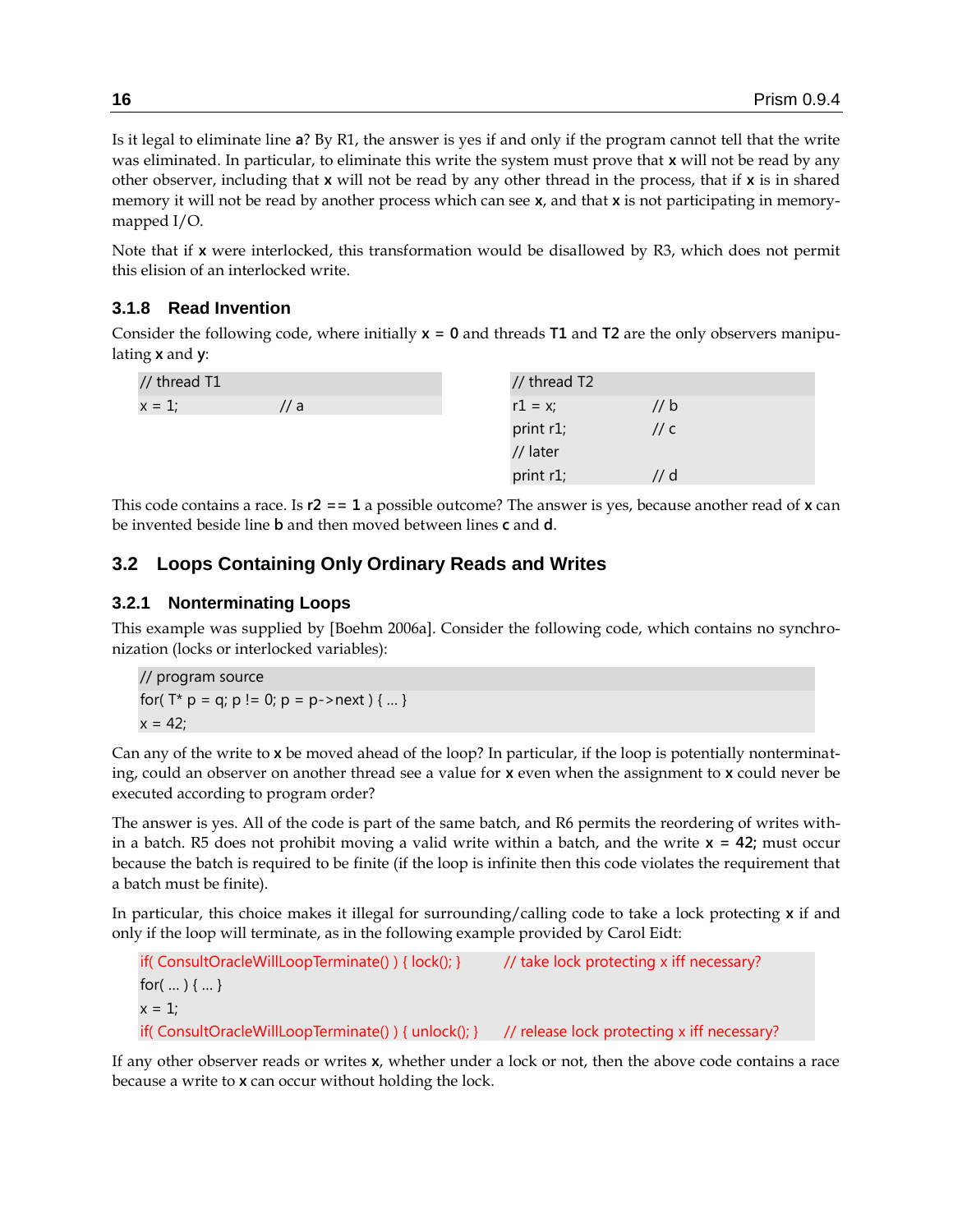### **3.2.2 Merging Successive Loops**

This motivation for this example was provided by David Callahan. Consider the following loops, where there are no interlocked operations:

```
// program source
```

```
for( i = 0; i < max; +i ) { c[i] = a[i] + b[i]; }
for( i = 0; i < max; ++i ) { d[i] = a[i] * b[i]; }
for( i = 0; i < max; ++i ) { e[i] = sqrt( a[i]^* a[i] + b[i]^* b[i] ); }
```
The question is, if the bodies are free of other side effects, can an optimizer merge the loops and transform this into the following (e.g., for better locality on the shared arrays **a** and **b**)?

```
// transformation
for( i = 0; i < max; +i ) {
 c[i] = a[i] + b[i];d[i] = a[i] * b[i];e[i] = sqrt([a[i]*a[i] + b[i]*b[i];
}
```
The answer is yes. All of the code is part of the same batch, and R6 permits the reordering of writes within a batch. R5 does not prohibit moving a valid write within a batch, and the writes must occur because the batch is required to be finite (if the loop is infinite then this code violates the requirement that a batch must be finite).

### **3.2.3 Inverting Nested Loops**

Consider the following loops, where there are no interlocked operations:

```
// program source
for( j = 0; j < j max; ++j ) {
 for( i = 0; i < imax; ++i ) {
  b[i] + = a[i][j] * 2;
  }
}
```
The question is, if the bodies are free of other side effects, can an optimizer rearrange the loops and transform this into the following (e.g., for better locality on the shared arrays **a** and **b**)?

```
// transformation
for( i = 0; i < imax; ++i ) {
 for( j = 0; j < j | (max; ++j) {
  b[i] + = a[i][j] * 2;
  }
}
```
The answer is yes. All of the code is part of the same batch, and R6 permits the reordering of writes within a batch. R5 does not prohibit moving a valid write within a batch, and the writes must occur because the batch is required to be finite (if the loop is infinite then this code violates the requirement that a batch must be finite).

#### <span id="page-16-0"></span>**3.2.4 Register Allocation Without Dirty Check**

This example was supplied by Kevin Frei from actual code, and based on a similar example in [Boehm 2006a]. Consider the following code, where object **x** is protected by a lock: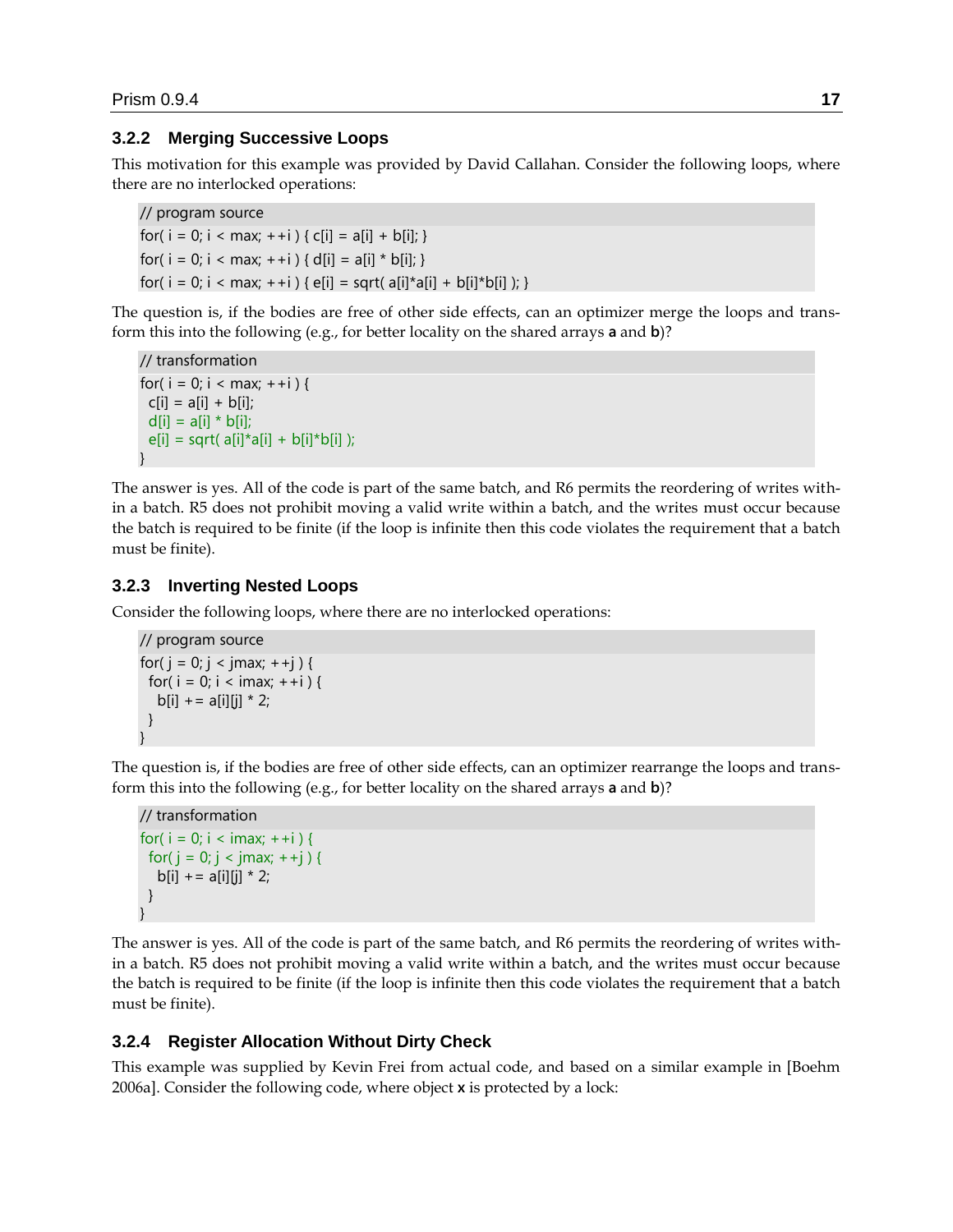```
// program source
if( cond )
 lock(); \frac{1}{2} // more generally, "initialize resource"
for(...)
  if( cond && other_cond ) {
   ++x; // more generally, "use resource"
 }
if( cond )
 unlock(); \frac{1}{2} // more generally, "release resource"
```
This pattern arises in a function that optionally performs additional work (here, optional work that involves updating **x**), where the flag used to control whether the extra work should be done (here **cond**) is typically passed as a parameter to the function. In this case, the programmer knows the lock is only needed if the optional work will be done and **x** could be updated, so the lock is only taken if the optional additional work involving **x** will actually be performed.

If **x** is not a shared object, then this may be legally transformed as follows to enregister **x**:

```
// transformation
if( cond )
  lock();
r1 = xfor( … )
  if( cond && other_cond ) {
  + + r1;
 }
x = r1;
if( cond )
 unlock();
```
But if **x** is a shared object, this transformation is illegal by R5 because it can create an ordinary write that is not present in the program source, for example whenever **cond** is false.

Example [3.2.5](#page-17-0) shows how to change this transformation to make it legal.

# <span id="page-17-0"></span>**3.2.5 Register Allocation With Inefficient Dirty Check**

Consider again the original code in Example [3.2.4:](#page-16-0)

```
// program source
if( cond )
 lock();
for(...)
  if( cond && other_cond ) {
   ++x; // more generally, "use resource"
 }
if( cond )
 unlock();
```
The following transformation to enregister **x** will be legal whether or not **x** is a shared object:

// transformation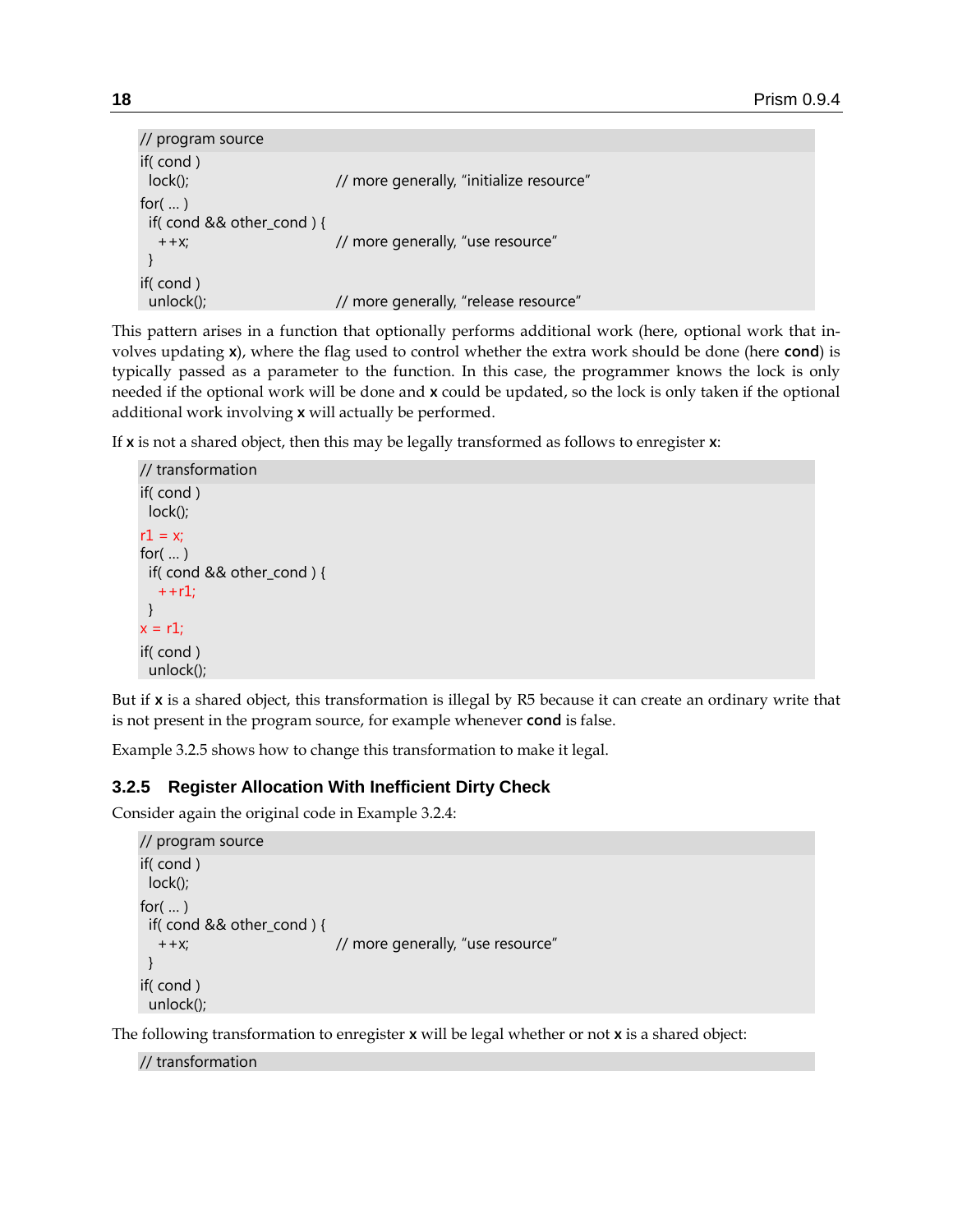```
if( cond )
  lock();
r1 = x;
bDirty = false;
for(\dots) if( cond && other_cond ) {
  + + r1;
   bDirty = true;
  }
if( bDirty)
 x = r1;
if( cond )
  unlock();
```
If **x** is a shared object, this transformation does not violate R5 the way that Example [3.2.1](#page-15-0) does, because here the transformed code writes the register back to **x** only if there is a program write to **x**. Therefore this transformation amounts to combining all the loop's ordinary writes to **x** and moving them after the loop, and it is legal if and only if that combination and motion is legal.

### **3.2.6 Register Allocation With Efficient Dirty Check**

Consider again the original code in Example [3.2.4:](#page-16-0)

```
// program source
if( cond )
 lock();
for(...)
  if( cond && other_cond ) {
   ++x; // more generally, "use resource"
 }
if( cond )
 unlock();
```
The following transformation to enregister **x** will be legal whether or not **x** is a shared object:

```
// transformation
if( cond )
 lock();
r1 = 0; \frac{1}{r1} has the same type as x
for(\ldots) if( cond && other_cond ) {
  + + r1;
 }
if( r1 != 0 ) // note: !=, not <
x \div = r1; // increment x once
if( cond )
 unlock();
```
If **x** is a shared object, this transformation does not violate R5 the way that Example [3.2.1](#page-15-0) does, because here the transformed code writes to **x** only if there is a program write to **x**. Therefore this transformation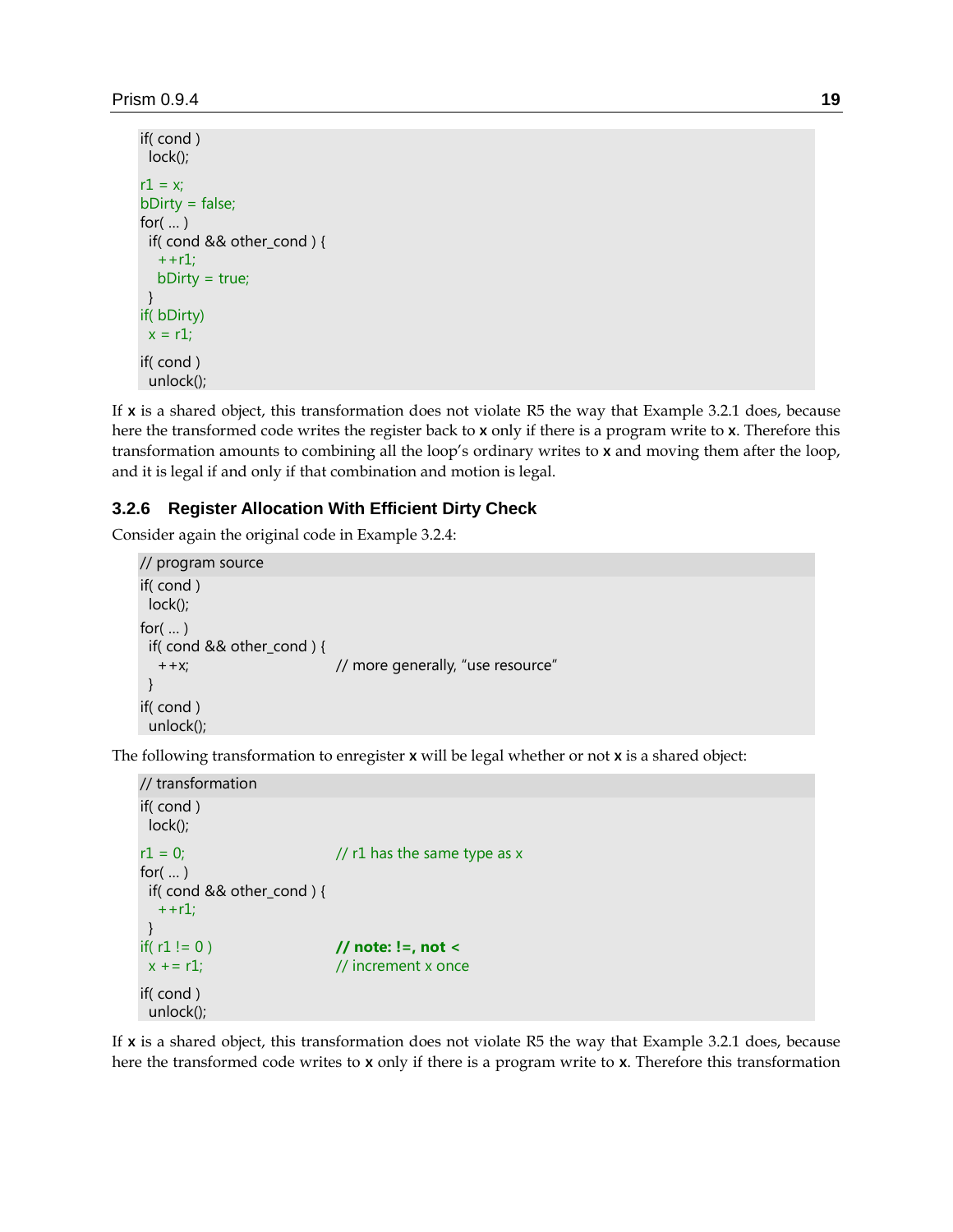amounts to combining all the loop's ordinary writes to **x** and moving them after the loop, and it is legal if and only if that combination and motion is legal.

Note: The only case in which **r1** could be updated but would not update **x** is if r1 overflowed to **0** (one or more times), but then the same number of increments of **x** would also overflow to **x**'s original value, so the transformation remains correct.

# <span id="page-19-1"></span>**3.2.7 Register Allocation Without Dirty Check (II)**

This variant of Example [3.2.4](#page-16-0) supplied by Jim Hogg. Consider the following code, where object **x** is protected by a lock:

```
// program source
if(a.length() > 0)
 lock(); \sqrt{2} // more generally, "initialize resource"
for( int i = 0; i < a.length(); ++i )
 ++x; \frac{1}{2} // more generally, "use resource"
if( a.length() > 0 )
unlock(); \frac{1}{2} more generally, "release resource"
```
If **x** is not a shared object, then this may be legally transformed as follows to enregister **x**:

```
// transformation
if(a.length() > 0)
 lock(); // more generally, "initialize resource"
r1 = x;
for( int i = 0; i < a.length(); ++i )
 ++r1; // more generally, "use resource"
x = r1;
if(a.length() > 0)
unlock(); \frac{1}{2} more generally, "release resource"
```
But if **x** is a shared object, this transformation is illegal by R5 because it can create an ordinary write that is not present in the program source, for example whenever **a.length() <= 0** is false.

Example [3.2.5](#page-17-0) shows how to change this transformation to make it legal.

#### <span id="page-19-0"></span>**3.2.8 Generalization: Conditional Writes**

The foregoing examples lead to the following generalization, noted by Jim Larus: Because any arbitrary piece of code could be called both inside and outside a lock, therefore any shared variable **s** that is written to in a conditionally executed block (including an explicit conditional branch, or in the body of a loop that may not be executed) cannot safely be enregistered without a check to ensure that the transformation does not invent a write to **s** when no write could occur in a sequentially consistent execution.

Consider:

```
// program source
…
if( cond ) 
 ++x;for(...)
++y;
```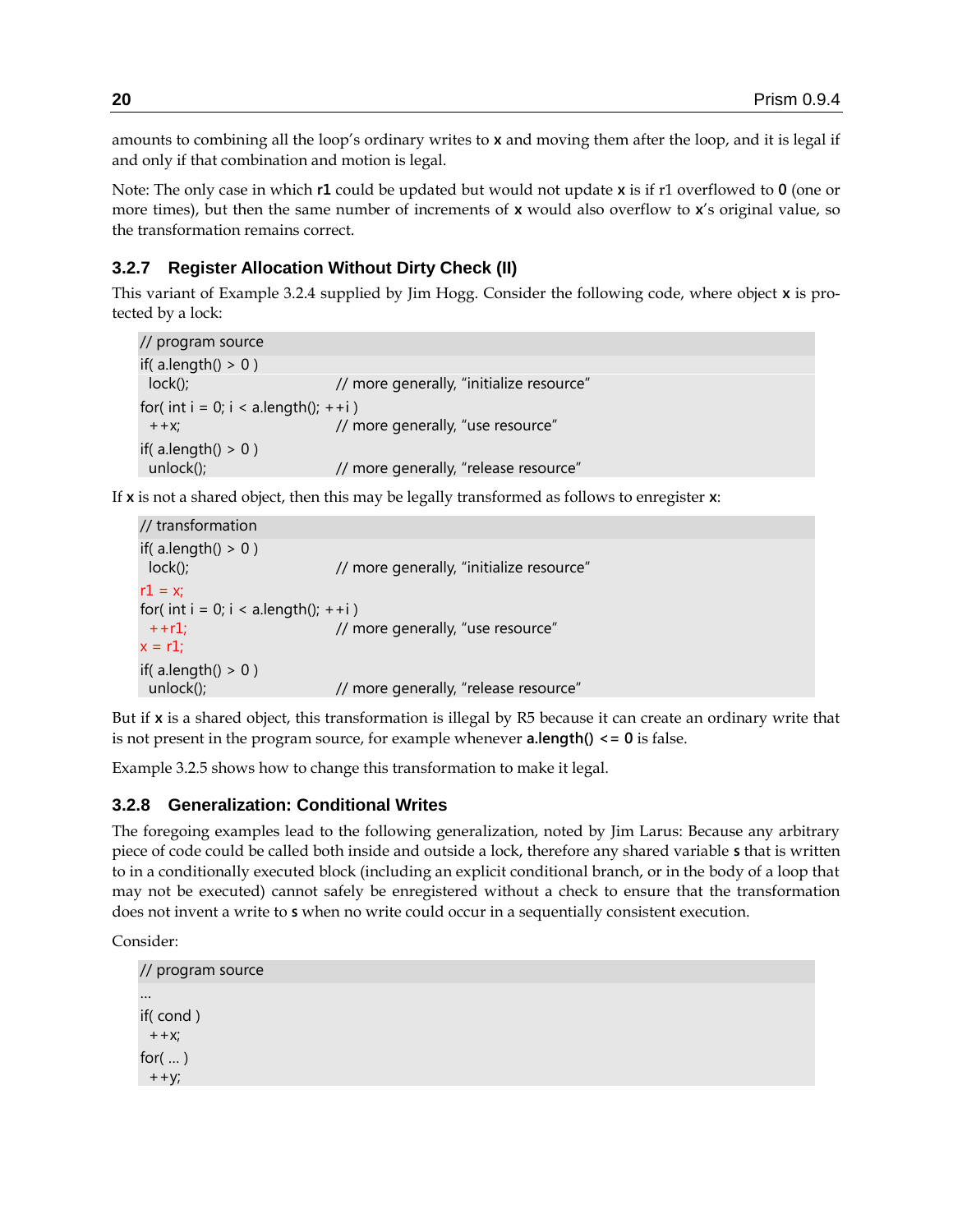…

Enregistering either **x** or **y** without a check is not legal in general:

| // program source                                 |      |
|---------------------------------------------------|------|
| $r1 = x;$<br>if(cond)                             |      |
| $++1;$<br>$r2 = y;$<br>for $(\dots)$<br>$+ + r2;$ | // a |
| $x = r1$ ;<br>$y = r2;$                           | b    |

Line **a** is not legal without additional checking because it invents a write to **x** when **cond** is false. Line **b** is not legal without additional checking (e.g., proving or checking that the loop would be executed at least once), because it invents a write to **y** in the case when the loop body is never executed.

See Examples [3.2.5](#page-17-0) through [3.2.7](#page-19-1) for legal variants where the enregistering is done correctly.

# **3.3 Interlocked Reads and Writes**

### **3.3.1 Interlocked Read, Interlocked Write**

Consider this example, where **x** and **y** are interlocked:

| $r1 = x$ ; | // interlocked read  |
|------------|----------------------|
| $y = r2;$  | // interlocked write |

By R3, these operations may not be reordered.

#### <span id="page-20-0"></span>**3.3.2 Interlocked Write, Interlocked Read**

Consider this example, where **x** and **y** are interlocked:

 $x = r1$ ; // interlocked write  $r2 = y$ ; // interlocked read

By R3, these operations may not be reordered.

### **3.3.3 Lock Coarsening**

Consider this example, where **a\_lock** is a lock and **x** and **y** are shared:

| // program source |               |
|-------------------|---------------|
| a_lock.lock();    | // a          |
| $x = 42$ ;        | // b          |
| a_lock.unlock();  | // c          |
| $y = 53;$         | $\prime$ / d  |
| a_lock.lock();    | $\frac{1}{e}$ |
| $x = 64$ ;        | // f          |
| a_lock.unlock();  | // g          |

Can this legally be transformed to the following?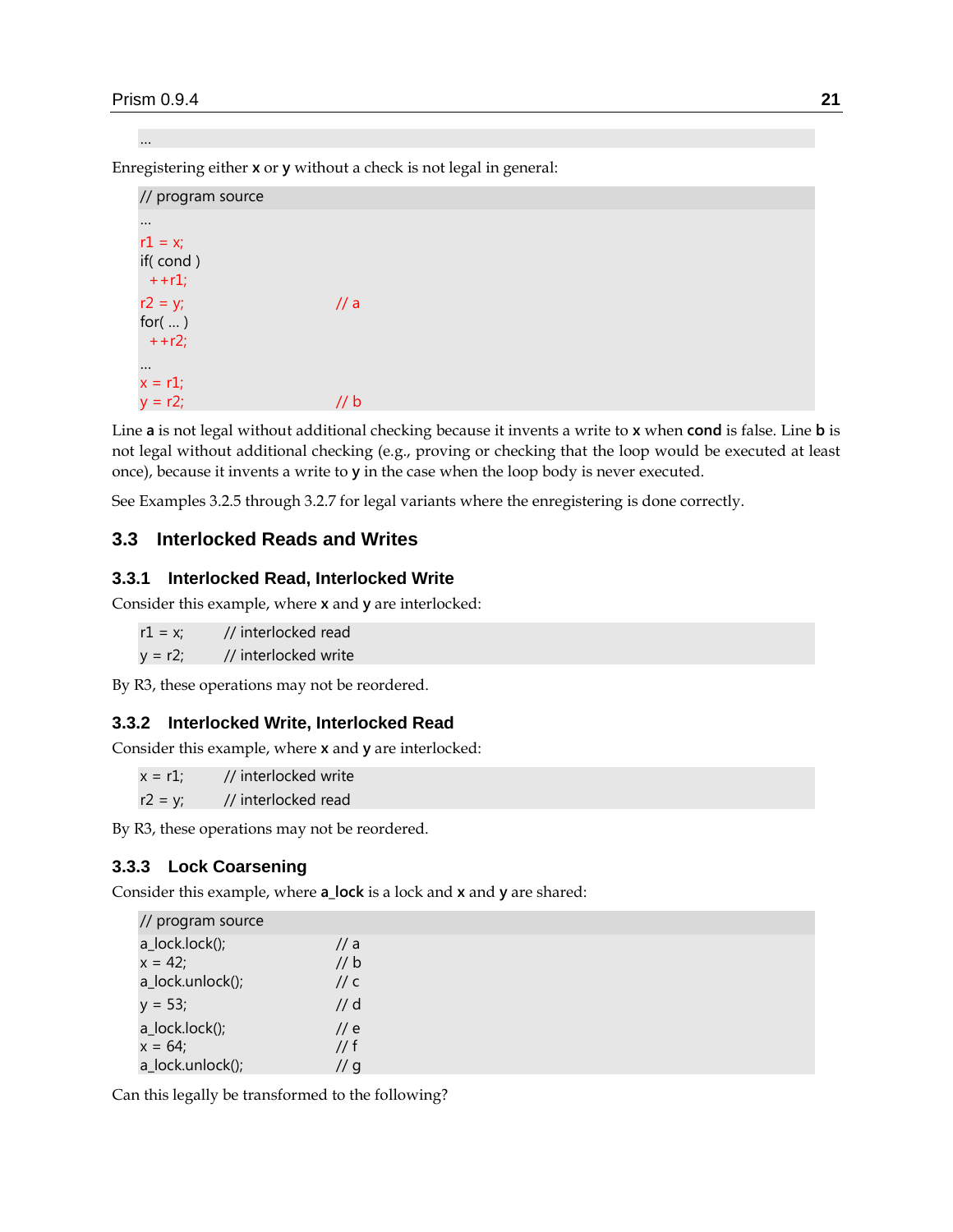| a_lock.unlock(); | // transformation |  |  |
|------------------|-------------------|--|--|
|                  | a_lock.lock();    |  |  |
|                  | $x = 64;$         |  |  |
|                  | $y = 53;$         |  |  |
|                  |                   |  |  |

The answer is no. It is legal to move line **d** after **f**, so that the last four lines look like the transformation. But it is not legal to then remove lines **a** through **c**, nor is it legal to elide the now-adjacent **unlock**/**lock** pair, because interlocked reads and writes may not be elided.

# **3.3.4 Locks As Barriers**

Consider this example, supplied by Hans Boehm, where **x** and **y** may or may not be interlocked, but if not interlocked assume they are atomically updated:

| // thread $T1$             |                  | // thread T2                 |               |
|----------------------------|------------------|------------------------------|---------------|
| $x = 1$ :                  | $\prime\prime$ a | $v = 1$ :                    | $\frac{1}{c}$ |
| $lock(1)$ ; unlock $(1)$ ; |                  | $lock(12)$ ; unlock $(12)$ ; |               |
| $lock(1)$ ; unlock $(1)$ ; |                  | $lock(12)$ ; unlock $(12)$ ; |               |
| $r1 = y;$                  | // b             | $r2 = x$ ;                   | '/ d          |

The question is: Can **r1 == r2 == 0**? The answer is no, because this would require reordering lines **a** and **b** and lines **c** and **d**, and that is impossible because **unlock** followed by **lock** acts as a full fence with respect to the operations performed earlier and later by the same observer. Formally: In all cases, **a**  $\frac{c}{2}$ **b** and **c**  $\div$  **d**. If **r1** = **0** then **b**  $\div$  **c**  $\div$  **d**, but if **r2** = **0** then **d**  $\div$  **b**, which is a contradiction and so both cannot be true.

# **3.3.5 Lock Acquire As Publishing Event**

The following example is adapted from the example for Theorem 6.1 in [Boehm 2005a]. This code demonstrates why lock acquisition could be viewed as a "publishing" event if there is a **try\_lock** operation that can make lock acquisition observable on another thread. Here **v1** is noninterlocked:

| // thread T1 |      | // thread T2                   |           |
|--------------|------|--------------------------------|-----------|
| $x = 1$ :    | // a | while( $try\_lock(11)$ ) {// c |           |
| lock(1);     | // b | unlock $(11)$ ;                |           |
|              |      |                                |           |
|              |      | $r2 = x$ ;                     | // d ?= 1 |

This code contains a race, and we do not guarantee the result **r2 == 1**. In particular, lines **a** and **b** may be reordered. Informally, this model does not choose to support treating lock acquisition as an observable event so as to manipulate a noninterlocked shared variable like **x** *outside* a lock; per P1, noninterlocked shared variables should be manipulated while holding a lock.

# **3.3.6 Consistent Ordering of Independent Writes To Two Variables (I)**

The following example (aka "independent reads of independent writes," "IRIW") is adapted from a draft AMD memory model specification, where **x** and **y** are interlocked:

| // thread T1               | // thread T2             | // thread T3             | // thread T4  |
|----------------------------|--------------------------|--------------------------|---------------|
| $x = 1$ :<br>$\frac{1}{2}$ | if( $x = 1$ && $y = 0$ ) | if( $y = 1$ && $x = 0$ ) | $v = 1:$ // b |
|                            | $do\_something()$ ;      | do_something_else();     |               |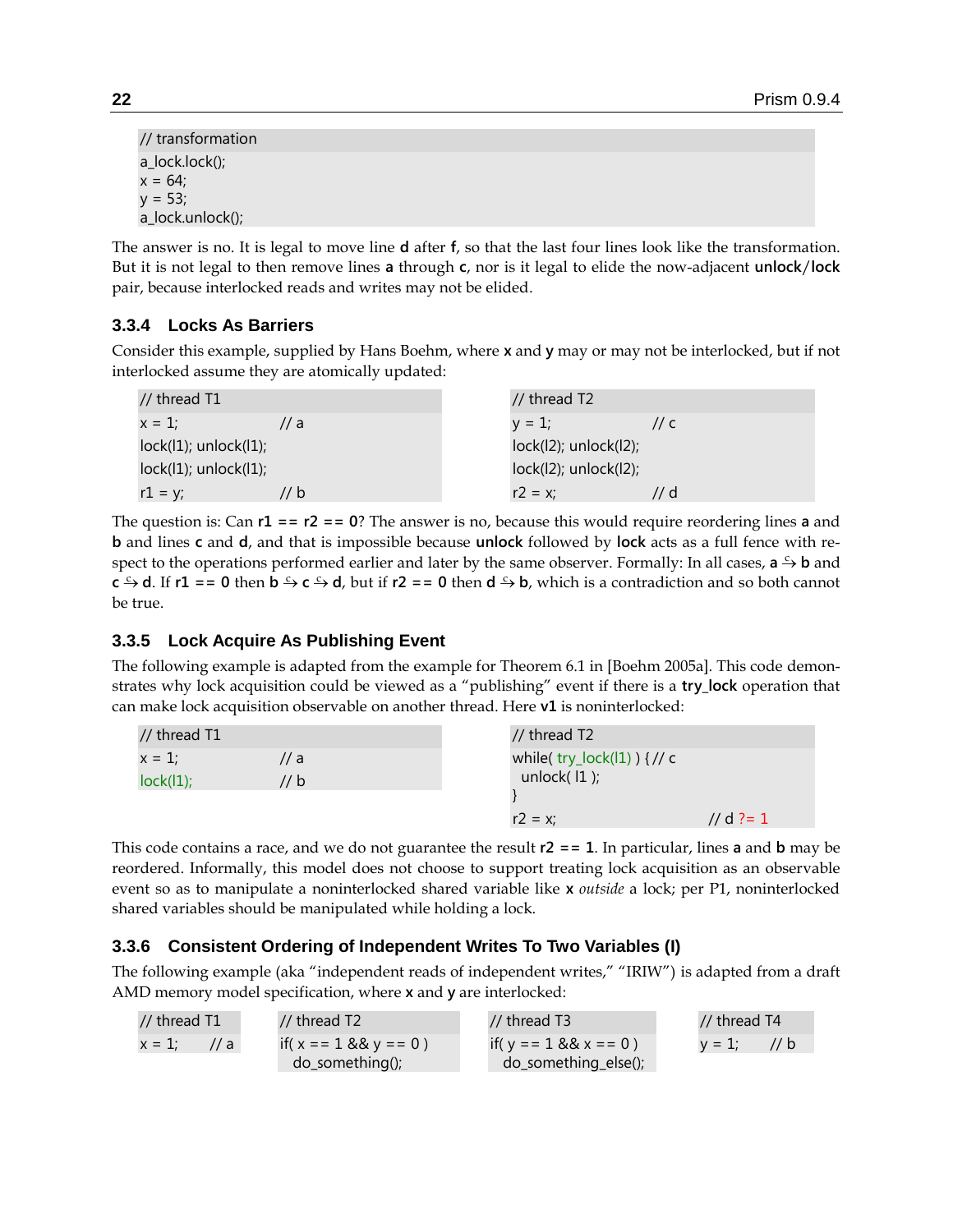The question is: Can both **do\_something** and **do\_something\_else** be executed? In other words, can threads T2 and T3 observe events **a** and **b** in different orders?

The answer is no. By definition, in point (3) of the causally-precedes relation, if thread T2's condition succeeds then  $a \xrightarrow{c} b$ , whereas if thread T3's condition succeeds then  $b \xrightarrow{c} a$ , which is a contradiction.

In particular, consider: If there is a third ordinary shared variable **z**, **do\_something** performs **z = 1;**, and **do\_something\_else** performs **z = 2;**, there is no race.

#### **3.3.7 Consistent Ordering of Independent Writes To Two Variables (II)**

Sarita Adve provides the following example, where **x** and **y** are interlocked:

| // thread T1                 |  | // thread T2  |  | // thread T3          |  |
|------------------------------|--|---------------|--|-----------------------|--|
| $x = 1:$ // a                |  | $y = 1$ ; //b |  | $r2 = y$ ; // c = = 1 |  |
| $r1 = y$ ; $\frac{1}{2} = 0$ |  |               |  | $r4 = x$ ; // d ?= 0  |  |

The question is: Given  $r1 = 0$  and  $r2 = 1$ , is it possible to have  $r4 = 0$ ?

The answer is no, because:

- If  $r1 = 0$  then  $a \xrightarrow{c} b$ .
- If  $r2 = 1$  then  $b \stackrel{c}{\rightarrow} c$ .
- Therefore  $\mathbf{a} \xrightarrow{c} \mathbf{b} \xrightarrow{c} \mathbf{c} \xrightarrow{c} \mathbf{d}$  and  $\mathbf{r4} = 1$ .

#### **3.3.8 Consistent Ordering of Independent Writes To One Variable (I)**

The following example was supplied by Sarita Adve. Here **x**, **y**, and **z** are interlocked:

| // thread T1               | // thread T2 |           | // thread T3 |                     | // thread T4 |                |
|----------------------------|--------------|-----------|--------------|---------------------|--------------|----------------|
| $x = 1$ ;<br>$\frac{1}{a}$ | $r1 = v$ ;   | $1/7 = 1$ | $r4 = v$ ;   | $1/1 = 1$           |              | $x = 2$ ; // b |
| $y = 1$ ;                  | $r2 = z$     | $1/1 = 1$ | $r5 = z$ :   | $\frac{1}{2}$ = = 1 | $z = 1$ :    |                |
|                            | $r3 = x$     | $1/2=1$   | $r6 = x$     | $11.3 = 2$          |              |                |

The question is: Given  $r1 = r2 = r4 = r5 = 1$ , is it possible to have  $r3 = 1$  and  $r6 = 2$ ?

The answer is no, because either  $a \xrightarrow{c} b$  or  $b \xrightarrow{c} a$ . If  $a \xrightarrow{c} b$  then  $r3 == r6 == 2$ . If  $b \xrightarrow{c} a$  then  $r3 == r6 ==$ **1**.

#### **3.3.9 Consistent Ordering of Independent Writes To One Variable (II)**

The following example was contributed by Bill Pugh. Here **x** is interlocked:

| // thread T1   | // thread T2           | $1/$ thread T3           | // thread T4 |
|----------------|------------------------|--------------------------|--------------|
| $x = 1$ ; // a | $r1 = x$<br>$11.3 = 1$ | $11.3 = 2$<br>$r3 = x$ ; | $x = 2$ ;    |
|                | $11.3 = 2$<br>$r2 = x$ | $11.7 = 1$<br>$r4 = x$ : |              |

The question is: Is it possible to have **r1 == r4 == 1** and **r2 == r3 == 2**?

The answer is no, because either  $a \xrightarrow{c} b$  or  $b \xrightarrow{c} a$ . If  $a \xrightarrow{c} b$  and  $r3 == 2$  then  $r4 == 2$ . If  $b \xrightarrow{c} a$  and  $r1 == 1$ then  $r2 = 1$ .

#### **3.3.10 Consistent Ordering of Independent Writes To Two Variables (III)**

The following example was contributed by Hans Boehm. Here **x** and **y** are interlocked:

| // thread T1 | // thread T2     | // thread T3       |
|--------------|------------------|--------------------|
|              | 1/b<br>$v = 1$ : | $r2 = x$ : // ?= 1 |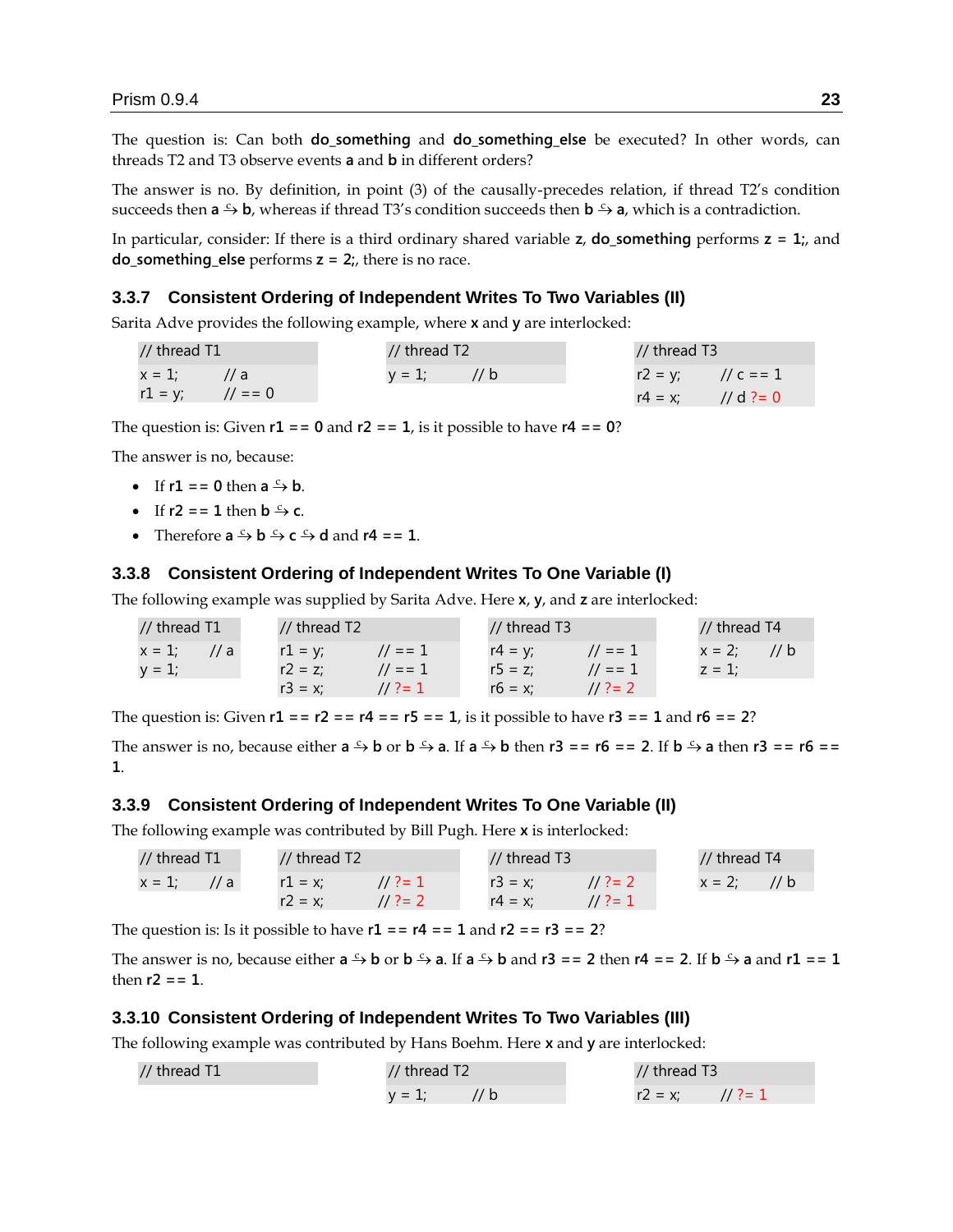$x = 1;$  // a r1 = x; // ?= 0 r3 = y; // ?= 0

The question is: Is it possible to have  $r1 = r3 = 0$  and  $r2 = 1$ ?

The answer is no, because either  $a \xrightarrow{c} b$  or  $b \xrightarrow{c} a$ . If  $r1 == 0$  then  $b \xrightarrow{c} a$ , but if  $r2 == 1$  and  $r3 == 0$  then  $a \xrightarrow{c} b$ , which is a contradiction.

# **3.4 Publishing Idioms**

These examples are variants of the general case where one observer creates (or in isolation mutates) shared objects and then makes them visible to the rest of the system with an atomic operation, which in this memory model means an interlocked write.

### **3.4.1 Create and Publish New Object**

Consider the following code, where **p** is an interlocked pointer to an **ImmutableObject**:

| // thread T1 (publisher)   | // threads T2 <i>n</i> (readers) |
|----------------------------|----------------------------------|
| p = new ImmutableObject(); | DoSomething With $(p)$ ;         |

This program is correct and race-free because **p** is interlocked and after construction **\*p** is shared but immutable. Note that R8 requires that in line 1 the write to **p** must occur last even if the language allows flexibility in the ordering of line 1's subactions. (See also Example [3.9.1.](#page-32-0)) Therefore readers of a non-null **p** see the fully constructed object. (If the object is mutable, further locking may be required, but the code above is sufficient for this example of constructing an object that is thereafter immutable.)

### **3.4.2 Create and Publish Queue Items**

This example is taken from [Adve 1995] Figure 1. Consider the following code, where thread T1 builds up a singly-linked list of tasks and then publishes the list via an interlocked **head** pointer, and other threads wait for the publishing to be complete and then each take one queue item from the queue (using a lock to serialize the readers with respect to each other). Initially all pointers are null and all integers are **0**, and **head** is the publishing variable:

```
// thread T1 (publisher)
while( there are more tasks ) {
 task = GetFromFreeList(); // read task
 task->data = ...; // set values
  … insert task in queue …
}
head = head of task queue;
                                                        // threads T2..n (readers)
                                                        while(myTask == null) {
                                                          lock_list();
                                                         if( head != null ) {
                                                          myTask = head; \frac{1}{10} take task
                                                           head = head->next; // remove it
                                                          }
                                                          unlock_list();
                                                        }
                                                        \ldots = myTask->data;
```
This program is correct and race-free. Because **head** is interlocked, all the work in T1 must be visible to any other thread that sees a non-null value of **head**. After T1 publishes the list, it is protected by a lock.

#### **3.4.3 Internally Versioned Objects Using Immutable Slices**

Consider the following **Versioned** class whose instances are safe to use without locking because state is never updated in place, but rather internal state is maintained in immutable slices accessed via an interlocked **pState** pointer:

// program source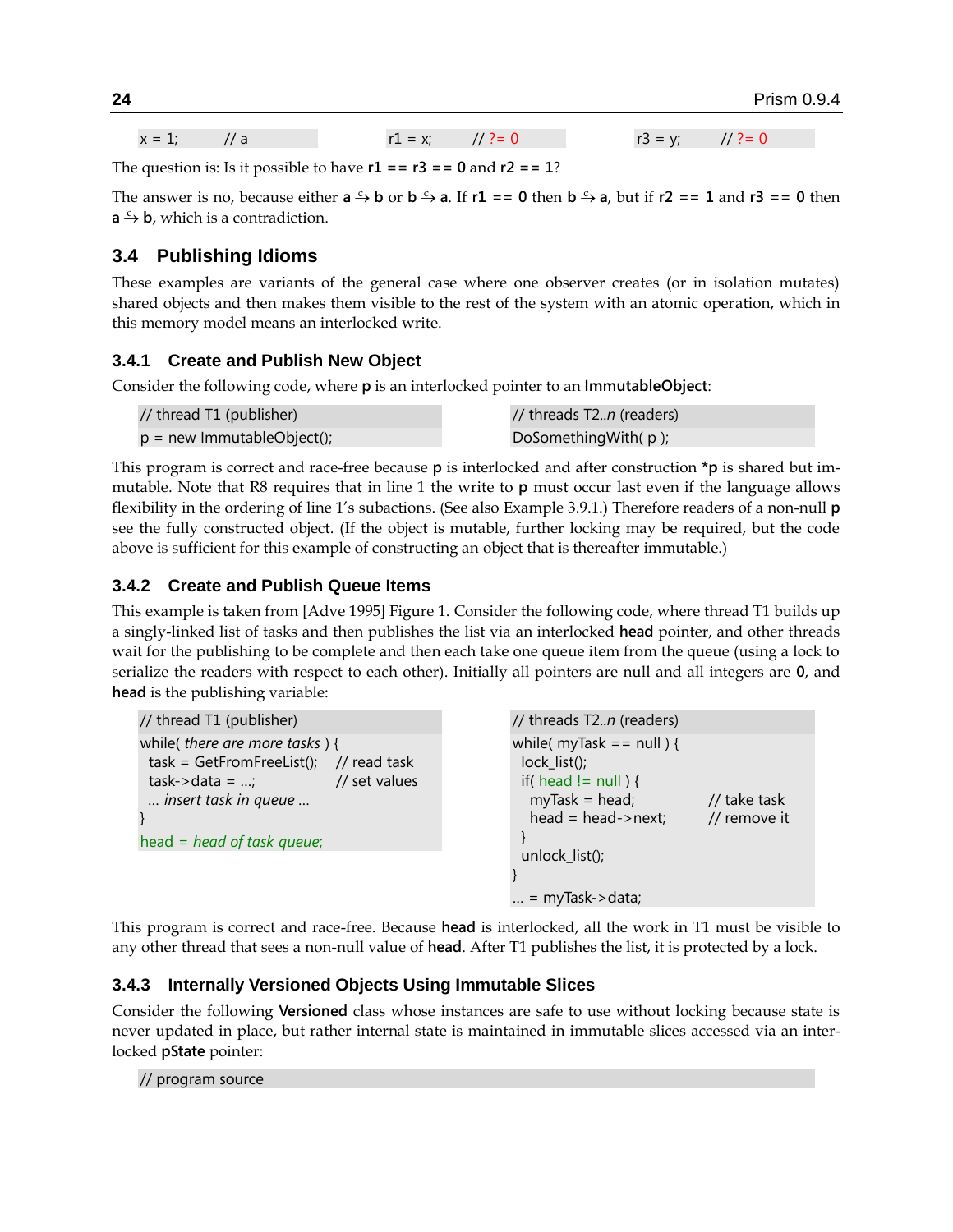```
class Versioned {
private:
  State *interlocked pState; // pointer to current immutable "slice"/"version" of this object's state
  …
 void EveryReader() { \frac{1}{2} // every reader method of this class must follow the pattern that
  State* pOld = pState; \frac{1}{2} // "taking a local copy of the state pointer" must come first
   … use *pOld, not *pState… // and then only pOld is used to access the object's state
  }
 void EveryMutator() { // every mutator method of this class must follow the pattern that
   while( true ) {
   State* pOld = pState; // like every method it first takes a copy of the state pointer
   State* pNew = new State; // and then creates a new State with new values, and then
    … set values of *pNew from values of *pOld and other sources, but not pState …
    if( a_cas( &pState, pOld, pNew ) ) {
      break; // finally overwrites pState to publish the new state
    } else {
      … undo work and delete pNew …
    }
   }
  }
};
```
This program is correct and race-free. Because **pState** is interlocked, all the work to initialize a new slice must be visible to any other thread that sees the result of the new pointer stored with **a\_cas**.

Note that the above code elides the details of memory management to free old slices when they are no longer referenced by any readers.

# <span id="page-24-0"></span>**3.4.4 Double-Checked Locking (DCL)**

Consider the classic Double-Checked Locking pattern, where the first thread to call **GetPointer** lazily initializes the singleton **T** object pointed to by the interlocked pointer **p**:

| // program source                                                                          |                                                                                                                                                        |
|--------------------------------------------------------------------------------------------|--------------------------------------------------------------------------------------------------------------------------------------------------------|
| T* GetPointer() {<br>if( $p == 0$ ) {<br>p_lock.lock();<br>if( $p == 0$ ) {<br>$p = new T$ | // a: interlocked read (p)<br>// b: interlocked read (p_lock.var)<br>// c: interlocked read (p)<br>// d: ordinary reads/writes + interlocked write (p) |
| p_lock.unlock();                                                                           | // e: interlocked write (p_lock.var)                                                                                                                   |
| return p;                                                                                  | // f: interlocked read                                                                                                                                 |

This code is correct and race-free:

- By R3 and R4, lines **a**, **b**, and **c** cannot be reordered and must precede **d**, **e**, and **f**.
- By R8, in line **d** the ordinary reads/writes are performed first (and may be reordered with respect to each other) before the interlocked write to **p**. This is necessary to ensure that another thread executing lines **a** and **f** will not see a partly-constructed object.
- By R4, line **d** must precede lines **e** and **f**.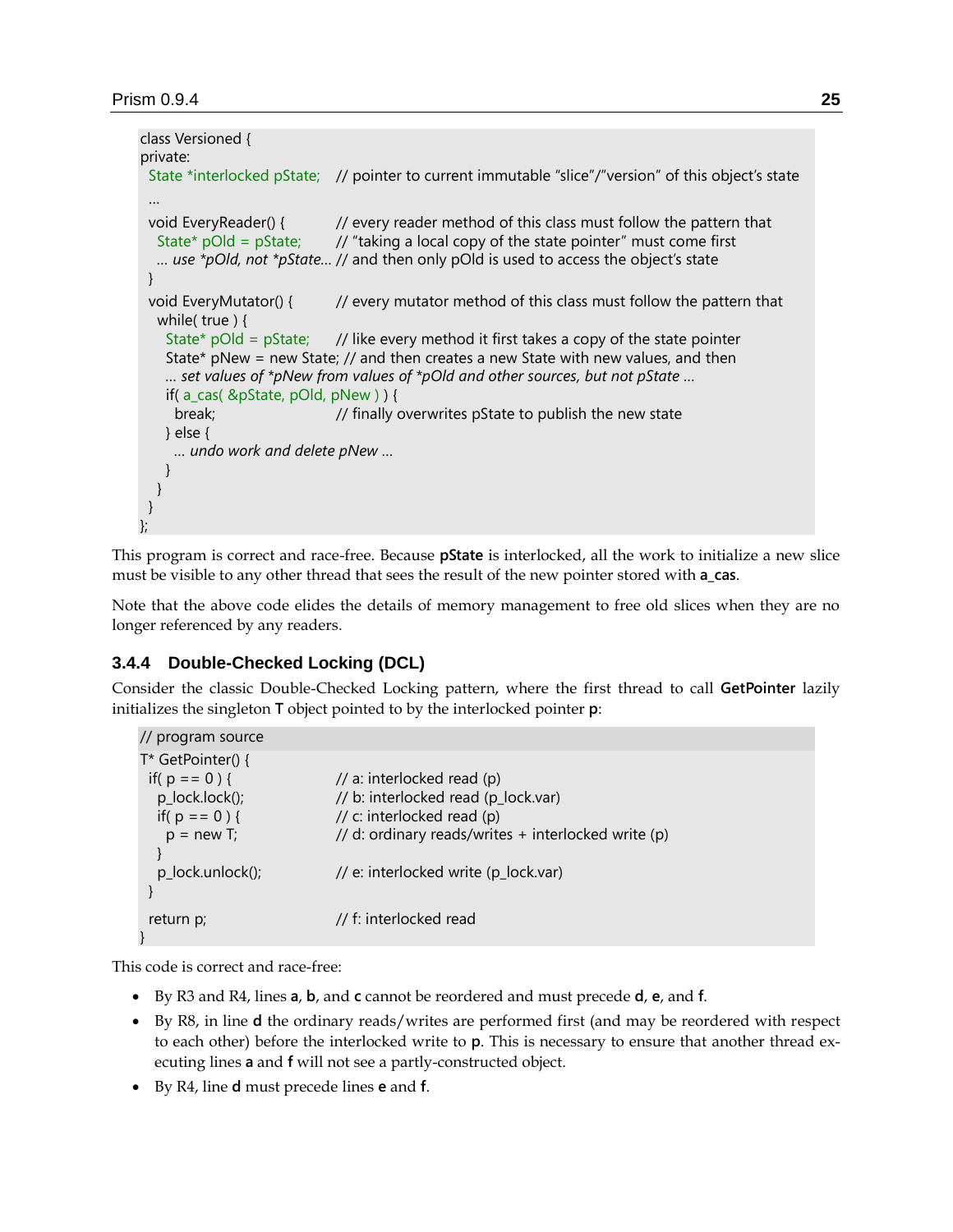Note that lines **e** and **f** can be reordered. (See also Example [3.3.2.](#page-20-0))

See also Example [3.9.2](#page-33-0) for an alternative equivalent to DCL for initialization that does not require traditional locks.

## **3.5 Causality**

#### <span id="page-25-0"></span>**3.5.1 Canonical Example**

This example comes from many sources, including [Adve 1995] and Hans Boehm. Consider the following code, notably where each thread runs on a different processor or core. In this example, **x** and **y** are interlocked, and initially **x = y = 0**:

| // thread T1 |                       | // thread T2         |                         | // thread T3 |                                  |
|--------------|-----------------------|----------------------|-------------------------|--------------|----------------------------------|
| $x = 1$ :    | $\frac{1}{2}$ event a |                      | if(x == 1) // observe a |              | if(y = = 1) // observe b         |
|              |                       | $y = 1$ ; // event b |                         |              | assert( $x == 1$ ); // observe a |

The assertion is required to succeed by R6 because  $a \rightarrow b$  and so T3 cannot observe **b** ( $y == 1$ ) without also observing **a** (**x == 1**).

The same is true in the equivalent case with locks:

| // thread $T1$          | // thread $T2$                    | // thread T3                             |
|-------------------------|-----------------------------------|------------------------------------------|
| $lock()$ ;              | $lock()$ :                        | $lock()$ :                               |
| $x = 1$ :<br>// event a | if( $x == 1$ ) // observe a       | $\frac{1}{2}$ observe b<br>if( $v = 1$ ) |
| unlock();               | // event $\mathsf b$<br>$v = 1$ : | assert( $x = 1$ ); // observe a          |
|                         | $unlock()$ ;                      | unlock $()$ ;                            |

Note: Although each **unlock()** has release semantics, the release semantics are only sufficient to require that the program writes that appear earlier in the same thread be both performed and visible before the **unlock()** is performed and visible; release semantics alone does not govern transitivity of writes observed from other threads, without the additional requirements set out by R6 and the  $\rightarrow$  relation.

#### <span id="page-25-2"></span>**3.5.2 Initialization (I)**

In [Boehm 2006c], Hans Boehm provided the following example, where **p** and **q** are interlocked and initially **p = q = null**:

| // thread T1        |                  | // thread T2 |                 | // thread T3                                   |                  |
|---------------------|------------------|--------------|-----------------|------------------------------------------------|------------------|
| construct X;        | $\prime\prime$ a | $r2 = p$ ;   | // $\mathsf{C}$ | $r3 = q$ ;                                     | $\prime\prime$ e |
| $p = pointer to X;$ | 1/b              | $a = r2$     | // d            | if( $r3 != null$ ) {<br>$q \rightarrow$ foo(); |                  |
|                     |                  |              |                 |                                                |                  |

If T3 sees  $r3$  != null, then  $q$  must refer to a fully-constructed **X** object. Here  $r3$  != null implies  $d \rightarrow e$ ,  $r2$  != **null**, and  $c \xrightarrow{c} d$ , therefore  $a \xrightarrow{c} b \xrightarrow{c} e \xrightarrow{c} f$ . By R3, all ordinary writes performed by **X**'s constructor (which by R5 include compiler-generated writes to set up the vtable, the vptr member, and initonly or literal members), must be visible to **f**. For example, if **X** is a type with immutable instances like **System::String**, T3 must not be able to observe the string's value changing asynchronously. See also Example [3.9.1.](#page-32-0)

#### <span id="page-25-1"></span>**3.5.3 Initialization (II)**

Similarly to Example [3.5.2,](#page-25-2) consider this code (adapted from [Boehm 2006c]), where **p\_initialized** and **q\_initialized** are interlocked: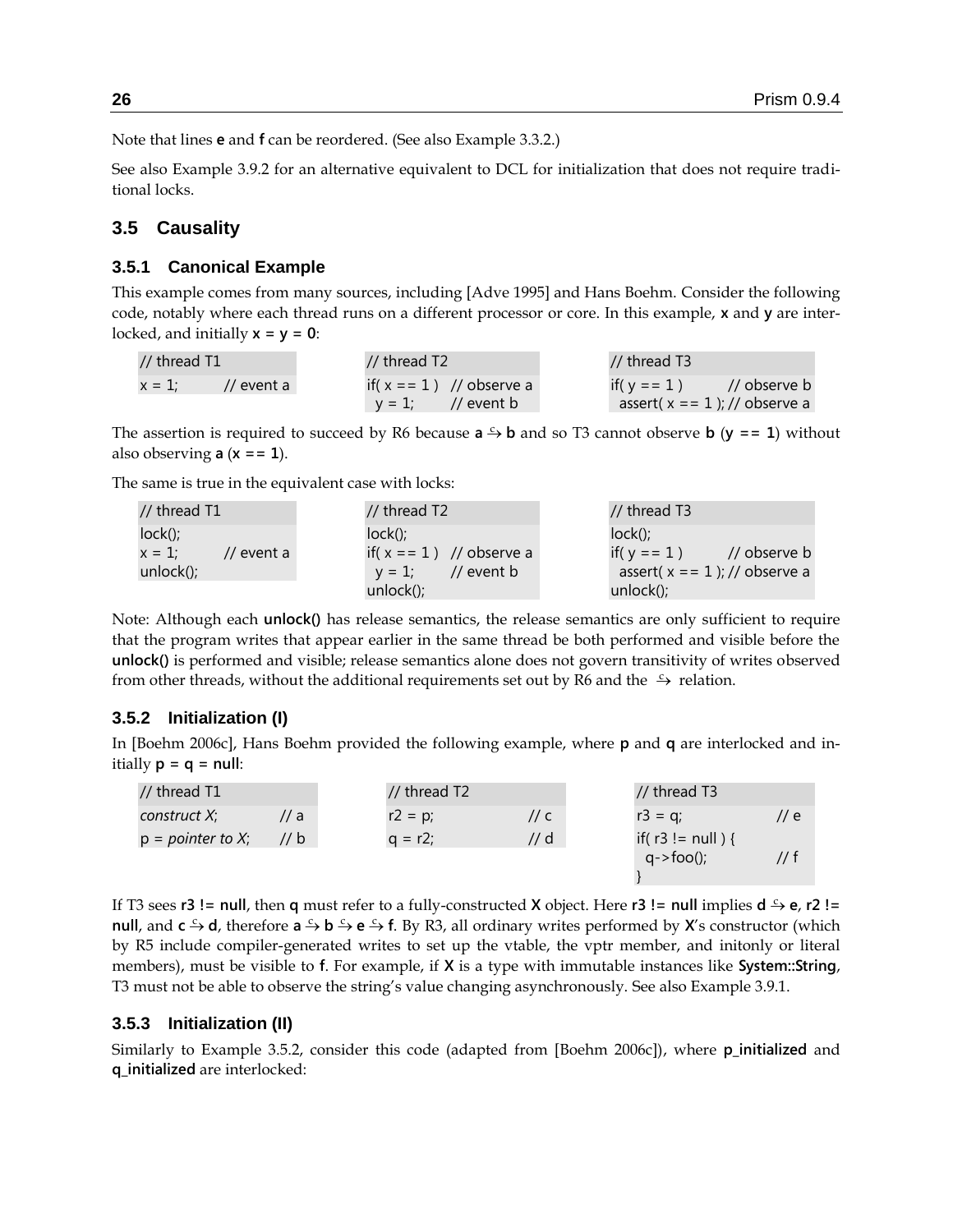| // thread T1               | // thread $T2$                   | // thread T3               |
|----------------------------|----------------------------------|----------------------------|
| $p = new X;$<br>1/a        | while( $\mu$ -initialized)// c   | while(!q_initialized)// f  |
| p_initialized = true; // b | $\{\cdot\}$                      | $\{ ; \}$                  |
|                            | $q = new Y(p);$<br>$\frac{1}{d}$ | access *p via *q<br>// $q$ |
|                            | q_initialized = true; // e       |                            |

If T3 sees **q\_initialized == true**, then **q** must refer to a fully-constructed **Y** object which in turn refers to a fully-constructed **X** object. Here **q\_initialized == true** in line **f** implies  $e \rightarrow f$ , and since also by construction  $b \xrightarrow{c} d$ , therefore  $a \xrightarrow{c} b \xrightarrow{c} f \xrightarrow{c} g$ . By R3, all ordinary writes performed by **X**'s and **Y**'s constructors (which by R5 include compiler-generated writes to set up the vtable, the vptr member, and initonly or literal members), must be visible to **g**.

# **3.5.4 Hand-Rolled Locks**

Boehm provides the following example, where initially **x = y = lck = 0**, and **lck** is interlocked:

| // thread T1                 | // thread T2                  | // thread T3               |
|------------------------------|-------------------------------|----------------------------|
| $x = 17$ ;                   | while( $lck == 0$ ) { ; }     | while( $lck < 2$ ) { ; }   |
| $lck = 1$ ;<br>$\frac{1}{a}$ | $r1 = x$ ;                    | $r2 = v$ ;<br>// $\subset$ |
|                              | $y = r1$ ;                    |                            |
|                              | $\overline{l}$ ck = 2;<br>1/b |                            |

By R6,  $a \xrightarrow{c} b \xrightarrow{c} c$ , and so the result is that  $r1 = r2 = r17$ .

# **3.6 Transactional Memory**

# <span id="page-26-0"></span>**3.6.1 Optimistic Versioning (I)**

This example is adapted from [Harris 2006], as sample code that could be found in a software transactional memory (STM) system. Consider the following code, where **w** is an interlocked write-control variable storing a version number or write-lock flag, **w** protects object **x**, multiple readers can execute concurrently and commit as long as no writers are in progress (**w == WRITELOCK**) or completed since (**w** was incremented), and threads **T1** and **T2** are the only observers manipulating **w** and **x**:

| // thread T1 (reader)                                                                                                                                                                                             | // thread T2 (writer)                                                                                                                                                                                 |
|-------------------------------------------------------------------------------------------------------------------------------------------------------------------------------------------------------------------|-------------------------------------------------------------------------------------------------------------------------------------------------------------------------------------------------------|
| $do$ {<br>$w1 = w$ ; // a: read version #<br>if( $w1$ ! = WRITELOCK) {<br>$local = x$ ; // b: read from x<br>$\ldots$ other work $\ldots$<br>while( $w1 == WRITELOCK$   <br>!a_cas( &w, w1, w1) ); // c: check v# | while(<br>$(w2 = a$ _swap( &w, WRITELOCK )) // d: r+w<br>$=$ WRITELOCK<br>$({};}/$ // spin<br>// e: write to x<br>$X =  ;$<br>$\ldots$ other work $\ldots$<br>// f: write new $v#$<br>$w = w^2 + 1$ ; |
|                                                                                                                                                                                                                   |                                                                                                                                                                                                       |

This code is correct and race-free because lines **a** through **c** must be performed in that order on T1, and **d** through **f** must be performed in that order on T2:

- Because line **a** has acquire semantics, lines **b** and **c** correctly cannot move ahead of **a**.
- Because line **c** has release semantics, line **c** correctly cannot move ahead of line **a** or **c**.
- Because line **c** has acquire semantics, it ensures that line **c**'s check will detect any in-progress or completed writes during the execution of T1's loop body.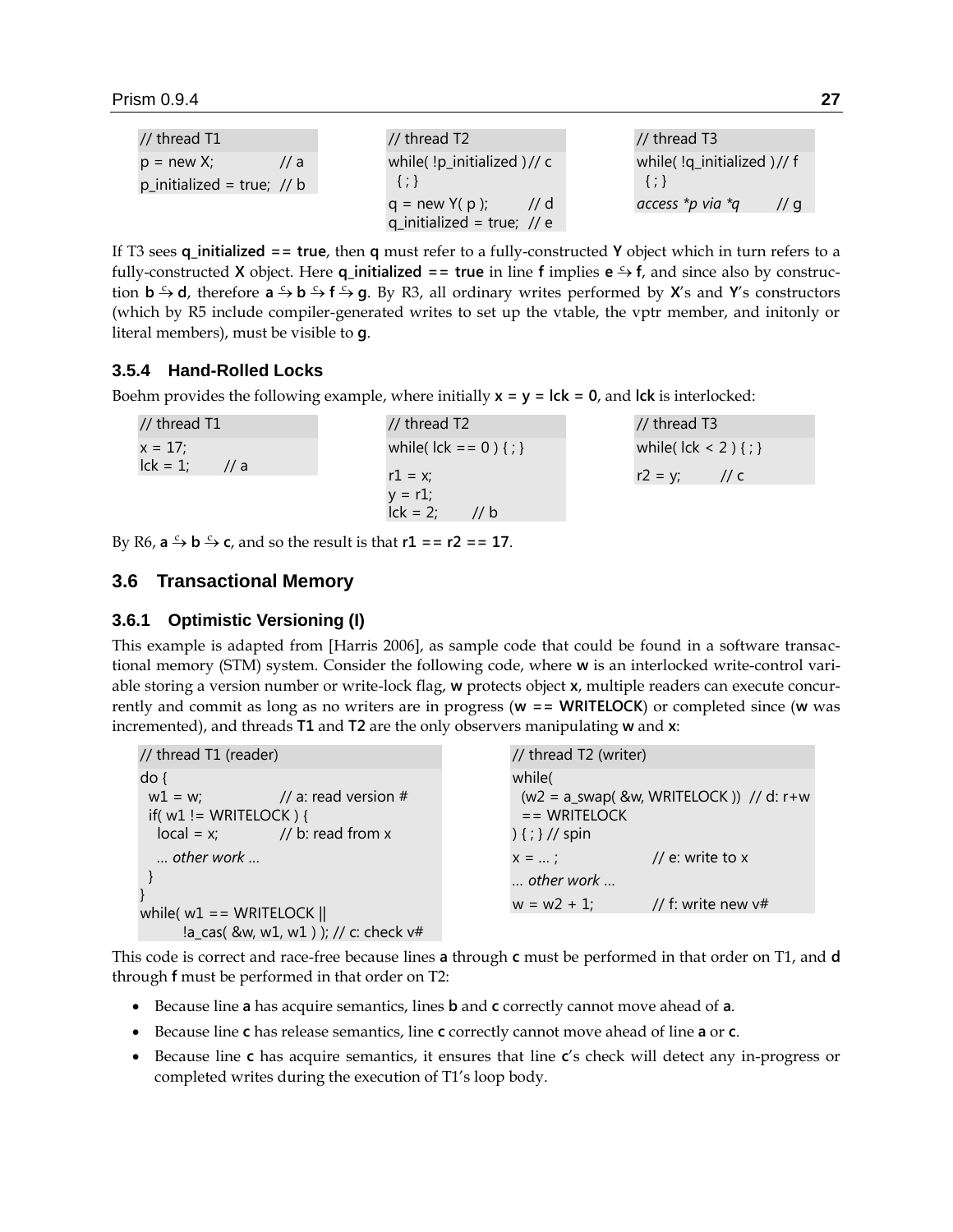- Because line **d** has acquire semantics (actually a full fence thanks to **a\_swap**), lines **e** and **f** correctly cannot move ahead of **d**.
- Because line **f** has release semantics, line **f** correctly cannot move ahead of line **d** or **e**.

# <span id="page-27-0"></span>**3.6.2 Optimistic Versioning (II)**

This example is adapted from [Harris 2006], as sample code that could be found in a software transactional memory (STM) system. Consider the following program code, where none of the variables are interlocked:

// program code … int  $x = g_x$ ; int  $y = g_y$ ; …

In the above code, the two assignments can be reordered.

An STM implementation may transform the above program code as follows to add instrumentation:

| // STM transformation - from [Harris 2006] |                                                           |
|--------------------------------------------|-----------------------------------------------------------|
| $\cdots$                                   |                                                           |
| OpenForRead(&g_x, );<br>$int x = q_x$      | // a: performs an interlocked read of some q_x.tmw<br>1/b |
| OpenForRead(&g_y, );<br>int $y = g_y$ ;    | // c: performs an interlocked read of some q_y.tmw<br>1/d |
| $\cdots$                                   |                                                           |

The requirements here are that (a) line **a** must precede line **b**, and (b) line **c** must precede line **d**. To ensure this ordering, it is sufficient to make **OpenForRead** contain a read of an interlocked variable associated with the particular memory location passed to the function.

Note that this guarantee is more restrictive than strictly necessary to achieve the desired semantics fro this example, in that line **a** does not need to precede line **c** or **d**. This memory model does not provide a direct way to express the less restrictive ordering that would permit line **c** and/or line **d** to be reordered before line **a**, but this memory model does allow looser models to be implemented at higher levels that would permit such reorderings. For further discussion, see [§4.3.](#page-36-0)

### <span id="page-27-1"></span>**3.6.3 Atomic Block Coarsening**

Consider the following example, provided by Tim Harris [Harris 2006a], where initially  $x = y = 0$  and x and y are noninterlocked:

| // thread T1          |      | // thread T2          |        |
|-----------------------|------|-----------------------|--------|
| atomic {<br>$x = 1$ ; | // a | atomic {<br>$r1 = y;$ | // c   |
| atomic {<br>$y = 2;$  | // b | atomic {<br>$r2 = x;$ | $//$ d |

In all cases, if **r1 == 2** then **r2 == 1**. Having **r1 == 2** and **r2 == 0** is not a valid result.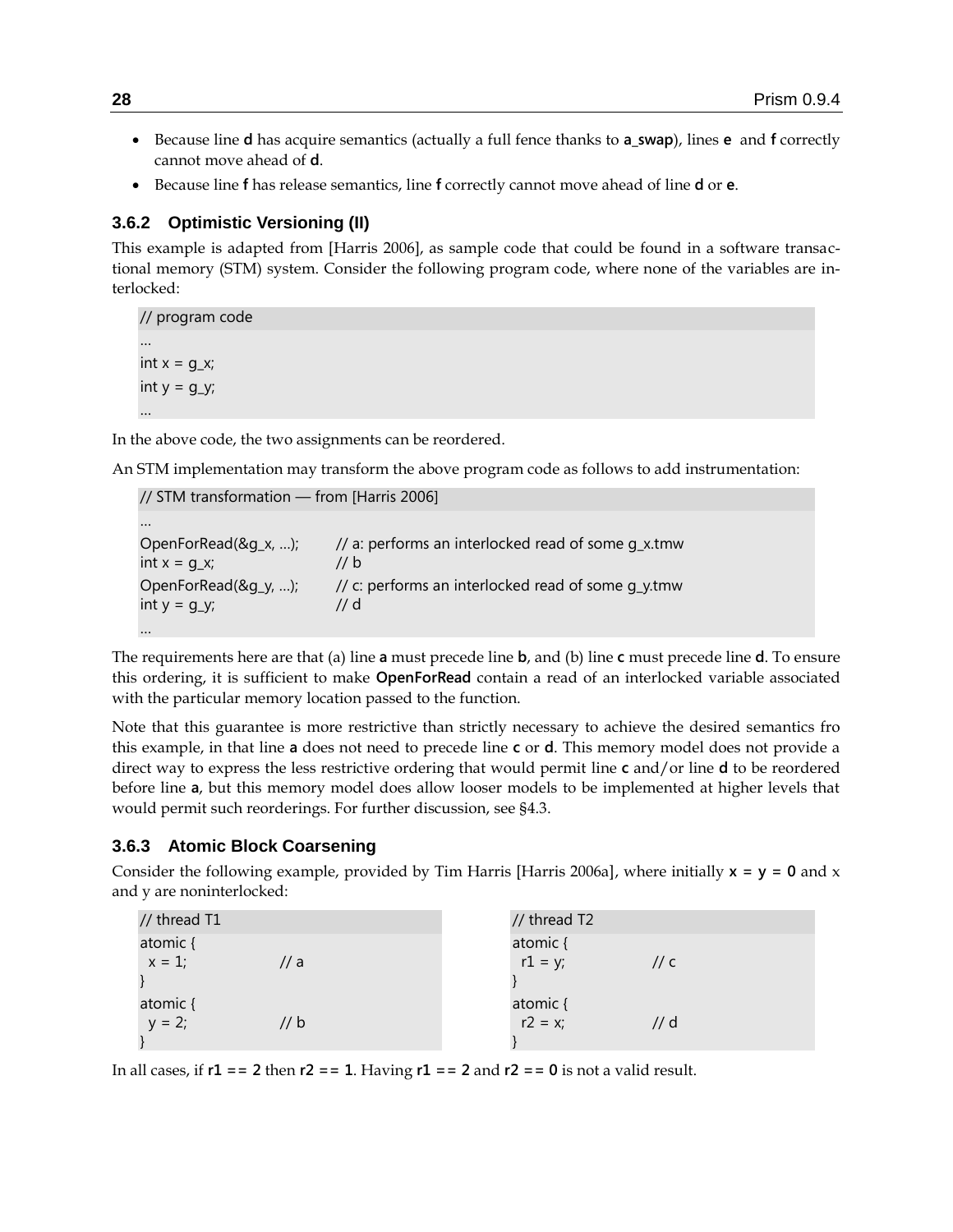## **3.6.4 Partially Synchronized Program (I)**

Consider the following example, proposed by Tim Harris [Harris 2006a] as a variant of Example [3.6.3,](#page-27-1) where again initially **x = y = 0** and **x** and **y** are noninterlocked:

| // thread T1      | // thread T2       |
|-------------------|--------------------|
| atomic {          | $r1 = y$ ;<br>// c |
| $x = 1$ ;<br>// a | atomic {           |
|                   | $r2 = x$ ;<br>// d |
| $y = 2;$<br>// b  |                    |

In all cases, **r2** is either **0** or **1**. However, this program violates R7 because it contains a race on **y**, and so **r1** can contain any value.

The following doesn't change the answer, but for completeness we note that the only legal transformation is that line **b** could move into T1's atomic block, and possibly move ahead of **a** within the block.

### **3.6.5 Partially Synchronized Program (II)**

Consider the following example, proposed by Tim Harris [Harris 2006a] as a variant of Example [3.6.3,](#page-27-1) where again initially  $x = y = 0$  and  $x$  and  $y$  are noninterlocked:

| // thread T1 |                       | // thread T2 |                       |
|--------------|-----------------------|--------------|-----------------------|
| $v = 2$ ;    | // part of an event a | atomic {     |                       |
| atomic {     |                       | $r2 = x$ ;   | $\frac{1}{c}$         |
| $x = 1$ ;    | 1/b                   |              |                       |
|              |                       | $r1 = v$ :   | // part of an event d |

The question is: If  $r2 = 1$ , are we guaranteed that  $r1 = 2$ ? The answer is yes, because if  $r2 = 1$  then  $c$ observed **b**, so  $a \xrightarrow{c} b \xrightarrow{c} c \xrightarrow{c} d$ , so in line **d**  $r1 == 2$ . Note that there is no race, and it does not matter whether or not an optimizer chooses to move the read of **y** into the atomic block(s).

#### **3.6.6 Intervening Atomic Block**

Consider the following example, proposed by Tim Harris [Harris 2006a] as a variant of Example [3.6.3,](#page-27-1) where again initially **x = y = 0** and **x** and **y** are noninterlocked:

| // thread T1  |                 | // thread T2          |                 |
|---------------|-----------------|-----------------------|-----------------|
| $x = 1$ ;     | // a            | atomic {              |                 |
| atomic $\{\}$ |                 | $r1 = y;$             | // $\mathsf{C}$ |
| $y = 2;$      | // $\mathsf{b}$ |                       |                 |
|               |                 | atomic {<br>$r2 = x;$ |                 |
|               |                 |                       | $//$ d          |
|               |                 |                       |                 |

This program violates R7 because it contains races on both **x** and **y**, and so **r1** and **r2** can contain any values.

The following doesn't change the answer, but for completeness we note that the only legal transformation is that line **a** and/or line **b** could move into the atomic block. Although that transformation would remove the race on **y**, the programmer cannot rely on such transformations happening.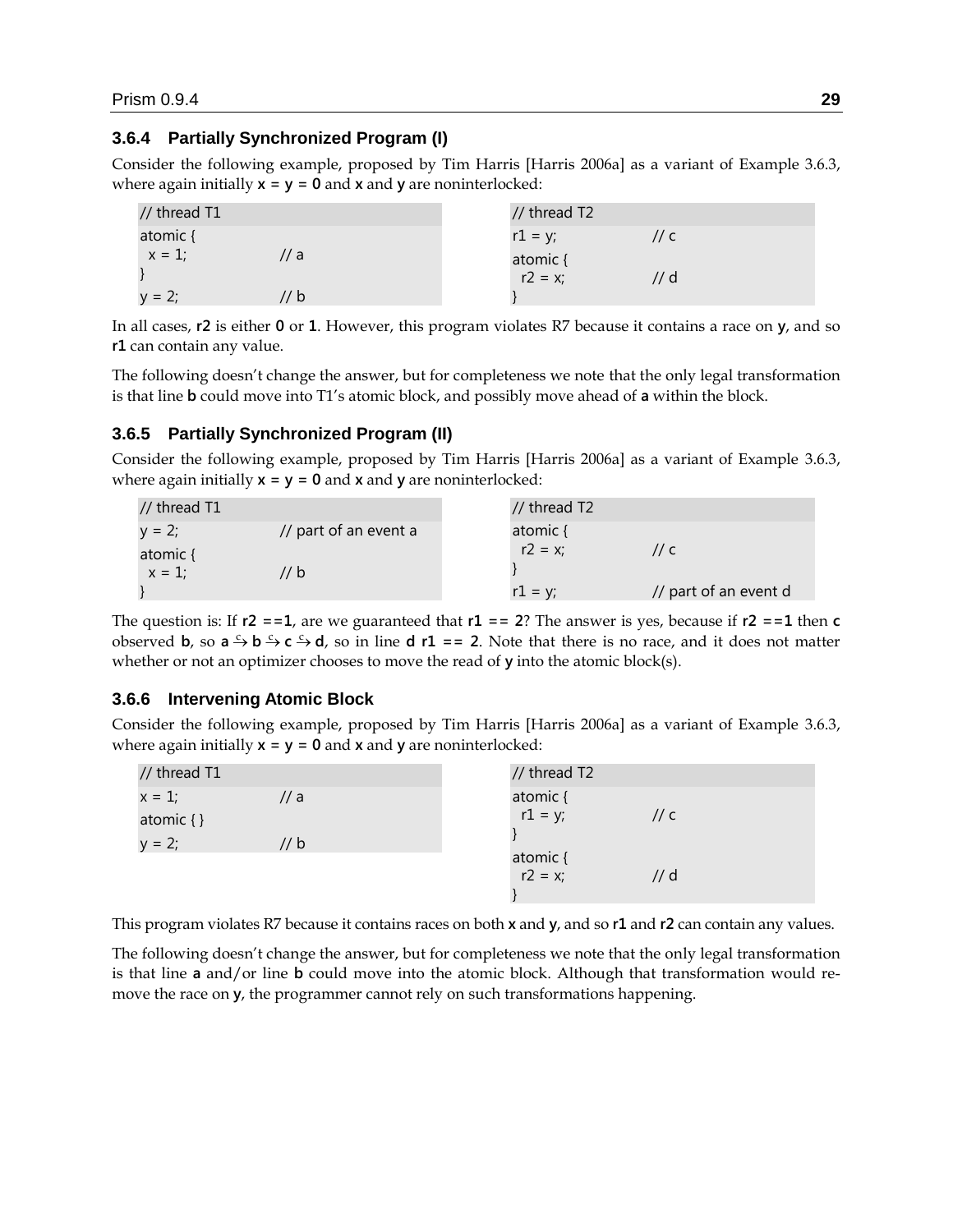# **3.7 Arvind's Examples**

### **3.7.1 [Arvind 2006a] Figure 3**

This example is adapted from [Arvind 2006a] Figure 3, and by R7 we make **x** and **y** interlocked instead of writing explicit fences as in the original example:

| // thread T1          |  | // thread T2         |  |
|-----------------------|--|----------------------|--|
| $x = 1$ ; // a        |  | $y = 3;$ // d        |  |
| $y = 2;$ // b         |  | $x = 4$ ; // e       |  |
| $r1 = y$ ; // c = = 3 |  | $r2 = x$ ; // f ?= 1 |  |

Note that, in this example, each thread's reads and writes must be performed in program order because of the interlocked semantics and data dependencies.

The question is, it is possible to have **r1 == 3** and **r2 == 1**? The answer is no, because this result would require two observers to disagree on the order of causally related events, which violates R6. The contradiction is that **r1** = = 3 implies **b**  $\div$  **d**, whereas **r2** = = 1 implies **d**  $\div$  **b**. Expanding slightly:

- If  $r1 = 3$ , then line **c** observed **d**, and so **b**  $\rightarrow$  **d**.
- If **r2** = = 1, then line **f** observed **a**, and so **e**  $\stackrel{c}{\rightarrow}$  **a**, and so **d**  $\stackrel{c}{\rightarrow}$  **e**  $\stackrel{c}{\rightarrow}$  **a**  $\stackrel{c}{\rightarrow}$  **b**.

### **3.7.2 [Arvind 2006a] Figure 4**

This example is adapted from [Arvind 2006a] Figure 4, and by R7 we make **x** and **y** interlocked instead of writing explicit fences as in the original example:

| // thread T1          |     | // thread T2         |  |
|-----------------------|-----|----------------------|--|
| $x = 1$ ; // a        |     | $y = 3;$ // d        |  |
| $x = 2;$              | 1/b | $y = 5$ ; // e       |  |
| $r1 = y$ ; // c = = 3 |     | $r2 = x$ ; // f ?= 1 |  |

Note that, in this example, each thread's reads and writes must be performed in program order because of the interlocked semantics.

The question is, it is possible to have **r1 == 3** and **r2 == 1**? The answer is no, because this result would require two observers to disagree on the order of causally related events, which violates R6. The contradiction is that **r1** = = 3 implies **b**  $\rightarrow$  **e**, whereas **r2** = = 1 implies **e**  $\rightarrow$  **b**.

Expanding slightly:

- If  $r1 = 3$ , then line **c** observed **d** but not **e**, and so **b**  $\frac{c}{r}$  **c**  $\frac{c}{r}$  **e**.
- If **r2** = **1**, then line **f** observed **a** but not **b**, and so **e**  $\frac{c}{2}$  **a**  $\frac{c}{2}$  **b**.

### **3.7.3 [Arvind 2006a] Figure 5**

This example is adapted from [Arvind 2006a] Figure 5, and by R7 we make **x** and **y** interlocked instead of writing explicit fences as in the original example:

| // thread T1          | // thread T2  | // thread T3         |
|-----------------------|---------------|----------------------|
| $x = 1$ ; // a        | $y = 2$ ; //d | $y = 4$ ; // e       |
| $r1 = y$ ; // b = = 2 |               | $x = 8$ ; // f       |
| $r2 = y$ ; // c = = 4 |               | $r4 = x$ ; // g ?= 1 |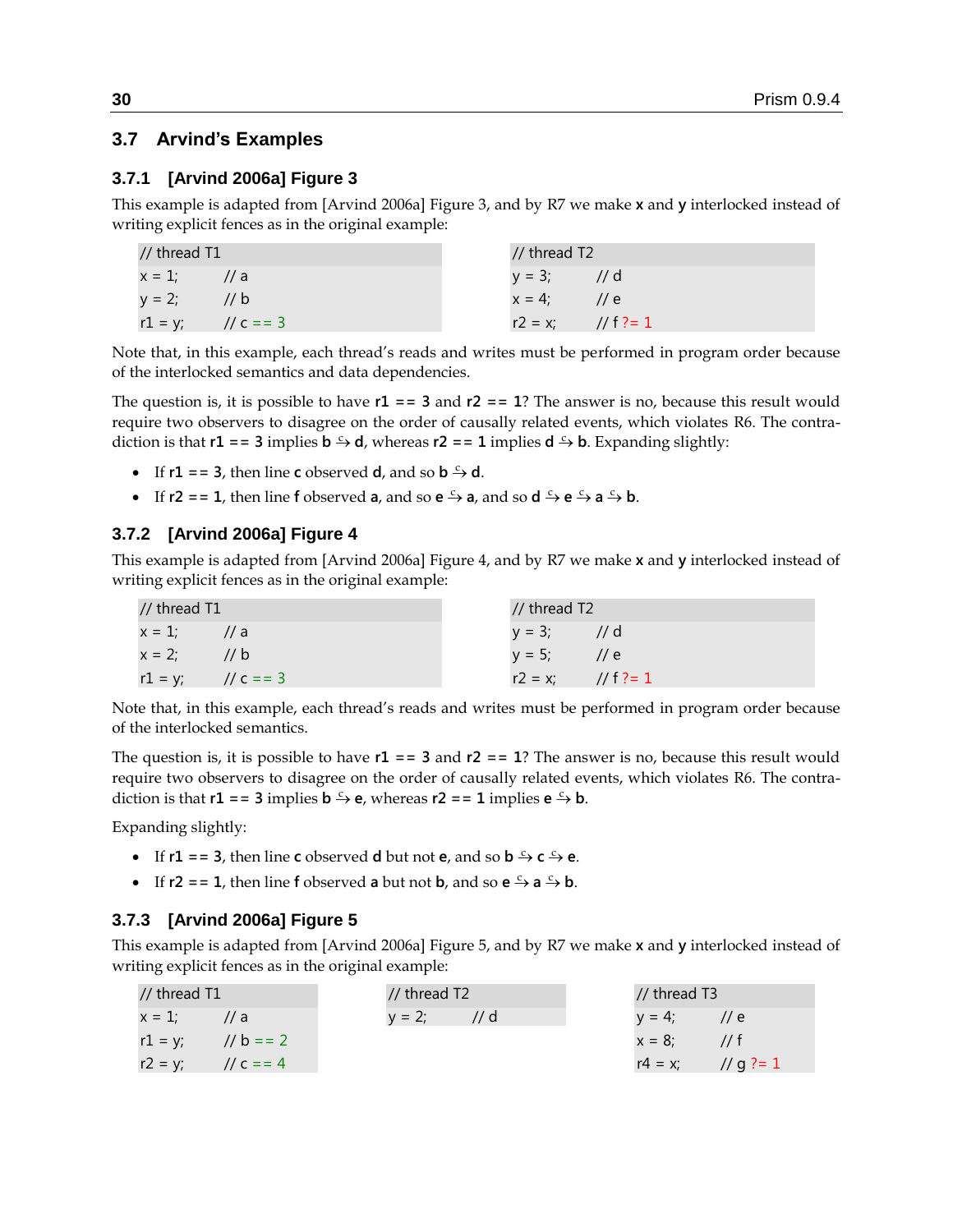Note that, in this example, each thread's reads and writes must be performed in program order because of the interlocked semantics and data dependencies.

The question is, if  $r1 = 2$  and  $r2 = 4$ , is it possible to have  $r4 = 1$ ? The answer is no, because this result would require two observers to disagree on the order of causally related events, which violates R6. The contradiction is that having both  $r1 = 2$  and  $r2 = 4$  implies  $a \rightarrow b$ , whereas  $r4 = 1$  implies  $h \rightarrow a$ .

Expanding slightly:

- If  $r1 = 2$  and  $r2 = 4$ , then  $d \xrightarrow{c} b \xrightarrow{c} e \xrightarrow{c} c$ , and in turn  $b \xrightarrow{c} e$  implies  $a \xrightarrow{c} f$ .
- If  $r4 = 1$ , then  $f \xrightarrow{c} a$ .

#### **3.7.4 [Arvind 2006a] Figure 7**

This example is adapted from [Arvind 2006a] Figure 7, and by R7 we make **x** and **y** interlocked instead of writing explicit fences as in the original example:

| // thread T1    |               | // thread T2 |               | // thread T3   |  |
|-----------------|---------------|--------------|---------------|----------------|--|
| $x = 1$ ;       | $\frac{1}{a}$ | $y = 4;$     | // d          | $x = 2$ ; // f |  |
| $y = 3;$ // b   |               | $r2 = x$ ;   | $\frac{1}{e}$ |                |  |
| $r1 = y$ ; // c |               |              |               |                |  |

Note that, in this example, each thread's reads and writes must be performed in program order because of the interlocked semantics and data dependencies.

The question is, if  $r1 = 4$  and  $r2 = 2$ , what if anything can we say about the relationship between events **a** and **f**? If  $r1 = 4$ , then  $b \stackrel{c}{\rightarrow} d$ , and so  $a \stackrel{c}{\rightarrow} e$ . If also  $r2 == 2$ , then  $a \stackrel{c}{\rightarrow} f \stackrel{c}{\rightarrow} e$ . Therefore, if  $r1 == 4$ and **r2** == **2**, then **a**  $\stackrel{c}{\rightarrow}$  **f**.

#### **3.7.5 [Arvind 2006a] Figure 8: Speculative Execution**

This example is adapted from [Arvind 2006a] Figure 8, and by R7 we make **w**, **x**, **y**, and **z** interlocked instead of writing explicit fences as in the original example (note that this affects the answer to the question posed in the original and considered below). Note that **w**, **x**, and **z** are pointers containing the address of another memory location, and unary **\*** denotes deference:

| // thread $T1$             | // thread T2        |
|----------------------------|---------------------|
| $x = w$ ; //a              | $r1 = y$ ; // e = 2 |
| $y = 2$ ; // b             | $r6 = x$ ; // f     |
| $y = 4;$<br>$\frac{1}{c}$  | *r6 = 7; // g       |
| $\frac{1}{d}$<br>$x = z$ ; | $r8 = y$ ; // h     |

The first question is: If  $r1 = 2$ , can **h** observe either **b** or **c** ( $r8 = 2$  or 4)? The answer is yes. If  $r1 = 2$ , then **b**  $e \rightarrow c$ . There is no causal ordering between **c** and **h**, so **r8 = = 2** and **r8 = = 4** are legal outcomes.

The second question is: Can line **g** be reordered after line **h**? (Clearly line **g** cannot be reordered to precede line **f**, because of the data dependency.) The answer does not depend on the memory model, but only on local sequential data and control flow rules: Lines **g** and **h** can be reordered if and only if **r6** does not contain the address of **y**. As noted in [Arvind 2006a], this restricts speculative execution. If line **h** is executed speculatively as written before line **f**, then the speculation will have to be thrown away if it is discovered that **r6** contains the address of **y**. On the other hand, if line **h** is speculatively executed as **r8 = 7**, then the speculation will have to be thrown away if it is discovered that **r6** does not contain the address of **y**.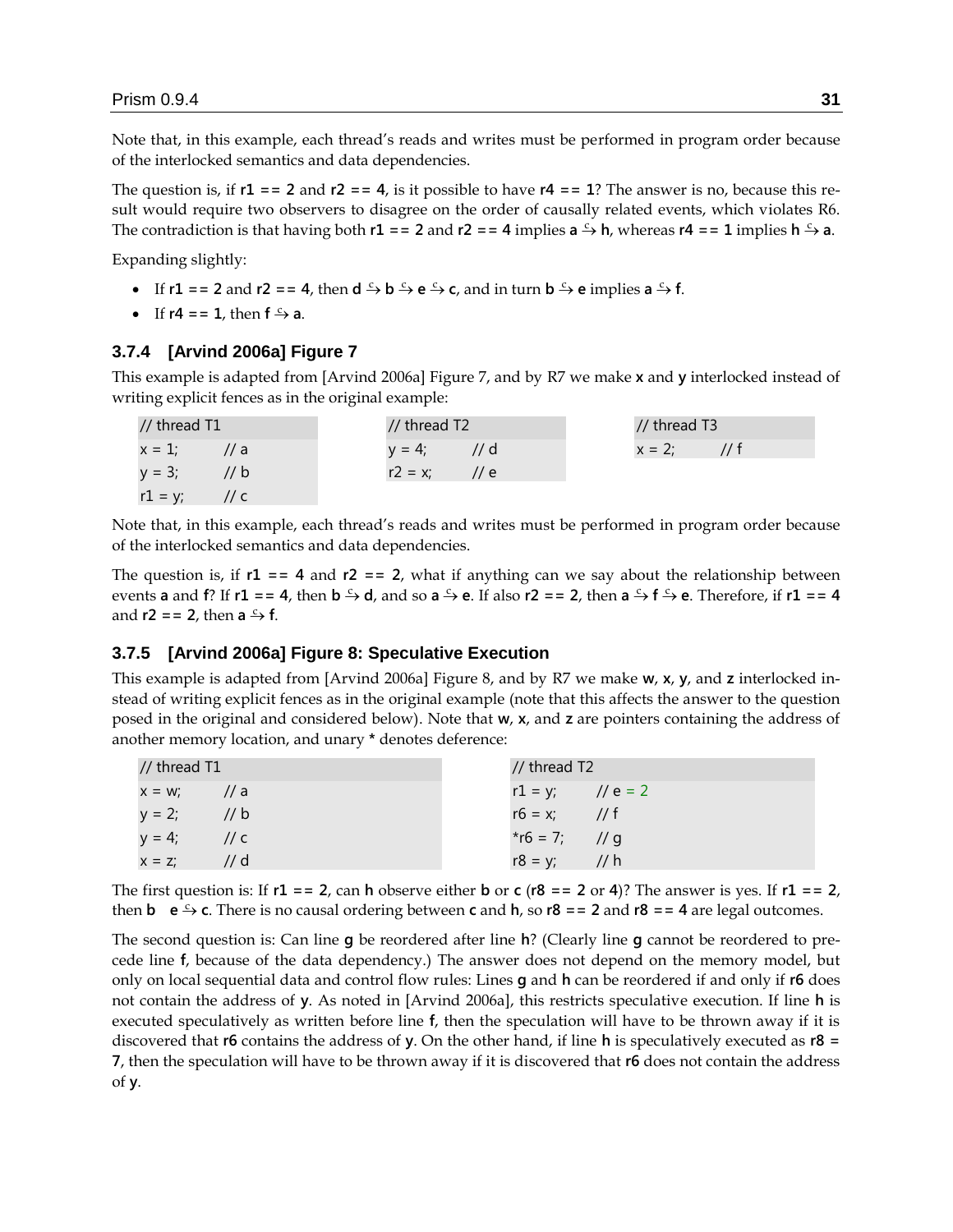# <span id="page-31-0"></span>**3.8 [JSR-133 2004]'s Examples**

### **3.8.1 [JSR-133 2004] Figure 6**

This example is adapted from [JSR-133 2004] Figure 6, and **x** and **y** are ordinary shared variables:

| // thread T1     |     | // thread T2     |        |  |
|------------------|-----|------------------|--------|--|
| $r1 = x$ ;       | 7 a | $r2 = v$ ;       | ′/ с   |  |
| if( $r1 != 0)$ ) |     | if( $r2 != 0)$ ) |        |  |
| $y = 1$ ;        | ′ b | $x = 1$ ;        | $''$ d |  |

By R5 and R7, this code is correctly synchronized and the result is **r1 == r2 == 0**. R5 does not permit either thread's reads and writes of **x** and **y** to be reordered, because there is no sequentially consistent execution where line **b** or line **d** will be executed.

### **3.8.2 [JSR-133 2004] Figure 7**

This example is adapted from [JSR-133 2004] Figure 7, and **x** and **y** are ordinary shared variables:

| // thread T1 |      | // thread T2 |  |
|--------------|------|--------------|--|
| $r1 = x$ ;   | a a  | $r2 = y;$    |  |
| $y = r1$ ;   | '/ b | $x = r2$     |  |

By R7, this code is not correctly synchronized. Even though there is a race, if **x** and **y** each occupies a single memory location (and therefore each read and write is atomic) then we can make the statement that the result is  $r1 = r2 = x == y == 0$  because there is no sequentially consistent execution where any variable could have a nonzero value.

#### **3.8.3 [JSR-133 2004] Figure 8**

This example is adapted from [JSR-133 2004] Figure 8, and **x** and **y** are ordinary shared variables:

| // thread T1     |      | // thread T2 |
|------------------|------|--------------|
| $r1 = x$ ;       | // a | $r3 = y;$    |
| $r2 = x$ ;       | // b | $x = r3$ ;   |
| if( $r1 == r2$ ) |      |              |
| $y = 2$ ;        | // c |              |

By R7, this code is not correctly synchronized. Given that there is a race, the question is: Is **r1 == r2 == r3 == 2** possible? The answer is yes. As described in [JSR-133 2004], one valid transformation is to remove the redundant read of **x** in line **a**:

| // thread T1 (valid transformation) |       | $\frac{1}{2}$ thread T2 |      |
|-------------------------------------|-------|-------------------------|------|
| $r1 = x$ ;                          | // a  | $r3 = y;$               | // d |
| $r2 = r1$ ;                         | 11 b' | $x = r3$ ;              | // e |
| if( $r1 == r2$ )                    |       |                         |      |
| $y = 2;$                            | // c  |                         |      |

After this, the condition is always true and can be eliminated, and line **c** can be moved ahead of lines **a** and **b'**.

#### **3.8.4 [JSR-133 2004] Figure 12**

This example is adapted from [JSR-133 2004] Figure 12, and **x** is an ordinary shared variable: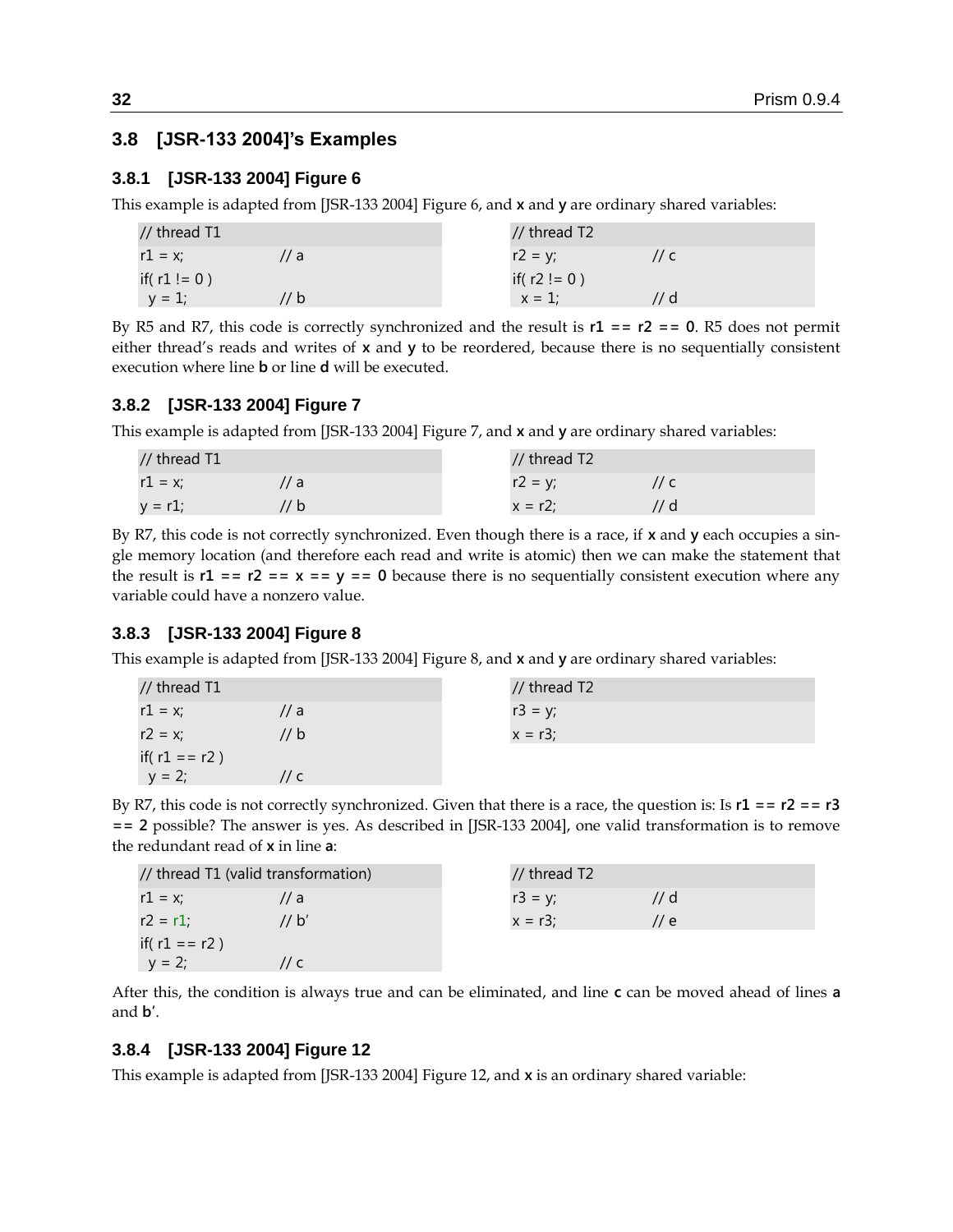| // thread T1 |     | // thread T2 |  |
|--------------|-----|--------------|--|
| $r1 = x$ ;   | a i | $r2 = x$ ;   |  |
| $x = 1$ :    |     | $x = 2$      |  |

By R7, this code is not correctly synchronized. Given that there is a race, the question is: Is **r1 == 2** and **r2**   $=$  **1** possible? The answer is yes. [JSR-133 2004] permits this, saying that "the behavior  $r1 =$  **2** and  $r2$ **== 1** might be allowed by a processor architecture that performs the writes early, but in a way that they were not visible to local reads that came before them in program order. This behavior, while surprising, is allowed by the Java memory model." No rule in this memory model prohibits such an implementation.

# **3.8.5 [JSR-133 2004] Figure 14**

This example is adapted from [JSR-133 2004] Figure 14, and **x** and **y** are ordinary shared variables:

| // thread T1    |      | // thread T2    |                  |
|-----------------|------|-----------------|------------------|
| $r1 = x;$       | // a | $r2 = y;$       | // $\epsilon$    |
| if( $r1 == 1$ ) |      | if( $r2 == 1$ ) |                  |
| $y = 1$ ;       | // b | $x = 1$ ;       | $//$ d           |
|                 |      | else            |                  |
|                 |      | $x = 1$ ;       | $\prime\prime$ e |
|                 |      |                 |                  |

By R7, this code is not correctly synchronized. Given that there is a race, the question is: Is **r1 == r2 == 1** possible? The answer is yes. The reason is that T2's assignment to **x** will be performed regardless of the value of **r2**, and so lines **d** and **e** can be merged and moved before the conditional test (which can then be eliminated because nothing remains in either branch), and then before line **c**.

# **3.9 Selected Language Semantics**

todo: this section under development, quite a bit more needs to come here

#### <span id="page-32-0"></span>**3.9.1 new**

Consider the following C++ statement that contains a new-expression, where **p** is interlocked:

// program code  $p = new T()$ ;

Conceptually, the compiler actually allocates raw memory, constructs the object, and stores the pointer into  $p - in$  some order. The following is a translation that conforms to ISO C++ rules and to R8:

| // transformation                                        |                            |
|----------------------------------------------------------|----------------------------|
| void $*$ _temp = /* T $*$ / ::operator new( sizeof(T) ); | // allocate raw memory     |
| new ( $_t$ temp) T();                                    | // call constructor        |
| $p = \pm emp$ ;                                          | $\frac{1}{2}$ copy pointer |

The following translation also conforms to ISO C++ rules, but is invalid according to this memory model:

| // transformation                                |                        |
|--------------------------------------------------|------------------------|
| $p = (T^*)$ /* T */ ::operator new( sizeof(T) ); | // allocate raw memory |
| new $((void*)p)$ T $()$ ;                        | // call constructor    |

Even in the absence of C++ language rules, the latter translation is invalid because it violates R8.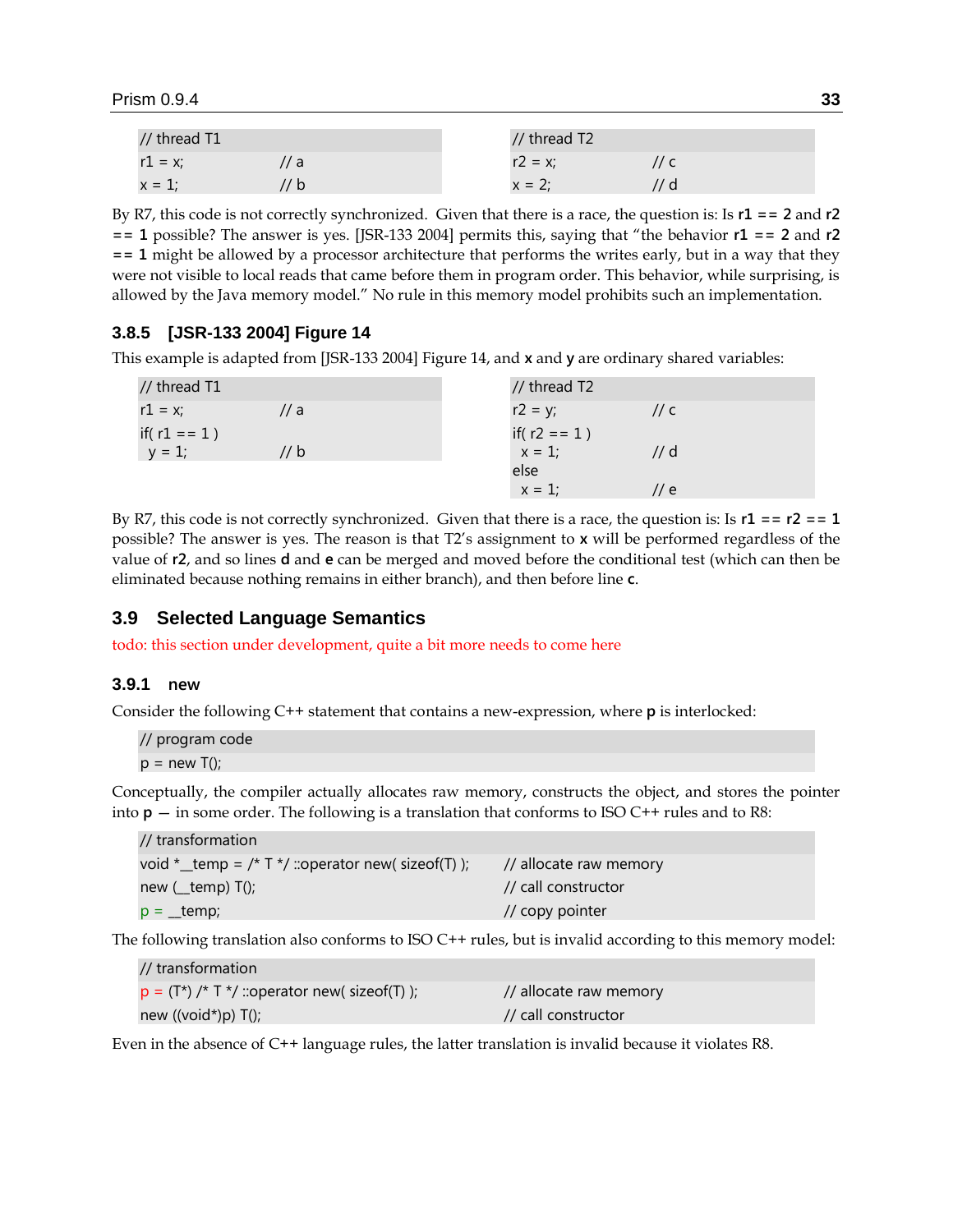It also invalid by C++ language rules. Because there is a sequence point at the end of the constructor call, the compiler must first translate it into a constructor call followed by the assignment to **p**, and then cannot reorder the write to **p** upwards because it is an interlocked store.

### <span id="page-33-0"></span>**3.9.2 Shared Function Static Objects (C++)**

In C++, a **static** local object is shared across all executions of the function, but is not initialized until its first use:

```
void f() {
 static X x; \frac{1}{2} // dynamically initialized
  …
}
```
To implement the language's required semantics correctly, the C++ compiler must ensure that initialization of **x** is race-free (unless it can prove that **f** can never be called concurrently by two different observers).

One option is to have the compiler generate code like that for Double-Checked Locking to protect **x**'s initialization (see Example [3.4.4\)](#page-24-0).

A second option is to generate code similar to the following:

```
void f() {
 static X x; \frac{1}{2} statically uninitialized
 static interlocked char flag = 0; // statically initialized to 0
 if(flag != DONE) { // (for efficiency)
  if( a_cas( &flag, 0, CONSTRUCTING ) ) { // if I get to be the one constructing
   new (8x) X; \frac{1}{2} // then construct
   flaq = DONE; } else {
   while( flag == CONSTRUCTING)
     ; // spin
  }
 }
 …
}
```
<span id="page-33-1"></span>In either case, **x** is guaranteed to be initialized without a race. (If the program later uses **x** in a way that could cause a race, it must correctly synchronize access to **x**.)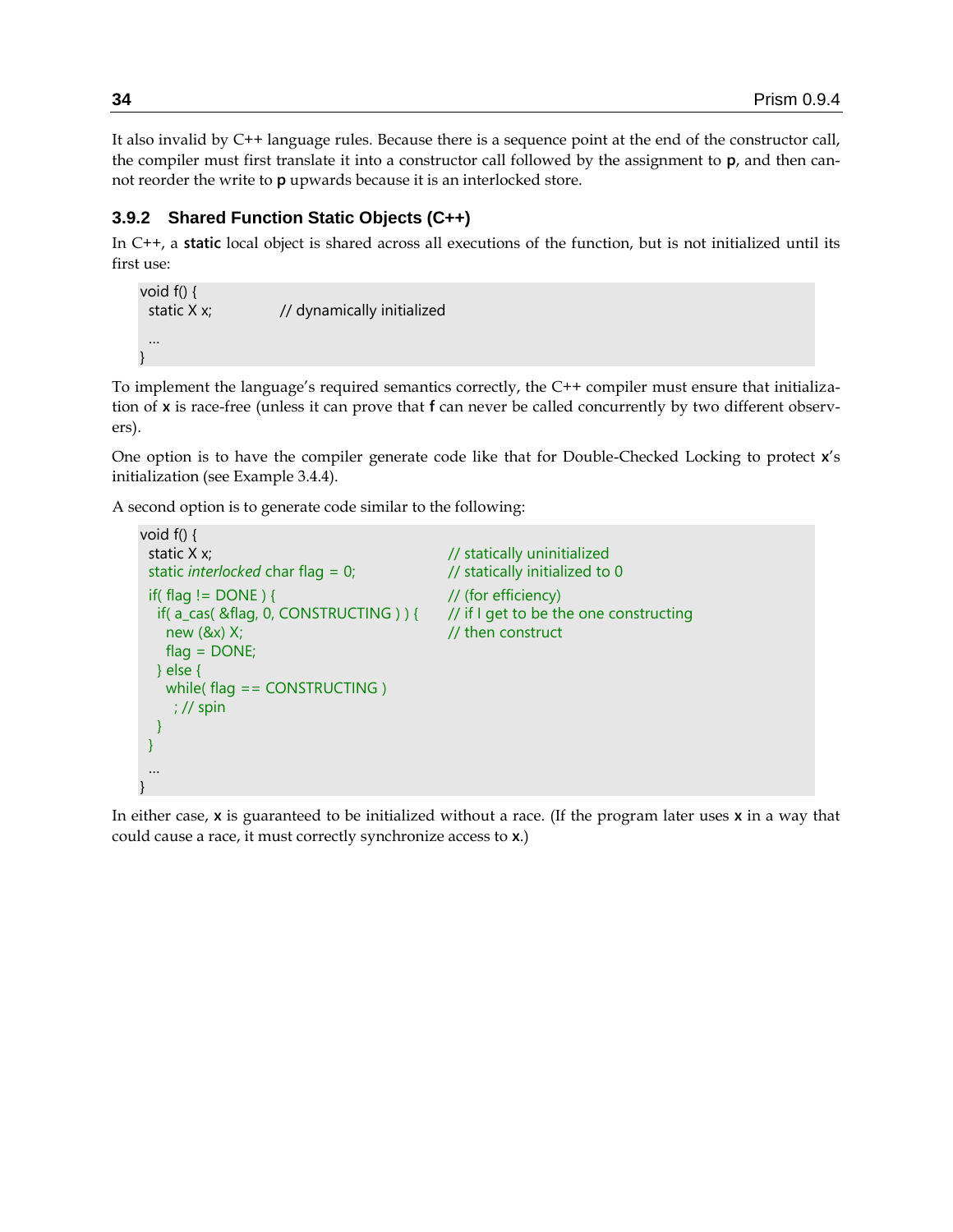# **4 Discussion**

# **4.1 Compatibility**

For backward compatibility, the/an old memory model can be explicitly requested by the developer, or used automatically by default for code that can be recompiled dynamically (e.g., JIT compilation) and that was originally developed under a previous memory model.

In our next tool chain release that implements this memory model by default:

- Compilers will add a tag to every binary/assembly produced using the new memory model.
- A developer can opt out of the new model and select the old model via some syntax (e.g., **#pragma**) to be defined by individual languages.
- Any JIT-like compiler will check the tag, and if the new memory model does not apply to the code being compiled it will disable optimizations as needed to comply with the older memory model.

todo: barriers around calls across new/old code? barrier on thread create? destroy?

### <span id="page-34-0"></span>**4.2 Guarantees In the Presence of Races**

Some safety guarantees should be provided even in the presence of program races, notably where needed to strengthen runtime system integrity (e.g., memory safety) and language feature semantics (e.g., initialization of initonly/final fields should be made safe without external explicit synchronization; see [§0\)](#page-33-1).

For the programmer's own invariants, however, what guarantees should hold even in programs with races? The potential answers range widely, and this is perhaps the area of most debate. From most to least restrictive, the major options include the following, where "transformation" includes the reordering, elision, and/or invention of memory operations. Note that these deal only with ordinary reads and writes of shared variables, and deals only with additional guarantees (we always assume ordinary sequential dependencies are satisfied):

- 1. **Allow no transformations, require full sequential consistency?** This option would seriously inhibit optimizations, especially compiler code motion and memory latency hiding.
- 2. **Allow transforming reads, but not writes?** It is conjectured that allowing read reordering while prohibiting write reordering would enable most of the desirable optimizations. Prohibiting write reordering is also conjectured to improve debuggability of races and eliminate some classes of invalid state, by reducing the set of possible surprising behaviors in a race. Chris Brumme [Brumme 2006] in particular makes a persuasive argument that, because races cannot in general be prevented or diagnosed with perfect accuracy even at test time, performing writes in program order can significantly help programmers to figure out what is going wrong when debugging a race.
- 3. **Allow transforming both reads and writes, but every write to a memory location must write a value that would be written in a sequentially consistent execution?** This allows latitude for most local optimizations, while prohibiting the creation of "impossible" values in individual (atomically updated) memory locations; see Example [3.1.4.](#page-13-0) The main benefit is that it guarantees that individual memory locations will have values compatible with an SC execution, which may improve debuggability even though there can still be word and object tearing. Importantly, a major cost is that this option essentially bans compensating updates to shared memory locations, which in turn essentially bans speculative in-place updates of shared objects.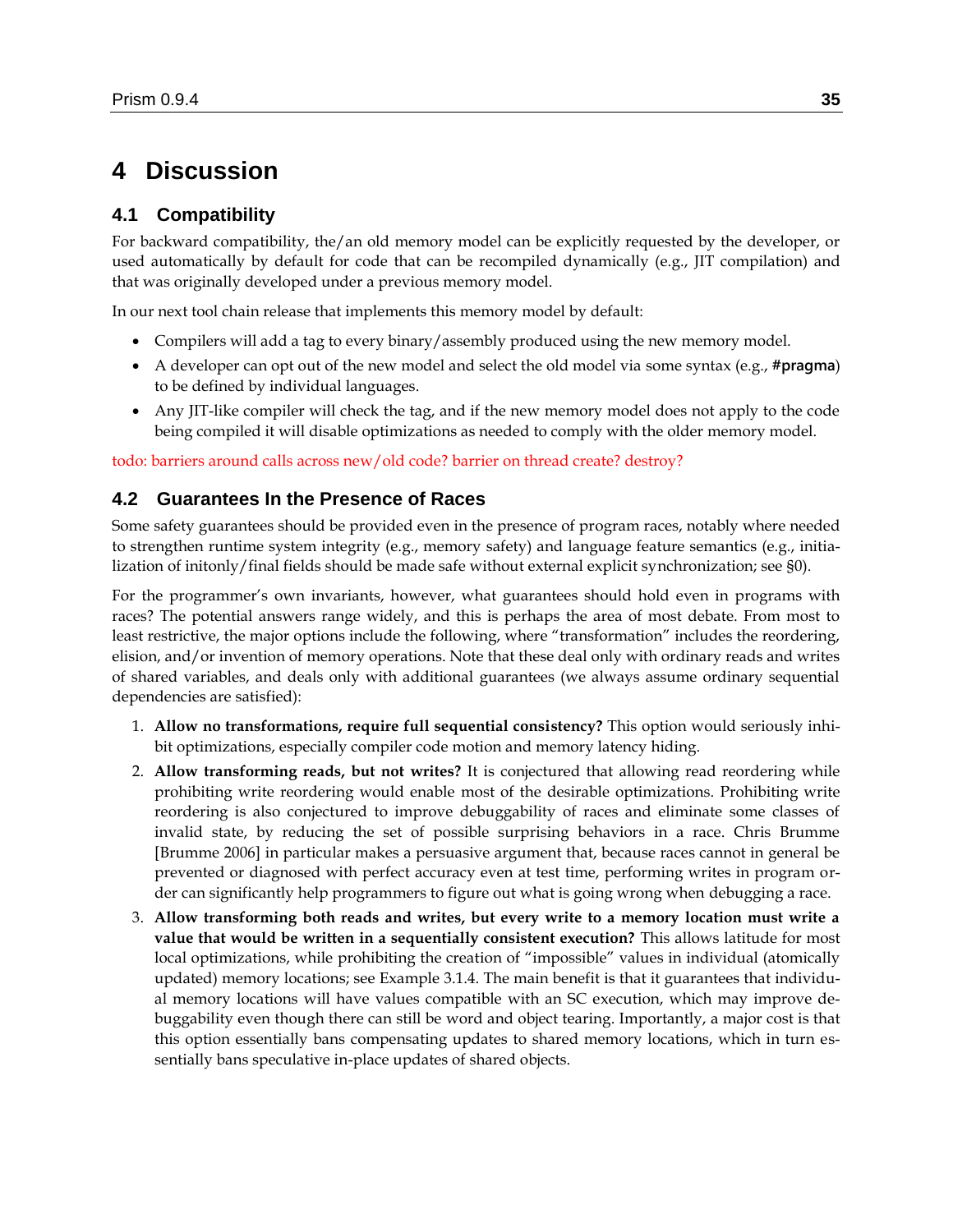4. **Allow transforming both reads and writes, but every write must be to a memory location that would be written in an sequentially consistent execution.** This would follow the philosophy of permitting full local optimizations except for inventing spurious side effects, and relying on the programmer to always correctly synchronize his program so that the optimizations cannot be detected.

The Whidbey managed memory model chooses approximately #2. [Hogg 2005] (See also [§5.3.](#page-39-0)) The Java memory model chooses approximately #3. [Manson 2005]

This paper chooses #4, and the rest of this section makes an argument for this choice. For the programmer's own invariants, we believe that only a few useful guarantees are possible in the presence of races. Although enforcing strict sequential consistency could make races somewhat easier to reason about during debugging, which is attractive, we believe that this path is probably unfruitful for the following reasons:

- **The stronger guarantees, even #1 (SC), don't matter unless there is a race.** The surprising values can only be observed in a race condition, and so the extra guarantees don't matter for a correctly synchronized program.
- **The stronger guarantees, even #1 (SC), don't help much when there is a race.** In general, in a race a program can observe the same kinds of surprising values anyway. For example, even under #1 (full SC), in a race even a plain int variable can be observed with "impossible" values (e.g., due to word tearing), and in general nearly any invariant that involves multiple variables (e.g., the state of an object, which depends on the values of its member variables) is liable to be broken in a race when the program fails to perform correct synchronization.

There does not appear to be a significant practical difference between: (a) a corrupted object containing an invalid combination of bits because of a program race, even in a sequentially consistent execution; and (b) a corrupted object containing a different invalid combination of bits because of a program race and other effects such as write reordering. Once an object is in such a state, it is not possible in general to safely use the object, not even to safely destroy or finalize it.

So our position is not that we choose not to make guarantees for programs with races, but rather that few useful guarantees are possible, and that trying to provide guarantees for a program with races at best gives the programmer a false sense of security.

In contrast, consider choice #2 above: The managed memory model follows #2 and attempts to reduce invalid values even in races by prohibiting write reordering, and the managed environment aggressively aligns some fundamental types (including **int**) to guarantee that simple reads and writes are atomic by default on popular hardware platforms. For example, the following code will behave in a sequentially consistent manner on .NET even if **x** is a plain **int** without any synchronization (not even **volatile**), and **x** will end up being either **-1** or **1**:

| // thread T1 | // thread T2 |
|--------------|--------------|
| $x = -$      | $x =$        |

However, even with prohibiting all write reordering (per #1) plus strong alignment for **x**, this seems to be only a partial illusion of safety. Even slight code changes will break this sequentially consistent façade and allow "impossible" values, for example by: (a) changing the type of **x** to be **Double** or **Decimal** which are too large to be updated atomically; or (b) changing T1's code to **x--;** which is not atomic (note that although code like **x--** could be made atomic using a compare-and-swap technique, doing so is impractically expensive). We wonder whether choosing #2 would have a net effect of improving or worsening the problem; on the one hand, #2 stands improve the programmer's ability to debug detected races; on the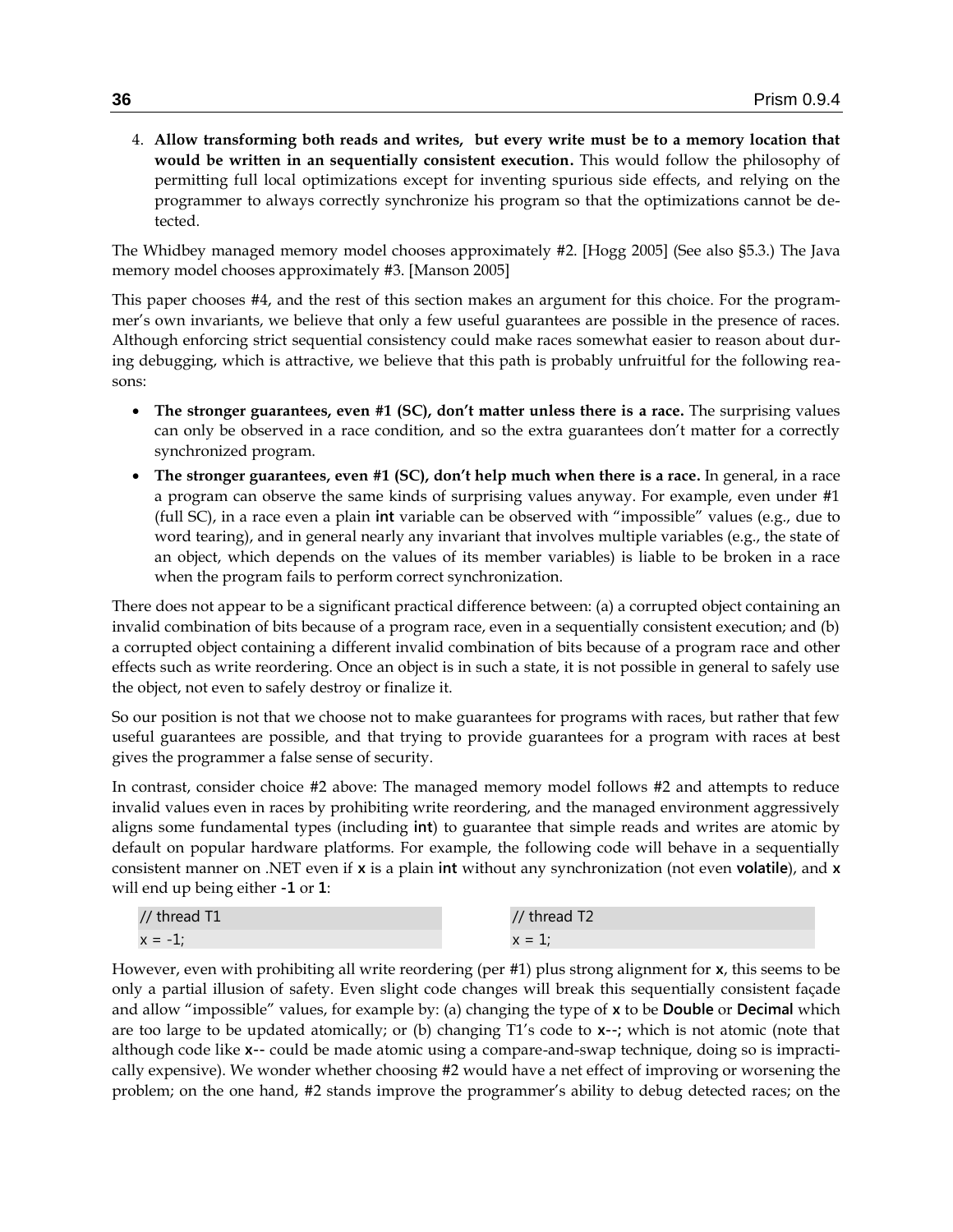other hand, it could degrade the ability to discover races, providing a false sense of security by masking some kinds of latent races in some circumstances.

There has been much debate about the actual performance value of relaxed memory models. [Adve 1995, Hill 1998, Adve 2000, Hill 2003, JSR-133 2004]). The academic literature typically focuses on hardware optimizations, not software (compiler) optimizations. This is unfortunate, because routine compiler optimizations are known to have significant benefits up to order-of-magnitude improvements, whereas in hardware it is argued that techniques like scouting and other speculative execution have closed the gap between SC and relaxed models to 20% or less. [Hill 1998, Hill 2003] We assert that memory models that allow both read and write reordering are essential in order to take advantage of common techniques like register allocation and common subexpression evaluation that are known to be important and useful compiler optimization techniques.

Consider this code adapted from [Adve 2000], where initially **x = y = flag = 0** and **flag** is interlocked:

| // processor P1       | // processor P2        |
|-----------------------|------------------------|
| for( $\ldots$ ) {     | while( $flag != 1$ );  |
| $\cdots$              | $\cdots$               |
| $X + +;$              |                        |
| $\cdots$<br>$y + = ;$ | $r1 = x;$<br>$r2 = y;$ |
| $\cdots$              |                        |
|                       |                        |
| flag = $1$ ;          |                        |

First, this memory model permits reordering ordinary writes. Compilers can therefore apply common optimizations like register allocation and CSE to shared variables like **x** and **y**. Without such optimizations, loops like P1's can be significantly slower (e.g., a June 2006 internal mail thread reported a 400% performance difference for just such a loop, where **x** had type **int** and **y** had type **float** [Clrperfe 2006]).

Second, in P2's frame of reference, this memory model allows P1's writes to **x** and **y** to be postponed until as late as P2's reads of **x** and **y**. Adve observes that hardware implementations can exploit this latitude with "lazy invalidations [and] lazy release consistency on software DSMs." [Adve 2000]

# <span id="page-36-0"></span>**4.3 Finer Granularity**

This memory model uses the conventional notion of interlocked reads and writes having acquire and release semantics. This is known to be somewhat coarse-grained, but we use it because it is difficult to get much finer-grained without seriously complicating the model. This model permits languages to define additional fine-grained semantics that will be preserved by this model.

In particular, when a program performs an interlocked write (e.g., lock release) to publish a set of ordinary writes or to exit a critical region, the interlocked write is often publishing or protecting some, but not all, of the reads and writes in the preceding batch (see Example [3.6.2\)](#page-27-0). But it is not known exactly which reads and writes the programmer intended to protect, and so this model therefore prevents any memory operation from moving past an interlocked write, in case that access was part of what was to be published or protected.

By knowing exactly which ordinary reads and writes are associated with a given interlocked variable, we could enable optimizations to move unrelated ordinary reads and writes across the interlocked write without affecting program semantics.

Although this memory model does not require a way to associate a given ordinary read or write with a given interlocked variable, it does allow languages and tools to let such relationships to be declared (e.g.,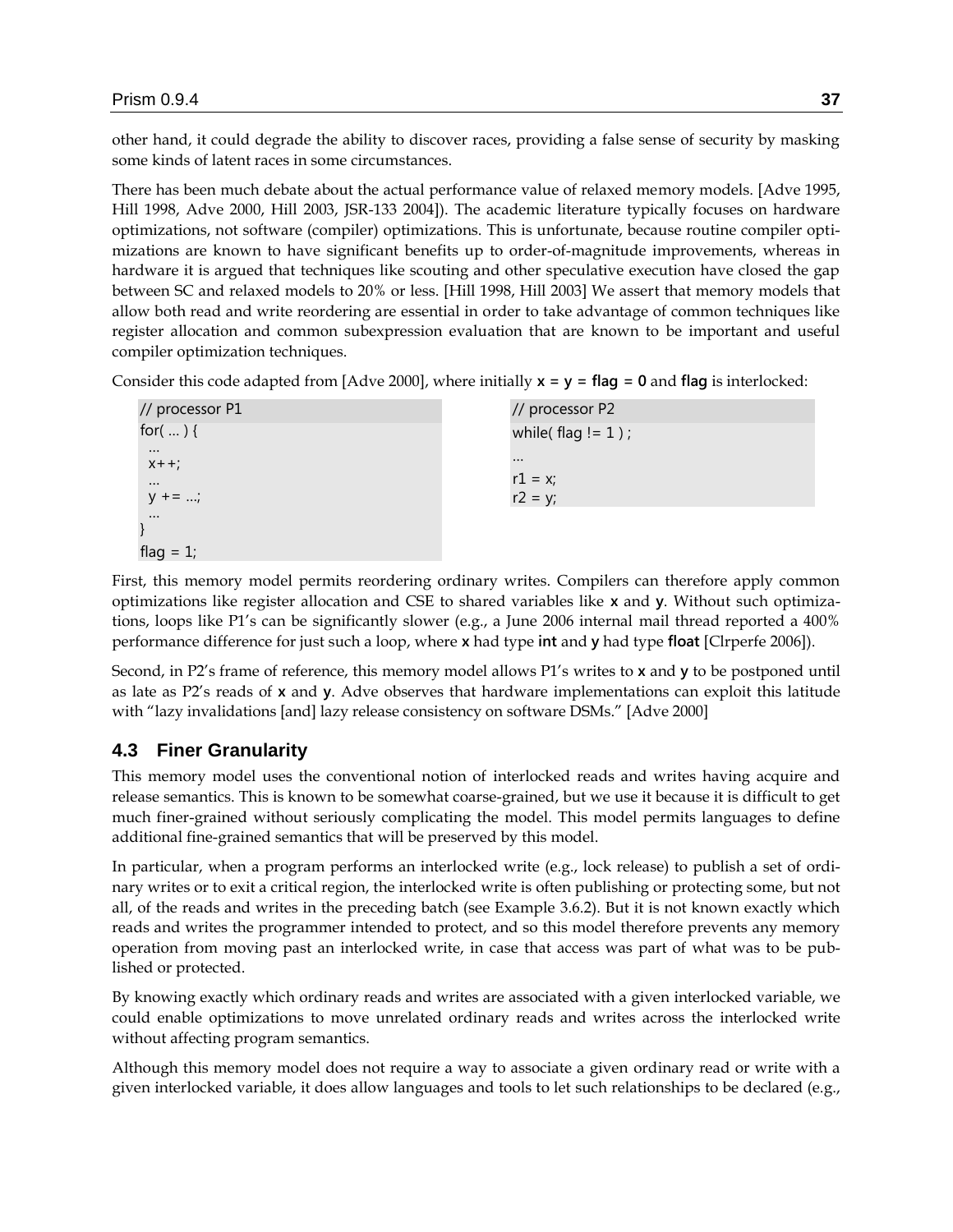by the programmer in programming model extensions) and/or deduced (e.g., through whole program analysis), and then to make use of the looser semantics in optimizations at higher levels (e.g., compiler optimizations). Optimizations at lower levels that are unaware of the looser semantics will apply the stricter semantics in this memory model. This correctly preserves the finer-grained semantics as long as they are strictly looser than the guarantees of this model, and so any looser models built on top of this memory model must not add any additional guarantees not present in this model (unless it implements them in terms of the guarantees of this model, e.g., by generating appropriate use of interlocked reads and writes).

# <span id="page-37-0"></span>**5 Related Work**

There are three main pieces of commercial software existing practice that this proposal should consider or coordinate with. In chronological order, they are.

- **Java 5 memory model (2004):** Before Java 5, Java's memory model was known to be deficient in a number of ways. [Pugh 2000] Java 5 then specified a new memory model that provided more consistent guarantees to programmers. [JSR-133 2004]
- **Visual Studio 2005 managed memory model (2005):** During the VS 2005 product cycle, the Phoenix and CLR teams specified a CLR memory model for managed code. [Hogg 2005; Morrison 2005; Morrison 2005a] (Note that Ecma/ISO CLI also specifies a memory model; this paper will not consider that model because it is known to be looser than what CLI implementations actually implement and therefore untestable. It also arguably places an unreasonable burden of responsibility on programmers. [Brumme 2003])
- **ISO C++ memory model (under development, ETA 2007):** The ISO C++ standards committee is now working to define an international standard for a cross-platform native memory model. [C++MM 2006] This work has gained momentum during 2006, and is expected to be finalized in 2007.

We also note similarities between this model and the following academic work in particular:

- **Lamport's happens-before relation (1978):** For message-passing systems, and used to implement Lamport clocks. [Lamport 1978]
- **Adve and Hill's DRF0 memory model (1990):** The model in this paper was independently derived, and is similar to DRF0. [Adve 1990]
- **Gharachorloo's RC memory model (1990):** Release consistency. [Gharachorloo 1990]

This section considers the above in chronological order, and discusses how this paper's goals and choices differ from the above designs and provides a rationale for those choices.

# **5.1 Lamport Happens-Before [Lamport 1978]**

Applying Lamport's formulation directly to memory operations considers an individual ordinary read (message send) or ordinary write (message receive) to be an event, in that the write sends information that can propagate and be subsequently read by another process (observer):

*A single process is defined to be a set of events with an a priori total ordering. … We assume that sending or receiving a message is an event in a process. …*

*The relation*  $\rightarrow$  *' on the set of events of a system is the smallest relation satisfying the following three conditions:* (1) If *a and b are events in the same process, and a comes before b, then*  $a \rightarrow b$ *.*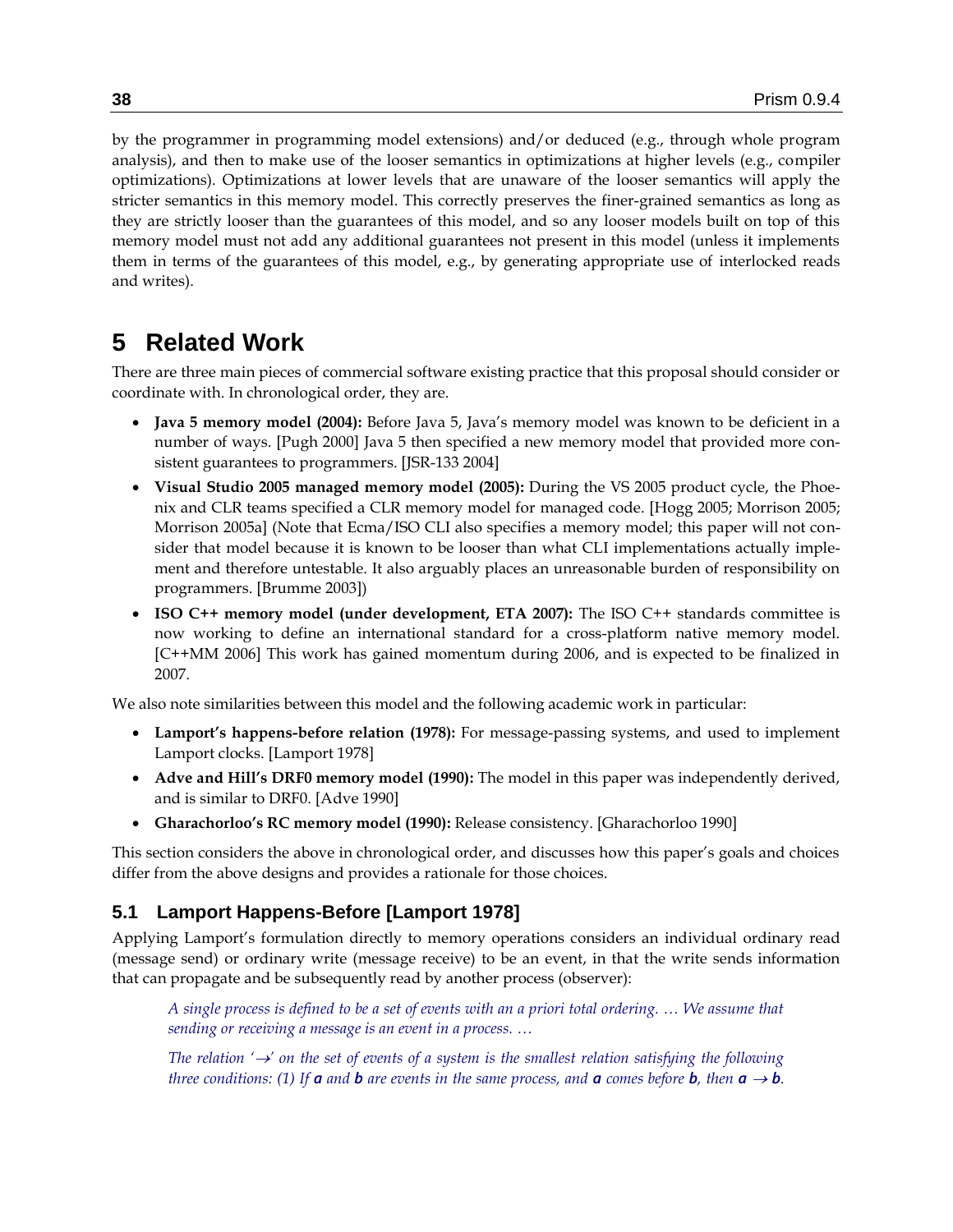*(2) If a is the sending of a message by one process and b is the receipt of the same message by another process, then*  $a \rightarrow b$ *.* (3) If  $a \rightarrow b$  *and*  $b \rightarrow c$  *then*  $a \rightarrow c$ *.* – [Lamport 1978]

This formulation can be directly applied to specify a memory model, but it is not sufficient to guarantee causality (Principle P3 = Rule R6) without one additional guarantee, described below.

Consider [Figure 2,](#page-38-0) an interaction diagram showing three processors P1-P3 where time increases upward. Two writes **a** and **b** are performed by processors P1 and P2, respectively. Each dashed arrow begins at a write performed by one processor, and points to when the write becomes observable by another specific target processor.

In particular, if P2 observes **a** at **a<sup>2</sup>** and then performs **b**, is it possible for processor P3 to observe **b** at **b<sup>3</sup>** before it is able to observe **a** at **a3**?

According to this memory model, if **a** and **b** are events and  $a \rightarrow b$ , then the red edge is illegal by R6 because P3 cannot observe **b** before being able to observe **a**. (Imagine that P1, P2, and P3 are physical observers who observe events through telescopes. It is not possible for a light signal to travel from P1 to P2 to P3 in less time than it can travel directly from P1 to P3.)



<span id="page-38-0"></span>**Figure 2: A "faster-than-light" causality violation**

According to the [Lamport 1978] rules, each individual read and write is considered to be a distinct event, and we see that the red edge is legal because  $a \rightarrow a_2 \rightarrow b \rightarrow b_2 \rightarrow a_3$  and  $a \rightarrow a_3$  are both legal paths in the happens-before graph. The problem is that reads like **a<sup>2</sup>** and **a<sup>3</sup>** that are *observations of the same write event* become decoupled and treated independently, so that the above rules are insufficient to govern the ordering in which dependent writes performed by two different observers become visible to third parties.

What is needed is an additional requirement that a message not travel "faster than light." For example:

**(4)** If **a** and **b** are the sendings of two messages by two different processes, **a'** and **b'** are the receipt of **a** and **b** by a third process, and  $\mathbf{a} \rightarrow \mathbf{b}$ , then  $\mathbf{a}' \rightarrow \mathbf{b}'$ .

With this additional rule, and interpreting "event" as defined in this paper (an interlocked read or write, or a batch of ordinary reads and writes), we believe the Lamport happens-before relation  $\rightarrow$  is closer to causally-precedes  $\stackrel{c}{\rightarrow}$  for the purpose of specifying Rule R6 and preserving causality.

#### **5.2 Java 5 Memory Model [JSR-133 2004]**

The Java 5 memory model (henceforth Java model) has many strengths. We feel there are two main weaknesses in this model. The first is that it is complex and hard to understand.

The second is that it is unclear and inconsistent about causality, a notion that is central but is not well defined or enforced in the Java model. The paper frequently falls back on case-by-case analysis of code examples that it interprets as apparently violating causality and surprising programmers, and then somewhat arbitrarily declares some to be illegal and others to be legal (the latter several times accompanied by handwringing that it's unfortunate that the cases are surprising to programmers but that allowing them is necessary to enable important optimizations).

We strongly agree that the theme of causality is important, but the reason the Java model doesn't answer these questions well is because its notion of causality not well-defined. In particular, this paper's model: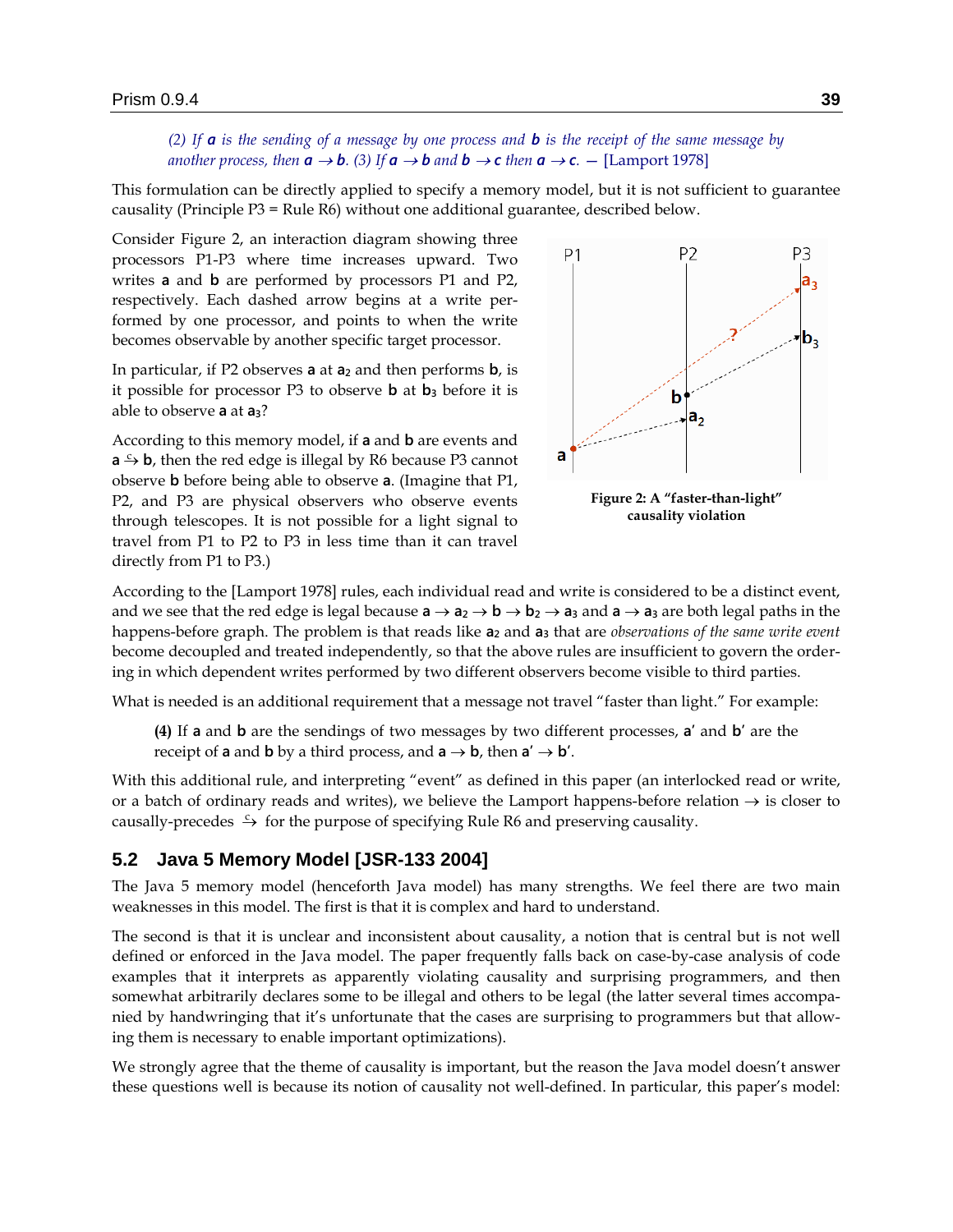(a) defines the unit of "an event" to be an interlocked operation *or a batch of ordinary operations between interlocked writes*; (b) rigorously defines causality; and then (c) rigorously guarantees causality for those units of work *which allows full local optimizations that do not violate acquire/release boundaries*.

Under this memory model, all of the causality "problem examples" in [JSR-133 2004] come out the same way they do in the Java model, but with a much stronger rationale and without special fudging or arbitrary case-by-case rules. We believe this paper gives a more powerful definition and a better model to achieve what both papers agree are the right answers for these examples. See [§3.8](#page-31-0) for detailed examples.

# <span id="page-39-0"></span>**5.3 Visual Studio 2005 Managed Memory Model [Hogg 2005, Morrison 2005a]**

The Whidbey managed memory model (henceforth "managed model") was designed to target currently shipping IA32- and IA64-compatible hardware. Therefore, in addition to its explicit rules, it also includes implicit rules based on assumptions that happen to be true on that hardware. In particular, the managed model assumes that every shared write (whether ordinary or interlocked) will become globally visible to all other processors simultaneously.

The managed model also defines the following explicit rules:

*Rule-1. Shared-writes have release semantics Rule-2. May coalesce adjacent shared-reads or shared-writes Rule-3. Interlocked accesses have acquire/release semantics; adjacent merging is not allowed Rule-4. Cannot introduce or remove non-adjacent shared-reads; ditto for shared-writes Notes: … • Note that all of the reads and writes discussed in this spec are assumed atomic.*

— [Hogg 2005]

This memory model differs mainly in its treatment of ordinary reads and writes. We allow much greater latitude for the reordering/creation/elision of ordinary reads and writes, and permit a strict superset of the transformations permitted under the managed model. Specifically:

- Rule-1 is not required in this paper's model. (Rule-1 is discussed in further detail below.)
- Rule-2 agrees with this paper, and is covered by R1, R3, and R4.
- Rule-3 mostly agrees with this paper, and is covered by R3 and R4. However, R3, and R4 do permit some elision/merging of interlocked operations.
- Rule-4 mostly agrees with this paper, and is covered mainly by R5.
- The atomicity note above is covered for interlocked objects by Rule R2.

Rule-1 does not exist in this memory model. Note that Rule-1 could be restated as "writes cannot be reordered." The rule is stated in terms of release semantics because, on current Intel platforms, emitting every write as a **st.rel** is observed to be sufficient to both perform each processor's stores in order *and* to make them visible in that order to other processors; that is, the execution environment is processor consistent (PC) so that writes performed in order will be observed in order by even ordinary reads because all writes are assumed to be globally visible simultaneously to all other processors. (A general acquire/release model would additionally need all reads to have acquire semantics, and then Rule-1 would have to be formulated differently because that would additionally prohibit read reordering which the managed model does not want to prohibit.)

Rule-1 was adopted in part to make certain classes of existing bugs be legal, by assuming that all writes might be releases. One motivation for Rule-1 was backward compatibility with existing code that will be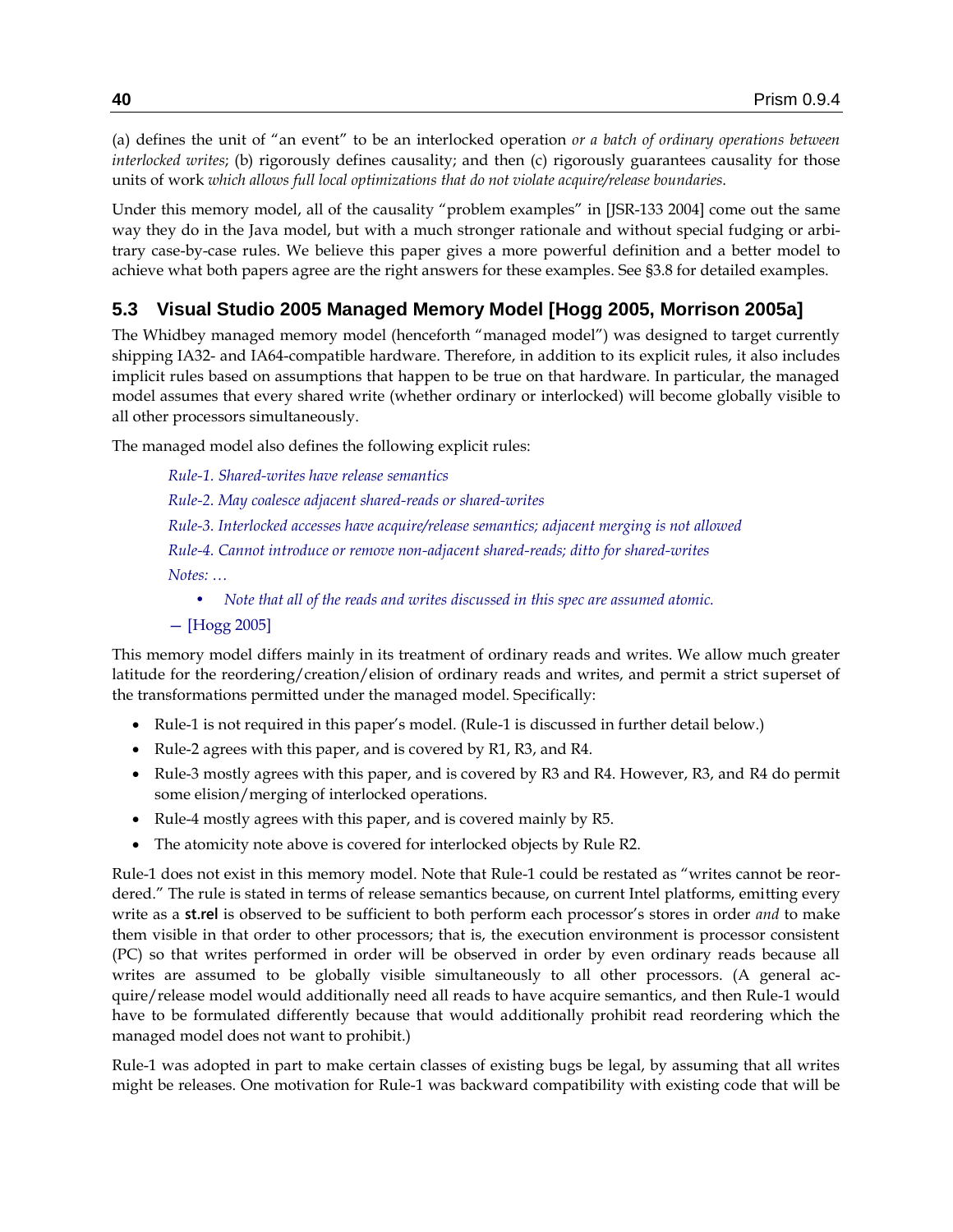recompiled in the field with a new JIT compiler, because it would be impossible in general to require all shipped code to first be fixed (to use locks or **interlocked**) before it is recompiled. As noted in the managed model's specification:

In some cases, the original code is technically wrong – it doesn't follow CLR rules for use of inter*locked (as specified in the ECMA/ISO spec; Partition I, Section 12). In other cases it assumes that execution will slavishly follow source code, with no optimization being performed by the JIT. Put another way, if the author had made correct use of locks and interlocked references, it would have worked correctly on all platforms – past, present and future.*

*Going forward, Microsoft might simply state that such code is wrong, and must be fixed. However, the CLR team feels this creates an unacceptable user experience. (It's slightly worse than this: some of our own .NET Framework library code, already shipped, contains these defects. A customer might see breakages if he simply re-ran existing code on a multi-processor Itanium).* — [Hogg 2005]

But this compatibility goal is inconsistent with the rationale for Snippet-4 in [Hogg 2005], which states that changes to shipped code are nevertheless required:

*The CLR team shall check that any spin-locks in managed library code are written correctly to keep working, by ensuring that reads on g are marked as ordered (ie, having acquire semantics). The alternative, of having JITs treat every shared-read as ordered is estimated as too costly to runtime performance of managed code.* — [Hogg 2005]

Rule-1 prevents some optimizations that may be desirable, including some kinds of common subexpression elimination and register allocation. For example, Rule-1 prevents any optimization of loops like **for( i=0; i<1000000; i++ ) { count++; count2++; }** where **count** and **count2** might be shared. Recent internal mail threads have complained about 400% performance differences between managed and native code in such examples [Clrperfe 2006], although that appears to be a worst case because the loop is not doing any other work which would reduce or swamp this overhead. The managed model paper itself notes this for Snippet-9:

*―The two shared-writes are not adjacent, and so cannot be coalesced by Rule-2. Moreover, the JIT cannot advance* [3] above [2] in an attempt to make them adjacent – that is disallowed by Rule-1. *Not allowing the JIT to perform this optimization is unfortunate. However, in general, we cannot be sure that another thread is spinning on*  $g^2$  *– when set, it signals that*  $g^1$  *can be accessed.<sup><i>''*</sup> – [Hogg 2005]

In that example, the shared variables **g1** and **g2** are neither protected by a lock or declared interlocked. The problem arises that, because the managed model essentially treats every shared variable as a potential flag (but does so incompletely; see below) it cannot optimize the vast majority that are not. In this paper's model, **g2** would be declared interlocked if it were such a flag, and the optimization would be allowed in the majority of cases where it is not.

Finally, note that as of this writing Rule-1 is not enforced consistently in our JIT compilers (notably JIT64), which appears to perform such optimizations anyway in violation of the managed model.

This paper does not currently adopt Rule-1, mainly because Rule-1 is not necessary to achieve sequential consistency in race-free programs, and prevents compiler optimizations that could benefit from moving ordinary writes. However, if preventing store ordering is considered important (see [§4.2\)](#page-34-0), then such a rule should be adopted (but it should probably not be specified in terms of **st.rel** semantics).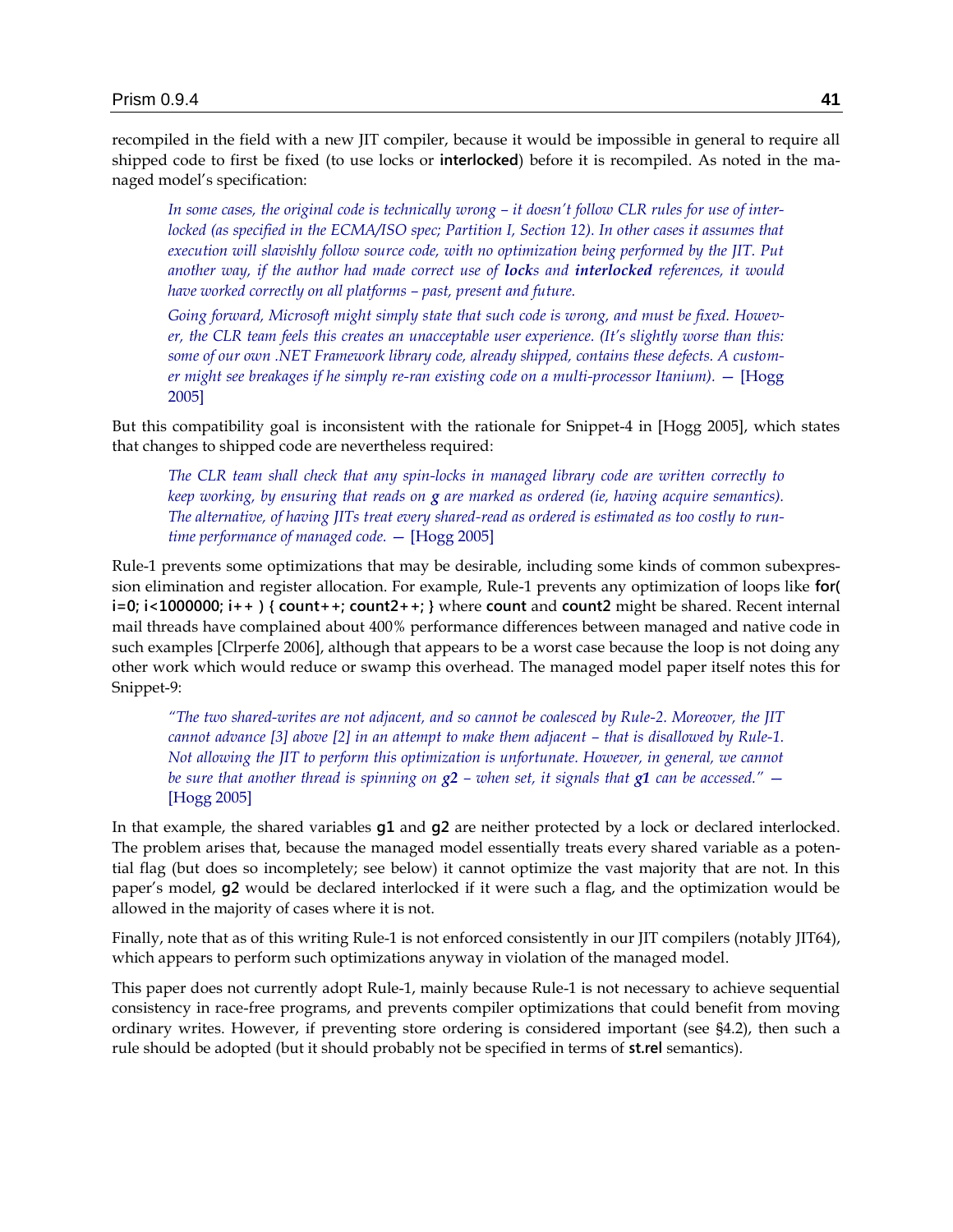# **6 References**

[\[Adve 1990\]](http://ftp.cs.wisc.edu/pub/markhill/Papers/isca90_drf0.pdf) S. Adve and M. Hill. "Weak Ordering - A New Definition" (*Proceedings of the 27th Annual International Symposium on Computer Architecture*, p. 2-14, May 1990).

[\[Adve 1998\]](http://delivery.acm.org/10.1145/290000/285956/p63-adve.pdf?key1=285956&key2=4748259411&coll=Portal&dl=ACM&CFID=77620014&CFTOKEN=83331623) S. Adve and M. Hill. "Retrospective: Weak Ordering - A New Definition" (25 Years of the *International Symposia on Computer Architecture (selected papers)*, p. 63-66, Barcelona, Spain, 1998).

[\[Adve 2000\]](http://rsim.cs.uiuc.edu/~sadve/JavaWorkshop00/talk.pdf) S. Adve. "Memory Consistency Models" (slides from 2000 Java Workshop talk).

[\[Arvind 2006\]](http://resnet/msrn/client/eview.asp?id=13427) Arvind. "Memory Model = Instruction Reordering + Store Atomicity" (Microsoft Research Lecture, May 15, 2006).

[\[Arvind 2006a\]](http://csg.lcs.mit.edu/pubs/memos/Memo-493/memo-493.pdf) Arvind and J-W. Maessen. "Memory Model = Instruction Reordering + Store Atomicity" (*33rd Annual International Symposium on Computer Architecture*, Boston, MA USA, June 17-21, 2006).

[\[Boehm 2005\]](http://www.open-std.org/jtc1/sc22/wg21/docs/papers/2005/n1777.pdf) H. Boehm et al. "Memory Model for Multithreaded C++: Issues" (ISO C++ committee paper ISO/IEC JTC1/SC22/WG21 N1777, March 2005).

[\[Boehm 2005a\]](http://www.hpl.hp.com/techreports/2005/HPL-2005-217.html) H. Boehm. "Reordering Constraints for Pthread-Style Locks" (HP Technical Report HPL-2005-217, November 2005).

[\[Boehm 2006\]](http://www.open-std.org/jtc1/sc22/wg21/docs/papers/2006/n1942.html) H. Boehm. "A Memory Model for C++: Strawman Proposal" (ISO C++ committee paper ISO/IEC JTC1/SC22/WG21 N1942, February 2006).

[\[Boehm 2006a\]](http://www.open-std.org/jtc1/sc22/wg21/docs/papers/2006/n2010.pdf) H. Boehm. "Memory Model Overview" (ISO C++ committee paper ISO/IEC JTC1/SC22/WG21 N2010, April 2006).

[\[Boehm 2006b\]](http://www.open-std.org/jtc1/sc22/wg21/docs/papers/2006/n2016.html) H. Boehm and N. Maclaren. "Should **volatile** Acquire Atomicity and Thread Visibility Semantics?" (ISO C++ committee paper ISO/IEC JTC1/SC22/WG21 N2016, April 2006).

[Boehm 2006c] Hans Boehm, private communication.

[\[Brumme 2003\]](http://blogs.msdn.com/cbrumme/archive/2003/05/17/51445.aspx) C. Brumme. "Memory model" (Blog article, May 2003).

[Brumme 2006] Chris Brumme, private communication.

[\[C++MM](http://www.hpl.hp.com/personal/Hans_Boehm/c++mm/) 2006] H. Boehm et al. "Threads and Memory Model for C++" (ISO C++ subgroup working site).

[Clrperfe 2006] "Case SRX060601603077: C++ vs C# performance" (CLR Performance Discussions discussion thread, June 2006).

[Dijkstra 1968] E. W. Dijkstra. ―Cooperating Sequential Processes‖ (*Programming Languages* (F. Genuys, Ed.), Academic Press, 1968).

[Fraser 2004] K. Fraser and T. Harris. "Concurrent Programming Without Locks" (University of Cambridge Computer Laboratory, 2004).

[\[Gharachorloo 1990\]](http://delivery.acm.org/10.1145/330000/325102/p15-gharachorloo.pdf?key1=325102&key2=5982459411&coll=Portal&dl=ACM&CFID=77637719&CFTOKEN=12736123) K. Gharachorloo, D. Lenoski, J. Laudon, P. Gibbons, A. Gupta, and J. Hennessy. ―Memory Consistency and Event Ordering in Scalable Shared-Memory Multiprocessors‖ (*Proceedings of the 17th Annual International Symposium on Computer Architecture*, p. 15-26, Seattle, Washington, United States, 1990).

[\[Gharachorloo 1991\]](http://citeseer.ist.psu.edu/cache/papers/cs/2379/ftp:zSzzSzwww-flash.stanford.eduzSzpubzSzflashzSzasplos4.pdf/gharachorloo91performance.pdf) K. Gharachorloo, A. Gupta, and J. Hennessy. "Performance Evaluation of Memory Consistency Models for Shared-Memory Multiprocessors‖ (*Fourth International Conference on Architectural Support for Programming Languages and Operating Systems*, p. 245-257, April 1991).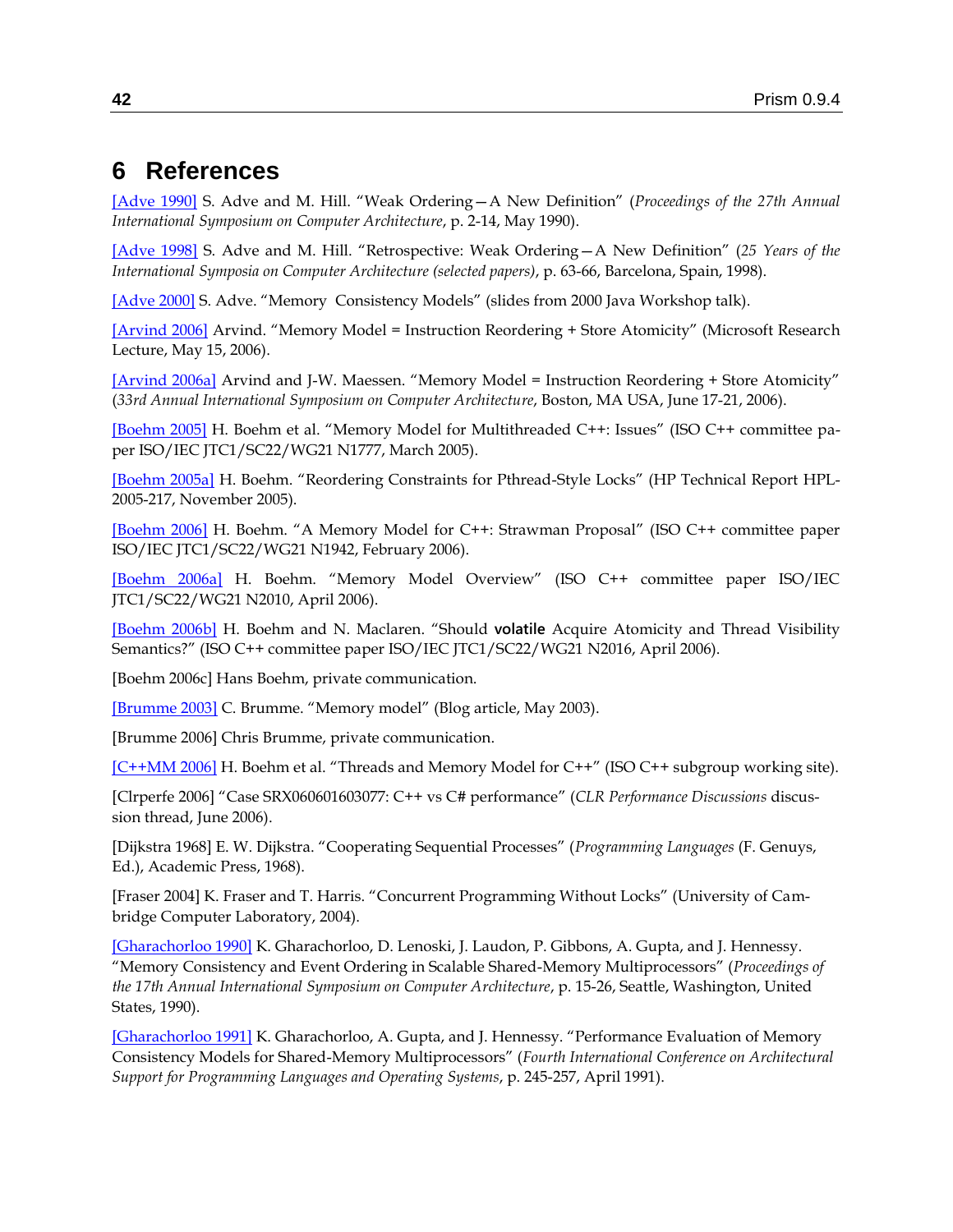[\[Gharachorloo 1991a\]](http://delivery.acm.org/10.1145/120000/113408/p316-gharachorloo.pdf?key1=113408&key2=1646298411&coll=GUIDE&dl=GUIDE&CFID=77045850&CFTOKEN=78529651) K. Gharachorloo and P. Gibbons. "Detecting Violations of Sequential Consistency" (*Proceedings of the 3rd ACM Symposium on Parallel Algorithms and Architectures*, p. 316-326, 1991, Hilton Head, South Carolina, United States).

[\[Gharachorloo 1992\]](http://delivery.acm.org/10.1145/140000/139678/p22-gharachorloo.pdf?key1=139678&key2=1748269411&coll=GUIDE&dl=GUIDE&CFID=77707820&CFTOKEN=6023377) K. Gharachorloo, A. Gupta, and J. Hennessy. "Hiding Memory Latency Using Dynamic Scheduling in Shared-Memory Multiprocessors‖ (*Proceedings of the 19th Annual International Symposium on Computer Architecture*, p. 22-33, May 1992).

[Gharachorloo 1995] K. Gharachorloo. "Memory Consistency Models for Shared-Memory Multiprocessors" (PhD thesis, Stanford University, 1995).

[\[Gharachorloo 1998\]](http://delivery.acm.org/10.1145/290000/285957/p67-gharachorloo.pdf?key1=285957&key2=9588269411&coll=GUIDE&dl=ACM&CFID=77707820&CFTOKEN=6023377) K. Gharachorloo. "Retrospective: Memory Consistency and Event Ordering in Scalable Shared-Memory Multiprocessors" (25 Years of the International Symposia on Computer Architecture (se*lected papers)*, p. 67-70, Barcelona, Spain, 1998).

[\[Harris 2006\]](http://research.microsoft.com/~tharris/papers/2006-pldi.pdf) T. Harris, M. Plesko, A. Shinnar, D. Tarditi. "Optimizing Memory Transactions" (PLDI'06, Ottawa, Ontario, Canada, June 2006)

[Harris 2006a] Tim Harris, private communication.

[\[Herlihy 1990\]](http://delivery.acm.org/10.1145/80000/78972/p463-herlihy.pdf?key1=78972&key2=8903938411&coll=Portal&dl=ACM&CFID=71937606&CFTOKEN=12809132) M. Herlihy and J. M. Wing. "Linearizability: A Correctness Condition for Concurrent Objects ‖ (*ACM Transactions on Programming Languages and Systems*, 12(3):463-492, 1990).

[\[Herlihy 1991\]](http://delivery.acm.org/10.1145/110000/102808/p124-herlihy.pdf?key1=102808&key2=7262938411&coll=GUIDE&dl=GUIDE&CFID=71937606&CFTOKEN=12809132) M. Herlihy. "Wait-Free Synchronization" (ACM Transactions on Programming Languages and *Systems*, 13(1):124-149, 1991).

[\[Herlihy 1993\]](http://delivery.acm.org/10.1145/170000/161469/p745-herlihy.pdf?key1=161469&key2=7862938411&coll=Portal&dl=ACM&CFID=71937606&CFTOKEN=12809132) M. Herlihy. "A Methodology for Implementing Highly Concurrent Data Objects" (ACM *Transactions on Programming Languages and Systems*, 15(5):745-770, 1993).

[Herlihy 2003] M. Herlihy, V. Luchangco, and M. Moir. "Obstruction-Free Synchronization: Double-Ended Queues as an Example‖ (*Proceedings of the 23rd International Conference on Distributed Computing Systems*, IEEE Computer Society, 2003).

[\[Hill 1998\]](http://www.cs.wisc.edu/multifacet/papers/computer98_sccase.pdf) M. Hill. "Multiprocessors Should Support Simple Memory Consistency Models" (*IEEE Computer*, August 1998).

[\[Hill 2003\]](http://www.cs.wisc.edu/multifacet/papers/dagstuhl03_memory_consistency.ppt) M. Hill. "Revisiting 'Multiprocessors Should Support Simple Memory Consistency Models'" (retrospective of [Hill 1998], Dagstuhl, 2003).

[\[Hoare 1978\]](http://delivery.acm.org/10.1145/360000/359585/p666-hoare.pdf?key1=359585&key2=9382938411&coll=Portal&dl=ACM&CFID=71937606&CFTOKEN=12809132) C. A. R. Hoare. "Communicating Sequential Processes" (*Communications of the ACM*, 21(8), August 1978).

[\[Hogg 2005\]](http://devdiv/Documents/Orcas/CLR/Specs/MemoryModel/ClrMemoryModel.doc) J. Hogg et al. "CLR Memory Model" (Microsoft internal Whidbey spec, 2005).

[Intel TBB] Intel. Reference for Threading Building Blocks, version 1.0, April 2006.

[\[JSR-133](http://www.cs.umd.edu/~pugh/java/memoryModel/jsr133.pdf) 2004] J. Manson, W. Pugh, and S. Adve. "JSR-133: Java™ Memory Model and Thread Specification‖ (*Java Community Process*, 2004).

[\[JSR-133 FAQ](http://www.cs.umd.edu/~pugh/java/memoryModel/jsr-133-faq.html) 2004] J. Manson and B. Goetz. "JSR 133 (Java Memory Model) FAQ" (February 2004).

[Knuth 1989] D. Knuth. "The Errors of TeX" (*Software* – *Practice & Experience*, 19(7), July 1989).

[\[Lamport 1978\]](http://delivery.acm.org/10.1145/360000/359563/p558-lamport.pdf?key1=359563&key2=2068408411&coll=Portal&dl=ACM&CFID=71699871&CFTOKEN=11099156) L. Lamport. "Time, Clocks, and the Ordering of Events in a Distributed System." (*Communications of the ACM*, 21(7):558-565), July 1978).

[Lamport 1979] L. Lamport. "How to make a multiprocessor computer that correctly executes multiprocess programs.‖ (*IEEE Transactions on Computers*, 28(9):690–691, September 1979).